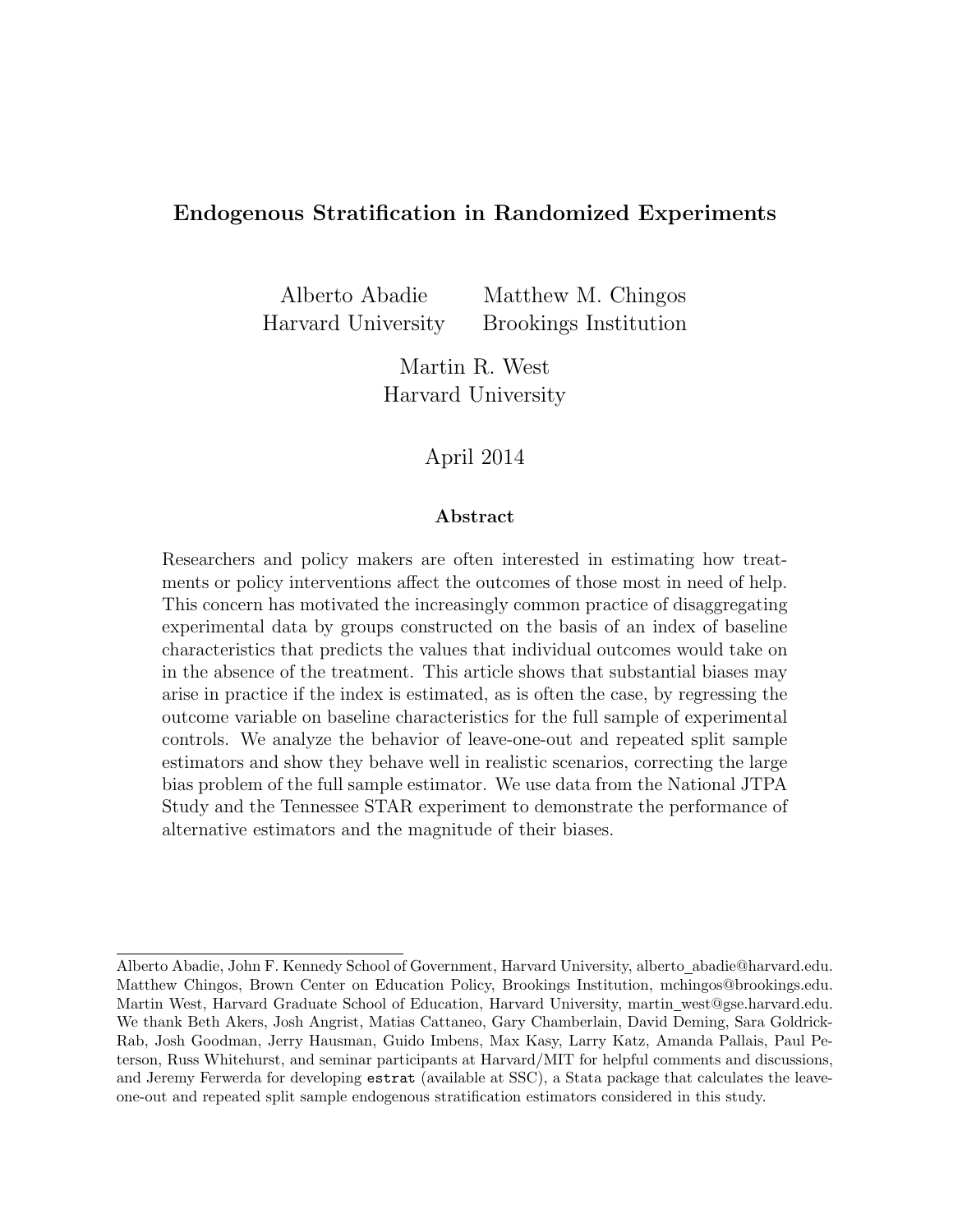### 1. Introduction

Recent years have seen rapid growth in the use of randomized experiments in social science research. In part, this has been motivated by the "credibility revolution" in which researchers have devoted much attention to the study of the conditions that allow estimation of treatment effects (Angrist and Pischke 2010; Murnane and Willett 2011). The main advantage of a large and well-executed randomized experiment is that the researcher can confidently rule out the possibility that unobserved differences between the treatment and control groups could explain the study's results.

In addition to allowing estimation of average treatment effects, experiments also make it possible to obtain unbiased estimates of treatment effects for subgroups. Subgroup treatment effects are of particular interest to policymakers seeking to target policies on those most likely to benefit. As a general rule, subgroups must be created based on characteristics that are either immutable (e.g., race) or observed before randomization (e.g., on a baseline survey) so that they could not possibly have been affected by the treatment.

However, many researchers and policy makers are interested in estimating how treatments affect those most in need of help, that is, those who would attain unfavorable outcomes in the absence of the treatment. Treatment parameters of this nature depend on the joint distribution of potential outcomes with and without treatment, which is not identified by randomization (see, e.g., Heckman et al., 1997). A solution to this problem is to combine baseline characteristics into a single index that reflects each participant's predicted outcome without treatment, and conduct separate analysis for subgroups of participants defined in terms of intervals of the predicted outcome without treatment.

A well-known implementation of this idea is the use of data on out-of-sample untreated units to estimate a prediction model for the outcome variable, which can then be applied to predict outcomes without treatment for the experimental units. This approach is common in medical research, where validated risk models are available to stratify experimental subjects based on their predicted probability of certain health outcomes (Kent and Hayward 2007).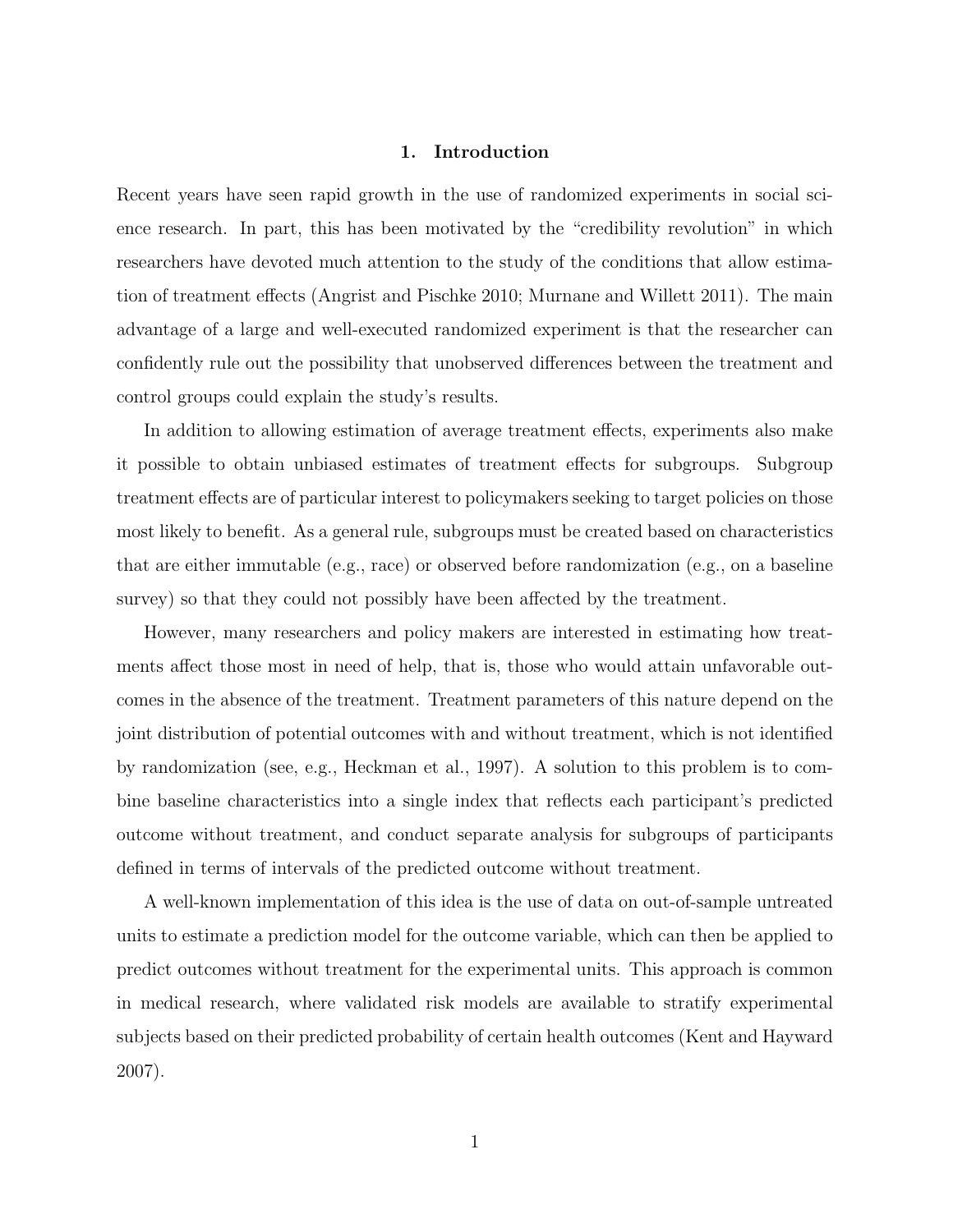However, experimental studies in the social sciences often lack externally validated models that can be employed to predict the outcomes that experimental units would attain in the absence of the treatment. A potential approach to this problem that is gaining popularity among empirical researchers is to use in-sample information on the relationship between the outcome of interest and covariates for the experimental controls to estimate potential outcomes without treatment for all experimental units. We call this practice endogenous stratification, because it uses in-sample data on the outcome variable to stratify the sample.

Endogenous stratification is typically implemented in practice by first regressing the outcome variable on baseline characteristics using the full sample of experimental controls, and then using the coefficients from this regression to generate predicted potential outcomes without treatment for all sample units.

Unfortunately, as we show below, this procedure generates estimators of treatment effects that are substantially biased, and the bias follows a predictable pattern: results are biased upward for individuals with low predicted outcomes and biased downward for individuals with high predicted outcomes.

This bias pattern matches the results of several recent experimental studies that use this procedure and estimate strong positive effects for individuals with low predicted outcomes and, in some cases, negative effects for individuals with high predicted outcomes. For example, a 2011 working paper by Goldrick-Rab et al. reports that a Wisconsin needbased financial aid program for post-secondary education had no overall impacts on college enrollment or college persistence among eligible students as a whole. Looking separately at subgroups based on predicted persistence, however, the study finds large positive effects on enrollment after three years for students in the bottom third of predicted persistence and almost equally large negative effects for students in the top third of predicted persistence.<sup>1</sup>

<sup>1</sup>Goldrick-Rab et al. (2011) report that, for students in the bottom third group of predicted persistence, grant receipt was associated with an increase of 17 percentage points in enrollment three years after they started college. Conversely, for students in the top third group of predicted persistence, grant receipt was associated with a decrease of 15 percentage points in enrollment three years after the start of college. These findings were characterized by the authors as "exploratory" but received widespread media coverage, including articles in the Chronicle of Higher Education, Inside Higher Education, and Education Week. In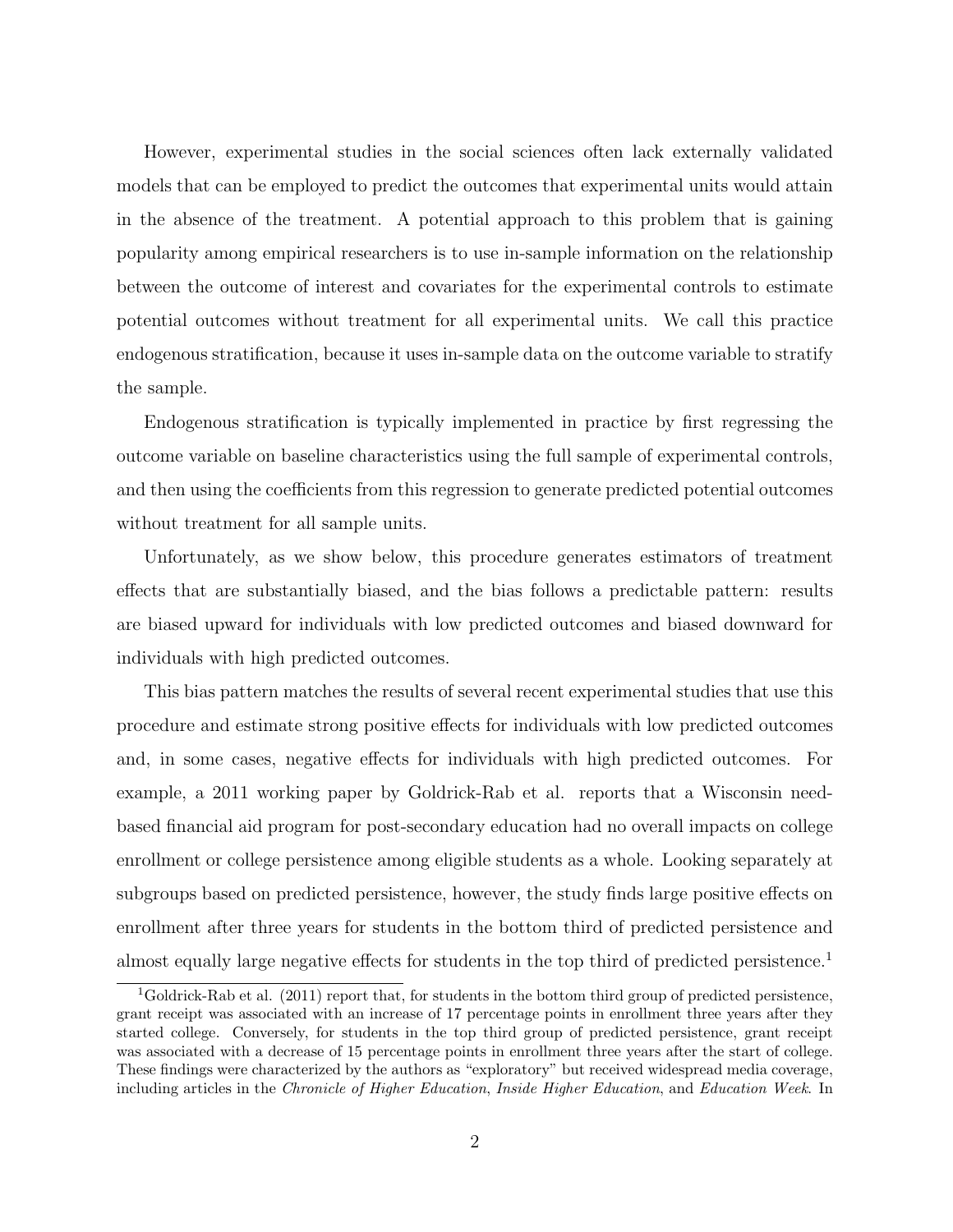A 2011 working paper by Dynarski et al. analyzing long-term impacts of the Project STAR experiment similarly finds that assignment to a small class in grades K-3 increased college enrollment rates among the quintile of students with the lowest ex-ante probability to enroll by 11 percentage points, but had no impact on students in the top four quintiles. Pane et al. (2013) report experimental estimates of the effects of a technology-based algebra curriculum on the test scores of middle and high school students disaggregated by quintiles of predicted test scores. For middle school students exposed to the program in the first year of its implementation they find "potentially moderately large positive treatment effects in the lowest quintile and small negative effects of treatment in the highest two quintiles". Hemelt et al. (2012) find no significant average impacts in a experimental evaluation of the effects of two elementary school interventions on college enrolment or degree receipt. They report, however, significant positive impacts on two-year college enrollment for both interventions and on associate's degree completion for one of the interventions when they restrict the sample to students in the bottom quartile of in-sample predicted probability of collegeattendance. Rodriguez-Planas (2012) reports that a mentoring program for adolescents reduced risky behavior and improved educational attainment for students in the top half of the risk distribution but increased risky behavior in the bottom half.<sup>2</sup>

Endogenous stratification also plays a supporting role in Angrist and Lavy's (2009) experimental evaluation of a cash incentive program aimed at increasing matriculation certification rates for Israeli high school students. In order to test whether the program was most effective for girls on the certification margin, the researchers first group students by baseline test scores. They also, however, report results for students grouped by ex-ante certification probability based on a broader set of background characteristics as "a check on the notion that high lagged scores identify students who have a shot at classification"

a related paper on the design of randomized experiments, Harris and Goldrick-Rab (2012) discuss potential explanations for the unexpected heterogeneity in their impact estimates based on full-sample endogenous stratification.

<sup>2</sup>We should note that endogenous stratification estimates do not appear in the published versions of two of the studies described here, see Dynarski et al. (2013) and Hemelt et al. (2013), or in a subsequent working paper on the grant program evaluated in Goldrick-Rab et al. 2011 by the same authors, see Goldrick-Rab et al. 2012.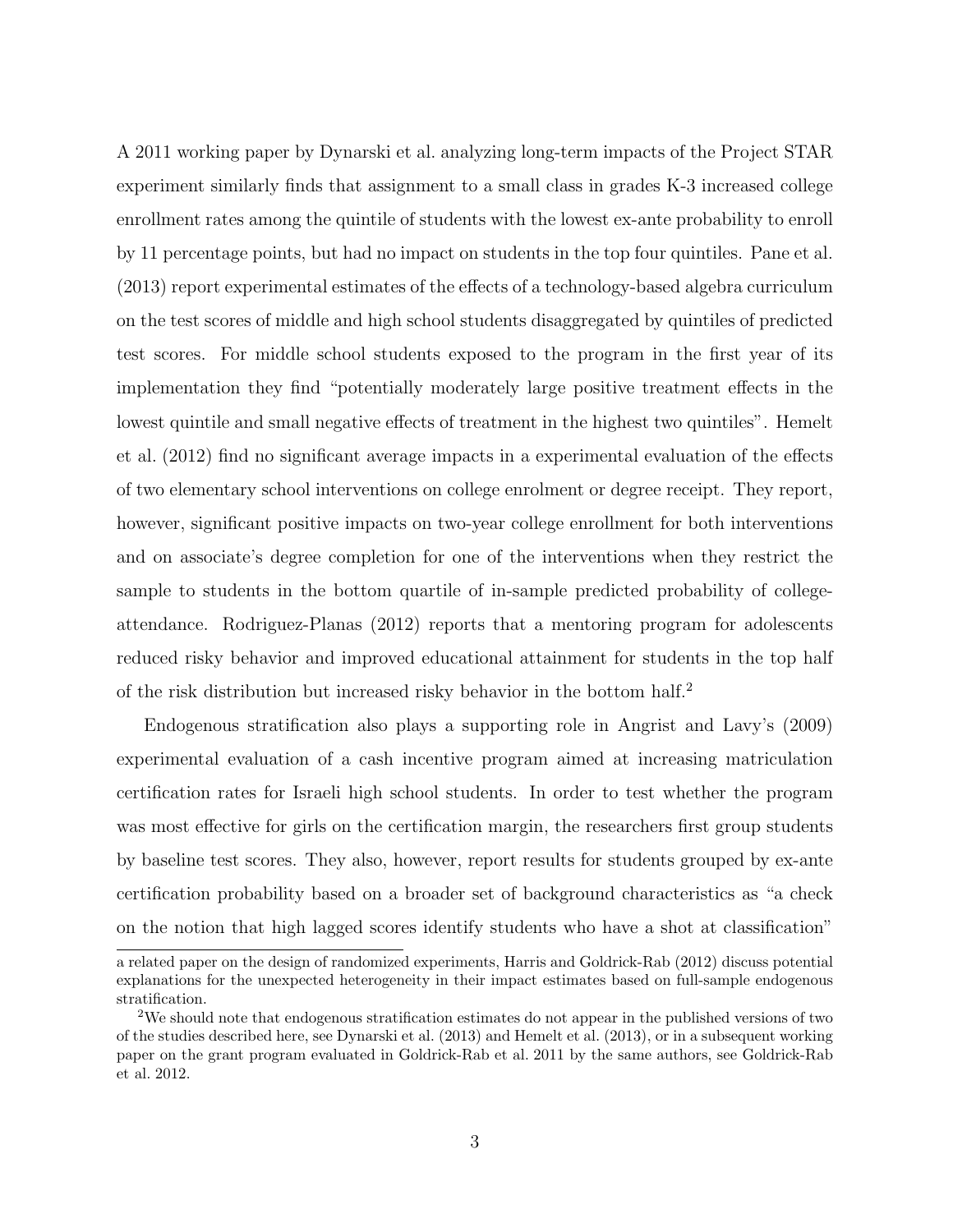(p. 1396).

The possibility of bias arising from endogenous stratification has been previously acknowledged in the evaluation literature (see, e.g., Peck, 2003), in statistics (Hansen, 2008), and in economics (Sanbonmatsu et al., 2006, and Giné et al, 2012), but the size and significance of the bias in realistic evaluation settings is not well understood.<sup>3</sup> A deceivingly comforting property of the bias is that it vanishes as sample size increases, under weak regularity conditions. However, as we demonstrate below using data from the National JTPA Study and the Tennessee STAR experiment, biases resulting from endogenous stratification can completely alter the quantitative and qualitative conclusions of empirical studies.

In the remainder of this article, we first describe in more detail the increasingly popular practice of stratifying experimental data by groups constructed on the basis of the predicted values from a regression of the outcome on baseline covariates for the full sample of experimental controls. We next explain why this method generates biases and describe the direction of those biases. We then describe leave-one-out and repeated split sample procedures that generate consistent estimators and show that the biases of these estimators are substantially lower than the bias of the full sample estimator in two realistic scenarios. We use data from the National JTPA Study and the Tennessee STAR experiment to demonstrate the performance of endogenous stratification estimators and the magnitude of their biases. We restrict our attention to randomized experiments, because this is the setting where endogenous stratification is typically used. However, similarly large biases may arise from endogenous stratification in observational studies.

### 2. Using Control Group Data to Create Predicted Outcomes

We begin by describing in detail the endogenous stratification method outlined above, which aims to classify study participants into groups based on their predicted value of the outcome variable in the absence of the treatment. Suppose that the sample consists of N observations

<sup>3</sup>Hausman and Wise (1977) and Hausman and Wise (1981), from which we borrow the term "endogenous stratification", study the related problem of biased sampling in randomized experiments. Altonji and Segal (1996) study biases that arise in the context of efficient generalized methods of moments estimation for reasons that are related to those that explain the bias of the full sample endogenous stratification estimator.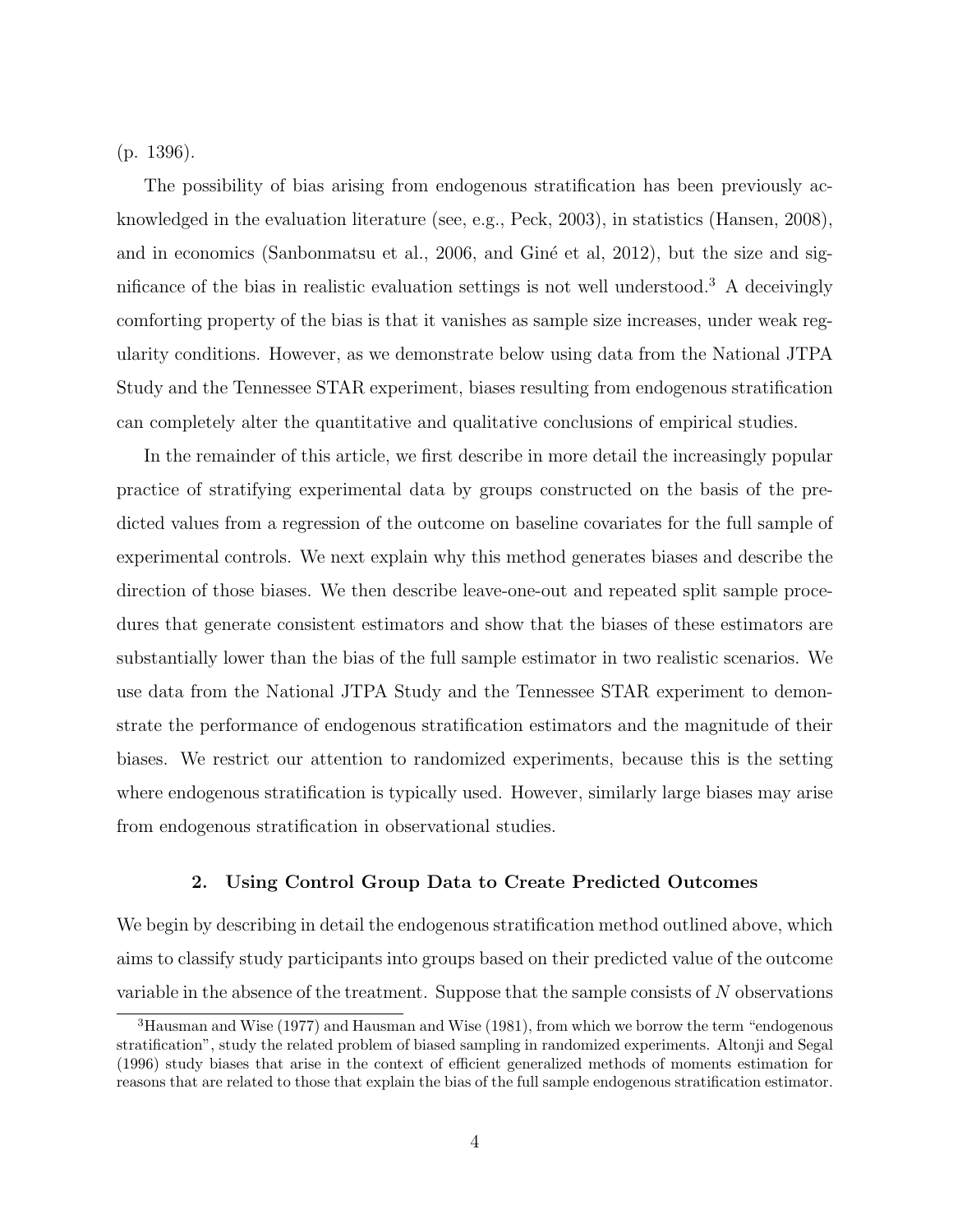of the triple  $(y, w, x)$ , where y is an outcome variable, w is the treatment, and x is a vector of baseline characteristics. When the object of interest is the average treatment effect, which in a randomized experiment is equal to  $\tau = E[y|w = 1] - E[y|w = 0]$ , researchers typically compare sample average outcomes for the treated and the control groups:

$$
\widehat{\tau} = \frac{\sum_{i=1}^{N} y_i w_i}{\sum_{i=1}^{N} w_i} - \frac{\sum_{i=1}^{N} y_i (1 - w_i)}{\sum_{i=1}^{N} (1 - w_i)}.
$$

As discussed above, researchers sometimes aim to compare treated and non-treated after stratifying on a predictor of the outcome in the absence of the treatment. To our knowledge, most studies that use endogenous stratification implement it roughly as follows:

(1) Regress the outcome variable on a set of baseline characteristics using the control group only. The regression coefficients are:

$$
\widehat{\boldsymbol{\beta}} = \left(\sum_{i=1}^N \boldsymbol{x}_i (1-w_i) \boldsymbol{x}_i'\right)^{-1} \sum_{i=1}^N \boldsymbol{x}_i (1-w_i) y_i.
$$

- (2) Use the estimated coefficients to generate predicted outcome values for all participants (both treatment and control groups),  $x_i' \hat{\beta}$ .
- (3) Divide participants into groups based on their predicted outcomes. Typically, unit i is assigned to group k if  $x_i' \hat{\beta}$  falls in some interval delimited by  $c_{k-1}$  and  $c_k$ . The interval limits may be fixed or could be quantiles of the empirical distribution of  $x_i' \hat{\boldsymbol{\beta}}$ . Many authors use a three-bin classification scheme of low, medium, and high predicted outcomes.
- (4) Estimate treatment effects for each of the subgroups,

$$
\widehat{\tau}_k = \frac{\sum_{i=1}^N y_i I_{[w_i=1,c_{k-1} < \mathbf{x}'_i \widehat{\beta} \leq c_k]}}{\sum_{i=1}^N I_{[w_i=1,c_{k-1} < \mathbf{x}'_i \widehat{\beta} \leq c_k]}} - \frac{\sum_{i=1}^N y_i I_{[w_i=0,c_{k-1} < \mathbf{x}'_i \widehat{\beta} \leq c_k]}}{\sum_{i=1}^N I_{[w_i=0,c_{k-1} < \mathbf{x}'_i \widehat{\beta} \leq c_k]}},
$$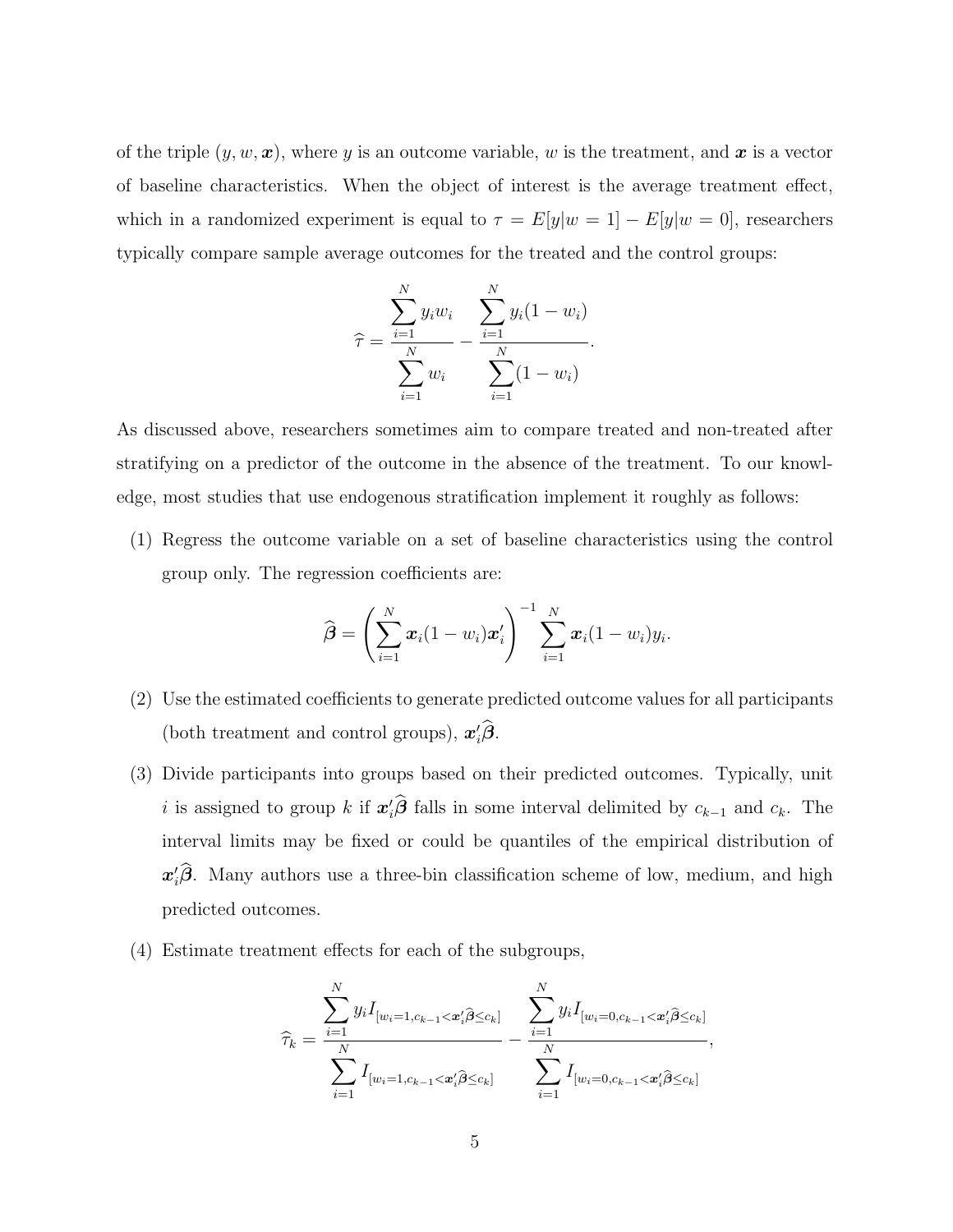where  $I_A$  is the indicator function that takes values one if event A is realized, and value zero otherwise. Alternatively, treatment effect estimates could be computed after controlling for a set of covariates using regression.

For example, Goldrick-Rab et al. (2011) in their study of the impact of a need-based grant regress college persistence on baseline characteristics using only observations from the control group, generate predicted probabilities of college persistence for all students, classify students into three equal-sized groups based on their ex-ante predicted probability, and then estimate treatment effects for each of the three groups.

This is a simple and direct approach to stratification, which has great intuitive appeal. Moreover, it is easy to show that under usual regularity conditions,  $\hat{\tau}_k$  converges to

$$
\tau_k = E[y|w = 1, c_{k-1} < \mathbf{x'}\mathbf{\beta} \le c_k] - E[y|w = 0, c_{k-1} < \mathbf{x'}\mathbf{\beta} \le c_k].
$$

As we will see next, however,  $\hat{\tau}_k$  is biased in finite samples, and the bias follows a predictable pattern.

To simplify the exposition, suppose that predicted outcomes are divided into three groups (low, medium, high). Let  $\boldsymbol{\beta} = (E[\boldsymbol{x}\boldsymbol{x}']w = 0]^{-1}E[\boldsymbol{x}y]w = 0$  be the population counterpart of  $\hat{\beta}$ , and let  $e_i = y_i - x'_i \beta$  be the regression error. In a finite sample, untreated observations with large negative values for  $e_i$  tend to be over-fitted, so we expect  $\bm{x}_i' \hat{\bm{\beta}} < \bm{x}_i' \bm{\beta}$ , which pushes these observations towards the lower interval of predicted outcomes. This creates a negative bias in the average outcome among control observations that fall into the lower interval for  $x_i' \hat{\boldsymbol{\beta}}$  and, therefore, a positive bias in the average treatment effect estimated for that group. Analogously, average treatment effect estimators for the upper intervals of predicted outcomes are biased downward. Endogenous stratification results in a predictable pattern: average treatment effect estimators are biased upward for individuals with low predicted outcomes and biased downward for individuals with high predicted outcomes. As we will demonstrate below, because the finite sample bias of the endogenous stratification estimator is created by over-fitting, this bias tends to be more pronounced when the number of observations is small and the dimensionality of  $x_i$  is large.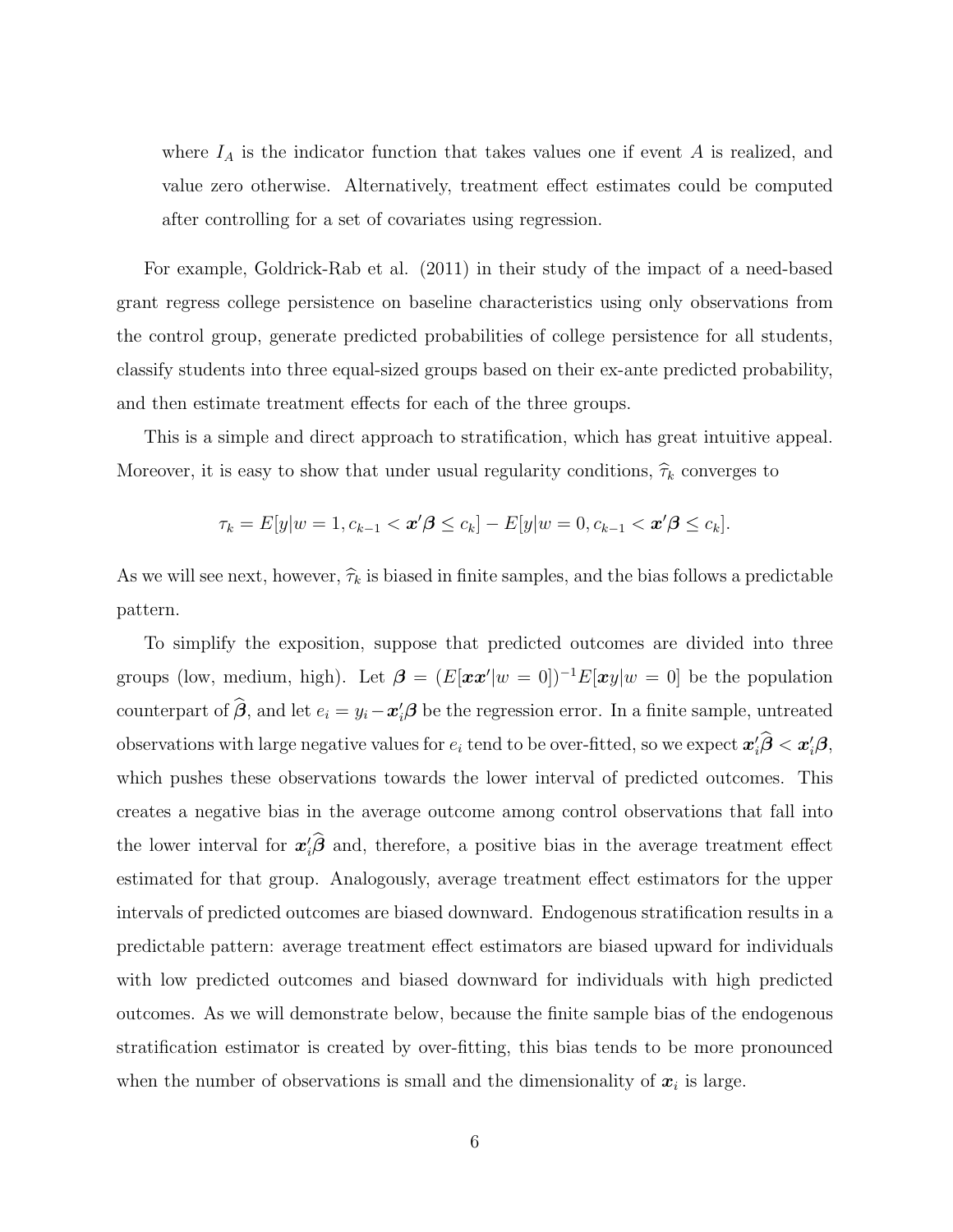A natural solution to the over-fitting issue is provided by leave-one-out estimators.<sup>4</sup> Let

$$
\widehat{\boldsymbol{\beta}}_{(-i)} = \left(\sum_{j\neq i} \boldsymbol{x}_i (1-w_i) \boldsymbol{x}_i'\right)^{-1} \sum_{j\neq i} \boldsymbol{x}_i (1-w_i) y_i,
$$

be the regression coefficients estimators that discard observation  $i$ . Over-fitting is precluded by not allowing the outcome,  $y_i$ , of each observation to contribute to the estimation of its own predicted value,  $x_i^j \hat{\beta}_{(-i)}$ . Because only untreated observations are employed in the estimation of  $\beta_{(-i)}$  and  $\beta$ , if i is a treated observation then  $\beta_{(-i)} = \beta$ . We consider the following leave-one-out estimator of  $\tau_k$ :

$$
\widehat{\tau}_{k}^{LOO} = \frac{\sum_{i=1}^{N} y_{i} I_{[w_{i}=1,c_{k-1} < \boldsymbol{x}_{i}^{\prime} \widehat{\boldsymbol{\beta}} \leq c_{k}]} }{\sum_{i=1}^{N} I_{[w_{i}=1,c_{k-1} < \boldsymbol{x}_{i}^{\prime} \widehat{\boldsymbol{\beta}} \leq c_{k}]} } - \frac{\sum_{i=1}^{N} y_{i} I_{[w_{i}=0,c_{k-1} < \boldsymbol{x}_{i}^{\prime} \widehat{\boldsymbol{\beta}}_{(-i)} \leq c_{k}]} }{\sum_{i=1}^{N} I_{[w_{i}=0,c_{k-1} < \boldsymbol{x}_{i}^{\prime} \widehat{\boldsymbol{\beta}}_{(-i)} \leq c_{k}]}}
$$

.

Under weak assumptions, it can be seen that both  $\hat{\tau}_k$  and  $\hat{\tau}_k^{LOO}$  are consistent estimators of  $\tau_k$ . Moreover,  $\hat{\tau}_k$  and  $\hat{\tau}_k^{LOO}$  have the same large sample distribution.<sup>5</sup> However, we show in section 4 that  $\hat{\tau}_k$  is substantially biased in two realistic scenarios, while  $\hat{\tau}_k^{LOO}$  is not.<sup>6</sup>

Another way to avoid over-fitting is sample splitting. We consider a repeated split sample estimator. In each repetition,  $m$ , the untreated sample is randomly divided into two groups, which we will call the prediction and the estimation groups. Let  $v_{im} = 0$  if untreated observation i is assigned the prediction group in repetition  $m$ , and  $v_{im} = 1$  if it is assigned to the estimation group. In each repetition, m, we estimate  $\beta$  using only the observations in the prediction group:

$$
\widehat{\boldsymbol{\beta}}_m = \left(\sum_{i=1}^N \boldsymbol{x}_i (1-w_i)(1-v_{im})\boldsymbol{x}_i'\right)^{-1} \sum_{i=1}^N \boldsymbol{x}_i (1-w_i)(1-v_{im})y_i.
$$

<sup>4</sup>This is the approach followed in Sanbonmatsu et al. (2006). Harvill et al. (2013) propose a variant of this approach based on 10-fold cross-validation.

<sup>5</sup>Proofs of these and other formal statements made in this paper are provided in Appendix 1.

<sup>&</sup>lt;sup>6</sup>A separate issue in the estimation of  $\tau_k$  is that first step estimation of  $\beta$  affects the large sample distribution of the estimator (see Appendix 1 for a derivation of the large sample distribution of  $\hat{\tau}_k$  and  $\hat{\tau}_k^{LOO}$ ). The contribution of the estimation of  $\beta$  to the variance of  $\hat{\tau}_k$  has been ignored in empirical practice.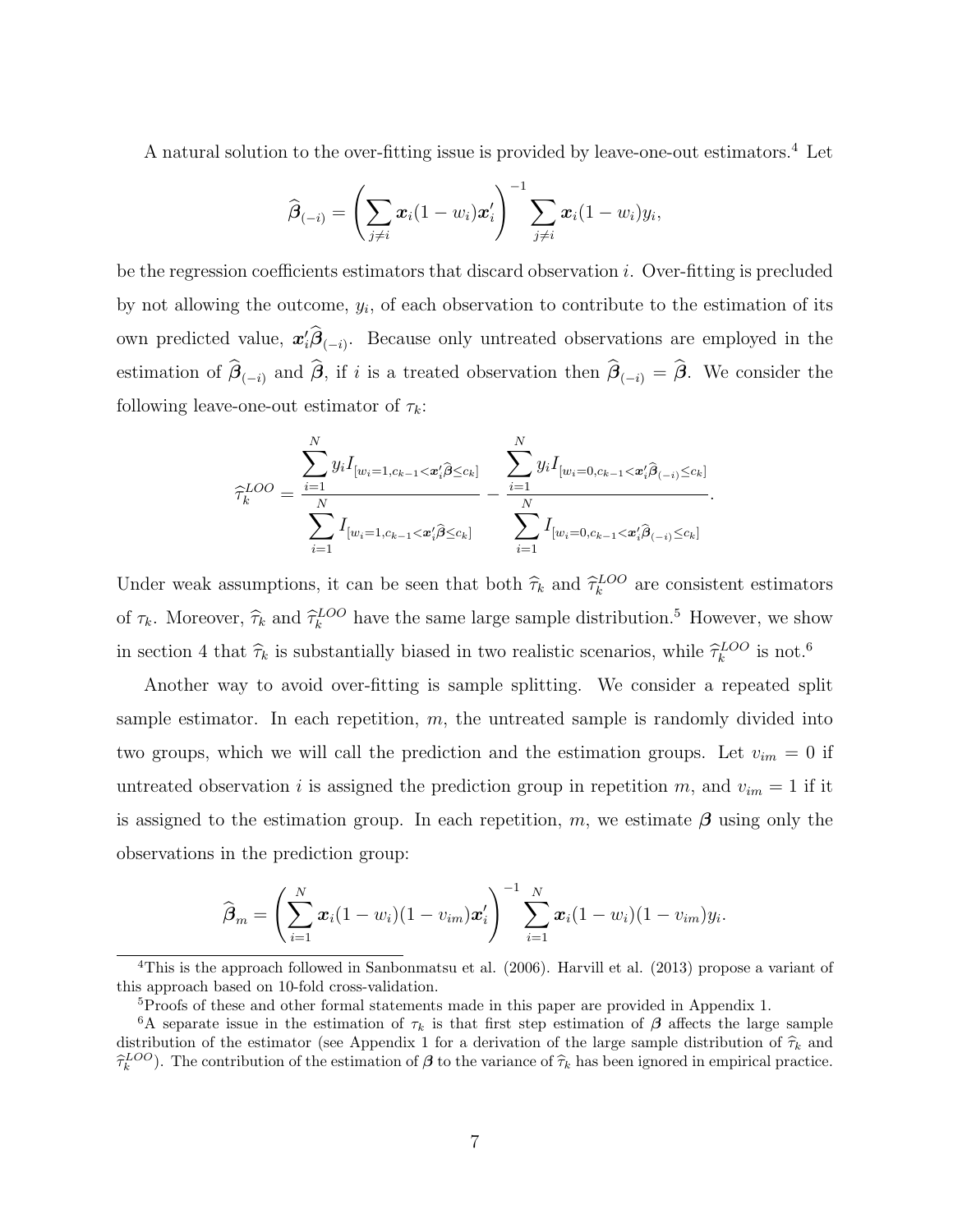For each repetition,  $m,$  the split sample estimator of  $\tau_k$  is

$$
\widehat{\tau}_{km}^{SS} = \frac{\sum_{i=1}^{N} y_i I_{[w_i=1,c_{k-1} < \mathbf{x}_i' \widehat{\beta}_m \leq c_k]}}{\sum_{i=1}^{N} I_{[w_i=1,c_{k-1} < \mathbf{x}_i' \widehat{\beta}_m \leq c_k]}} - \frac{\sum_{i=1}^{N} y_i I_{[w_i=0,v_{im}=1,c_{k-1} < \mathbf{x}_i' \widehat{\beta}_m \leq c_k]}}{\sum_{i=1}^{N} I_{[w_i=0,v_{im}=1,c_{k-1} < \mathbf{x}_i' \widehat{\beta}_m \leq c_k]}}.
$$

We then average  $\hat{\tau}_{km}^{SS}$  over M repetitions to obtain the repeated split sample estimator:

$$
\widehat{\tau}_k^{RSS} = \frac{1}{M} \sum_{m=1}^{M} \widehat{\tau}_{km}^{SS}.
$$

The repeated split sample estimator is asymptotically unbiased and Normal but, unlike the leave-one-out estimator, its large sample distribution does not coincide with the large sample distribution of the full-sample endogenous stratification estimator. For large M, however, the difference between the large sample distribution of the repeated split sample estimator and the large sample distribution of the full-sample and leave-one-out estimators is small.<sup>7</sup>,<sup>8</sup>

In the next section, we apply the estimators described above to the analysis of data from two well-know experimental studies: the National JTPA Study and the Tennessee Project STAR experiment.

### 3. Evidence of Large Biases in Two Actual Applications

To demonstrate the performance of the estimators described in the previous section and the magnitude of their biases in realistic scenarios we use data from two randomized evaluations: the National JTPA Study, an evaluation of a vocational training program in the U.S., and the kindergarten cohort of the Tennessee Project STAR class-size experiment.

### 3.1. The National JTPA Experiment

We first examine data from the National JTPA Study. The National JTPA Study was a large experimental evaluation of a job training program commissioned by the U.S. Depart-

<sup>7</sup>This is proven in Appendix 1.

<sup>8</sup>The methods described in this section do not exhaust the possible approaches to the bias of the full-sample endogenous stratification estimator. Bootstrap/jackknife bias corrections on  $\hat{\tau}_k$  and shrinkage estimation of  $\beta$  are potentially fruitful approaches that we are starting to explore.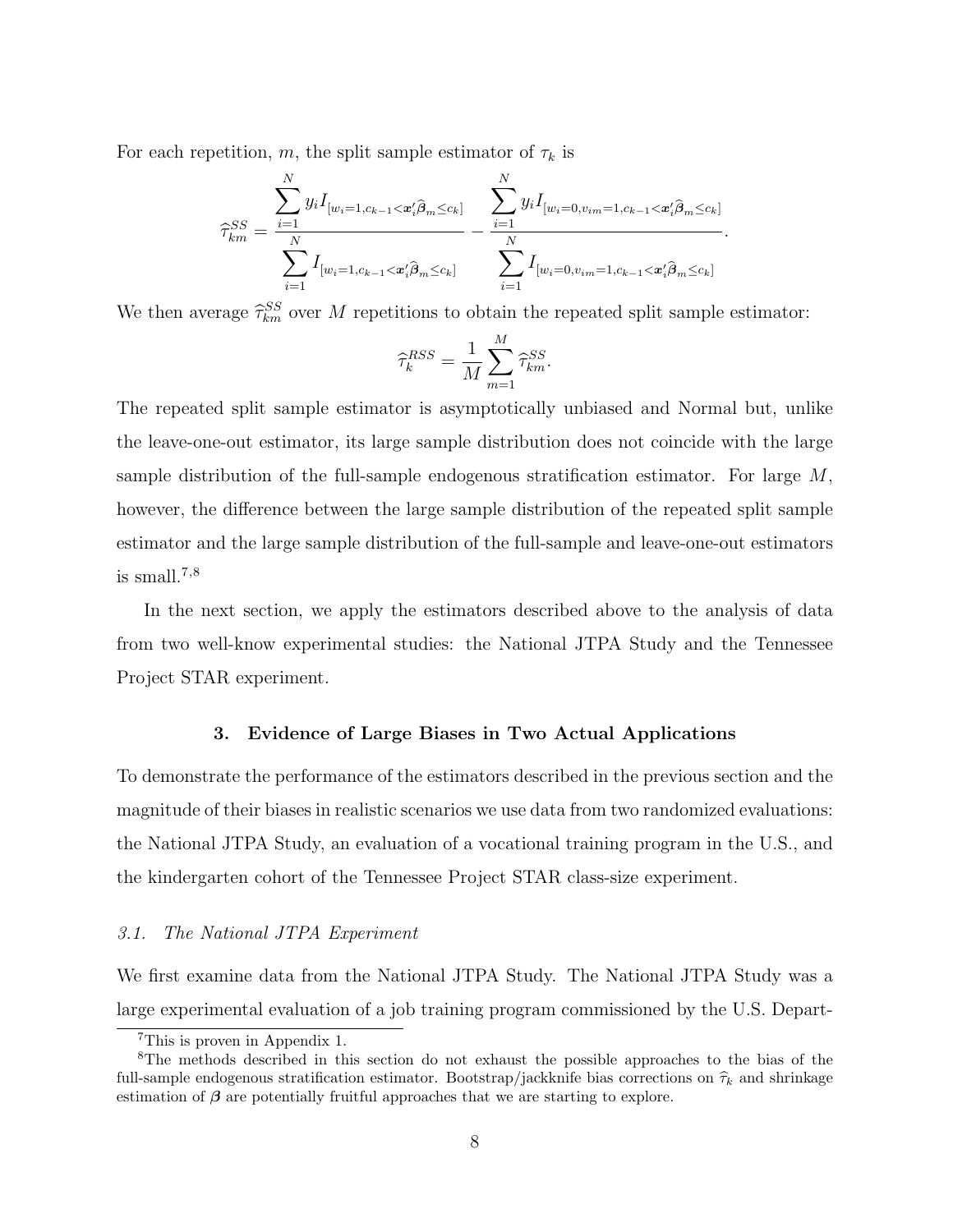ment of Labor in the late 1980's. The National JTPA Study data have been extensively analyzed by Orr et al. (1996), Bloom, et al. (1997), and many others. The National JTPA Study randomized access to vocational training to applicants in 16 service delivery areas, or SDAs, across the U.S. Randomized assignment was done after applicants were deemed eligible for the program and recommended to one of three possible JTPA service strategies: on the job training/job search assistance, classroom training, and other services. Individuals in the treatment group were provided with access to JTPA services, and individuals in the control group were excluded from JTPA services for an 18-month period after randomization. We use data for the sample of male applicants recommended to the job training/job search assistance service strategy, and discard three SDAs with few observations. Our sample consists of 1681 treated observations and 849 untreated observations, for a total of 2530 observations in 13 SDAs.<sup>9</sup> In this example,  $w_i$  is an indicator of a randomized offer of JTPA services,  $y_i$  is nominal 30-month earnings in U.S. dollars after randomization, and  $x_i$  includes age, age squared, marital status, previous earnings, indicators for having worked less than 13 weeks during the year previous to randomization, having a high-school degree, being African-American, and being Hispanic, as well as SDA indicators.

Table 1 reports estimates for the JTPA sample. The first row reports two treatment effect estimates. The "unadjusted" estimate is the difference in outcome means between treated and controls. The "adjusted" estimate is the coefficient on the treatment indicator in a linear regression of the outcome variable,  $y_i$ , on the treatment indicator,  $w_i$ , and the covariates,  $x_i$ , listed above. The unadjusted estimate suggests a \$1516 effect on 30-month earnings. This estimate is significant at the 10 percent level. Regression adjustment reduces the point estimate to \$1207, which becomes marginally non-significant at the 10 percent level. The rest of Table 1 reports average treatment effects by predicted outcome group. The first set of estimates correspond to  $\hat{\tau}_k$ , the full-sample endogenous stratification estimator. This estimator produces a large and significant effect for the low predicted outcome group. The unadjusted estimate is \$2380 and significant at the 5 percent level. This rep-

<sup>9</sup>See Appendix 2 for detailed information on sample selection and estimation methods.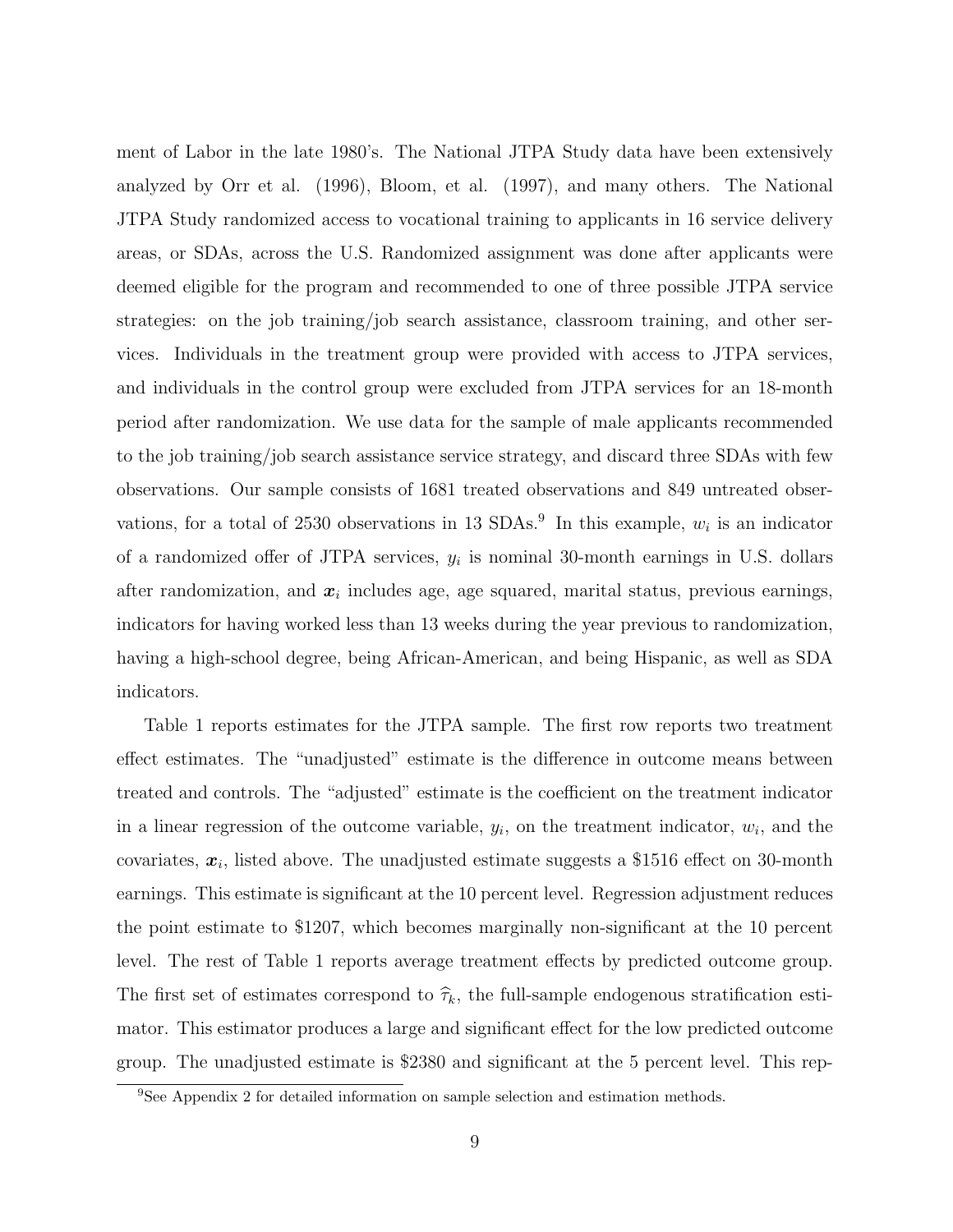resents a 12.6 percent effect on 30-month earnings, once we divide it by the average value of 30-month earnings among the experimental controls. It also represents an effect that is 57 percent higher than the corresponding unadjusted estimated for the average treatment effect in the first row of the table. The adjusted estimate is \$2012, similarly large, and significant at the 10 percent level. For the high predicted outcome group, the estimates are also large, but not statistically significant at conventional test levels. For the middle predicted outcome group, the estimates are negative, but of moderate magnitude and not statistically significant. All in all, the full-sample endogenous stratification estimates provide a much more favorable picture of JTPA effectiveness relative to the average treatment effects reported on the first row. Now, the bulk of the effect seems to be concentrated on the low predicted outcome group, precisely the one in most need of help, with more diffuse effects estimated for the middle and high predicted outcome groups.

The next two sets of estimates reported in Table 1 correspond to the leave-one-out estimator,  $\hat{\tau}_k^{LOO}$ , and the repeated split sample estimator  $\hat{\tau}_k^{RSS}$ , with number of repetitions,  $M$ , equal to 100. These two estimators, which avoid over-fitting bias arising from the estimation of  $\beta$ , produce results that are substantially different than those obtained with the full-sample endogenous stratification estimator,  $\hat{\tau}_k$ . Relative to the  $\hat{\tau}_k$  estimates, the  $\hat{\tau}_k^{LOO}$  and  $\hat{\tau}_k^{RSS}$  estimates are substantially smaller for the low predicted outcome group, and substantially larger for the high predicted outcome group. For the high predicted outcome group we obtain unadjusted estimates of \$3647 (leave-one-out) and \$3569 (split sample) both significant at the 5 percent level, and adjusted estimates of \$3118 (leave-oneout) and \$2943 (split sample) significant at the 10 percent and 5 percent levels respectively. The estimates for the low and middle predicted outcome groups are small in magnitude and not statistically significant. These results place the bulk of the treatment effect on the high predicted outcome group and do not provide substantial statistical evidence of beneficial effects for the low and middle predicted outcome groups.<sup>10</sup> The comparison of

<sup>&</sup>lt;sup>10</sup>This is loosely consistent with the findings in Abadie, Angrist, and Imbens (2002) who report large JTPA effects at the upper tail of the distribution of earnings for male trainees, and no discernible effects at the middle or lower parts of the distribution.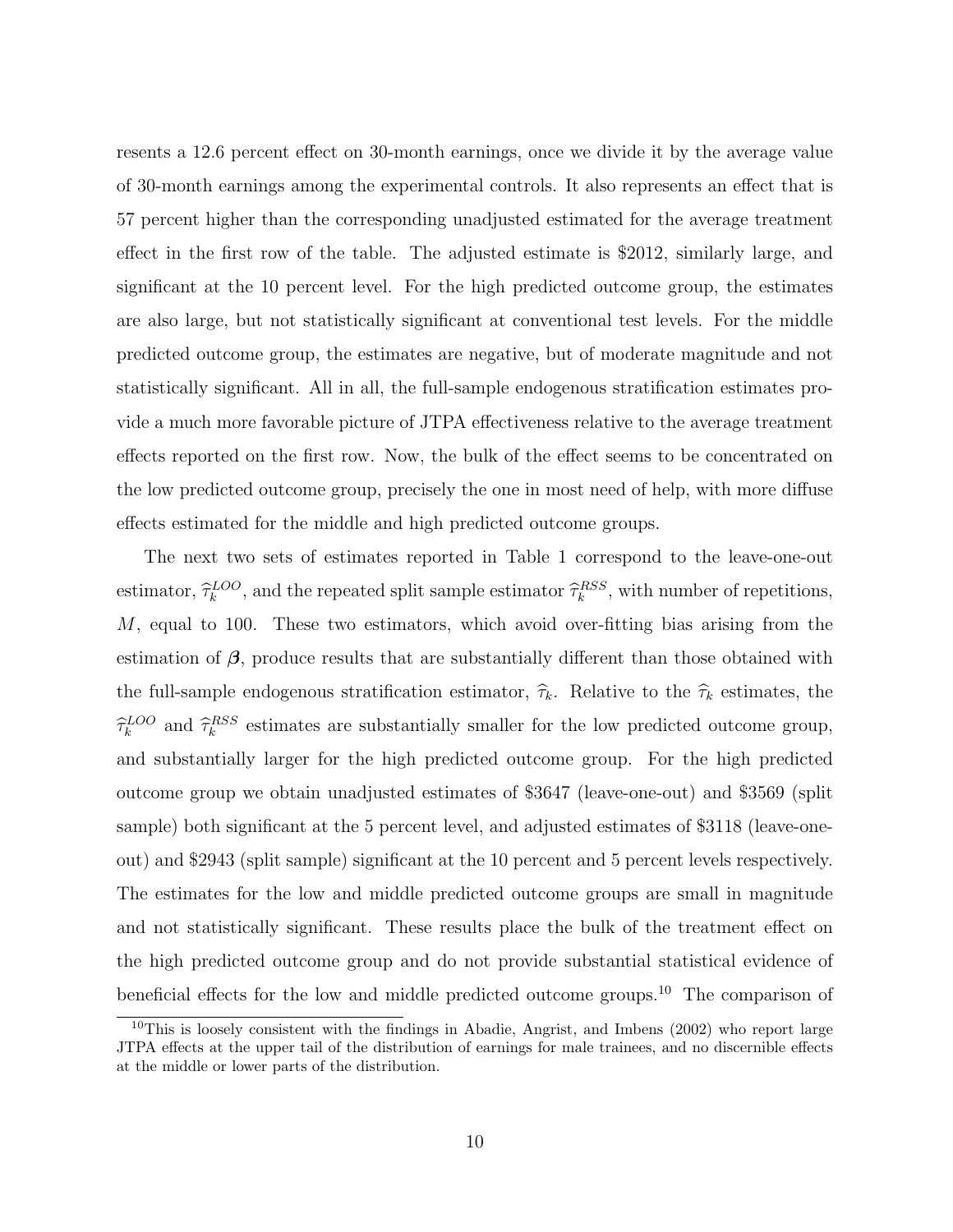estimates produced with the full sample endogenous stratification estimator and the leaveone-out and split sample estimators suggests that the over-fitting bias of the full sample endogenous stratification estimator is of substantial magnitude and dramatically changes the qualitative and quantitative interpretations of the results.

As a further check on the magnitude of endogenous stratification biases in the analysis of the National JTPA Study data, Table 1 reports a last set of treatment effects estimates, which are stratified using data on earnings before randomization. The National JTPA Study data include individual earnings during the 12 months before randomization. We use the sorting of the experimental subjects in terms of pre-randomization earnings to approximate how the experimental subjects would have been sorted in terms of earnings in the absence of the treatment. We construct the estimator  $\hat{\tau}_k^{PREV}$  in the same way as  $\hat{\tau}_k$  but using previous earnings, instead of predicted earnings, to divide the individuals into three groups of approximately equal size. Notice that, because previous earnings is a baseline characteristic,  $\hat{\tau}_k^{PREV}$  is not affected by over-fitting bias. As shown on the bottom of Table 1, stratification on previous earning produces results similar to those obtained with  $\hat{\tau}_k^{LOO}$ and  $\hat{\tau}_k^{RSS}$ : large and significant effects for the high predicted outcome group and smaller and non-significant effects for the middle and low predicted outcome groups.

# 3.2. The Tennessee Project STAR Experiment

Our second example uses data from the Tennessee Project STAR class-size study. In the Project STAR experiment, students in 79 schools were randomly assigned to small, regularsize, and regular-size classes with a teacher's aide. Krueger (1999) analyzes the STAR data set and provides detailed explanations of the STAR experiment. For our analysis, we use the 3764 students who entered the study in kindergarten and were assigned to small classes or to regular-size classes (without a teacher's aide). Our outcome variable is standardized end-of-the-year kindergarten math test scores.<sup>11</sup> The covariates are indicators for African-American, female, eligibility for the free lunch program, and school attended. We discard

<sup>&</sup>lt;sup>11</sup>Standardized test scores are computed dividing raw test scores by the standard deviation of the distribution of the scores in regular-size classes.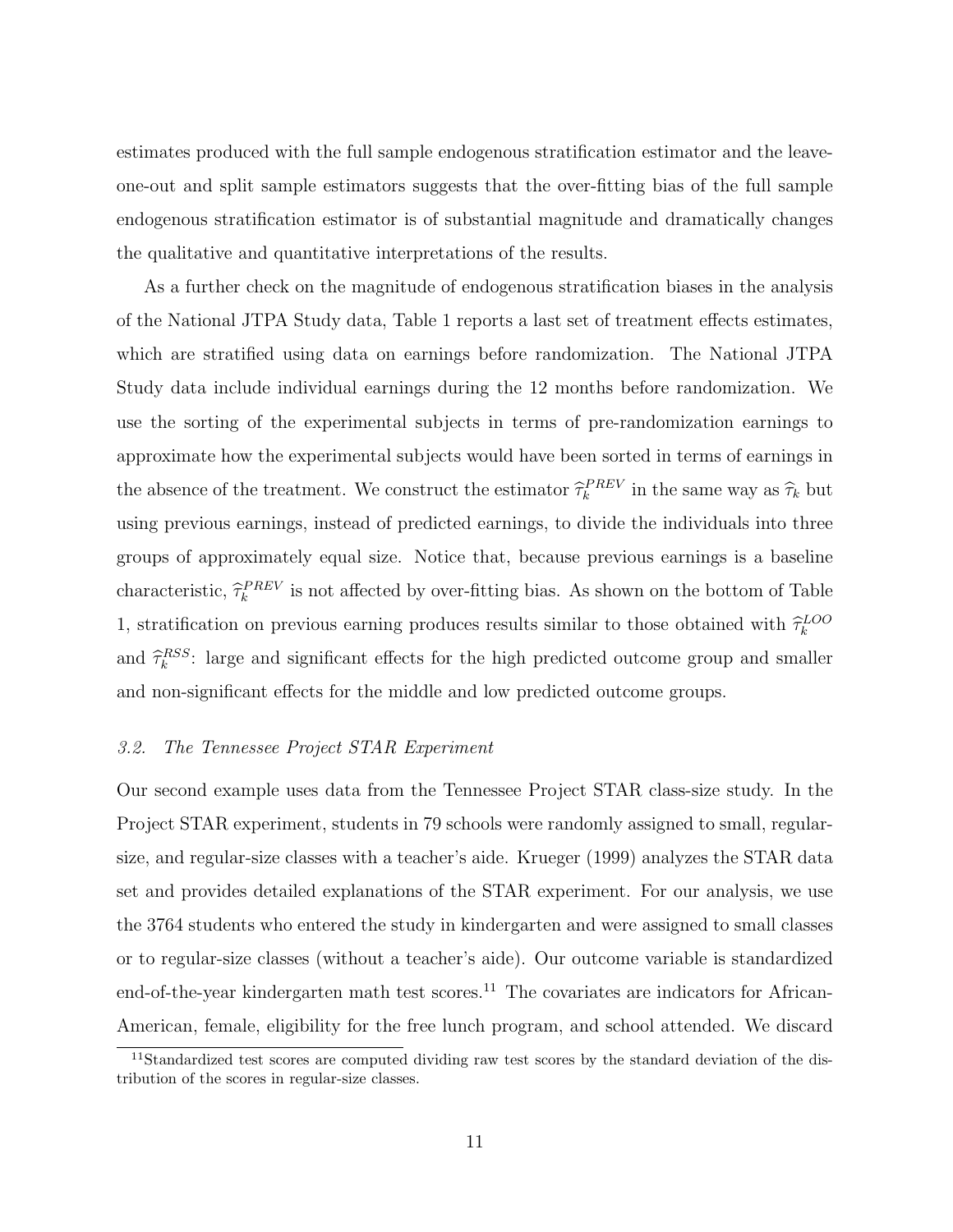observations with missing values in any of these variables.

Results for the STAR experiment data are reported in Table 2. The adjusted and unadjusted estimators of the average treatment effect on the first row of Table 2 show positive and significant effects. Using a simple difference in means, the effect of small classes is estimated as 0.1659 of the regular class standard deviation in math test scores, and 0.1892 of the same standard deviation when we use a regression-adjusted estimator.<sup>12</sup> In both cases, the estimates are significant at the 5 percent level. For the low and middle predicted outcomes groups, the full-sample endogenous stratification estimator,  $\hat{\tau}_k$ , produces estimates that are positive and roughly double the average treatment effects estimates on the first row of the table. Counter-intuitively, however, the full sample endogenous stratification estimates for the high predicted outcome group are negative and significant. They seem to suggest that being assigned to small classes was detrimental for those students predicted to obtain high math scores if all students had remained in regular-size classes. We deem this result counter-intuitive because it implies that reductions in the student/teacher ratio have detrimental effects on average for a large group of students. Notice that the magnitudes of the negative effects estimated for high predicted outcome group are substantial: smaller, but not far from the positive average treatment effects reported in the first row of the table. We will see that the large and significant negative effect for the high predicted outcome group disappears when the leave-one-out or the repeated split sample procedures are used for estimation. Indeed, the leave-one-out and repeated split sample estimates on the two bottom rows of Table 2 suggest positive, significant, and large effects on the low and middle predicted outcome groups and effects of small magnitude and not reaching statistical significance at conventional test levels for the high predicted outcome group. Like for the JTPA, the qualitative and quantitative interpretations of the STAR experiment results change dramatically when the leave-one-out or the repeated split sample estimators

<sup>&</sup>lt;sup>12</sup>To be consistent with much of the previous literature on the STAR experiment, we report both regression-adjusted and unadjusted estimates. Because the probability of assignment to a small class varied by school in the STAR experiment, the regression-adjusted estimator is most relevant in this setting. Like in Krueger (1999), however, covariate regression adjustment does not substantially change our estimates.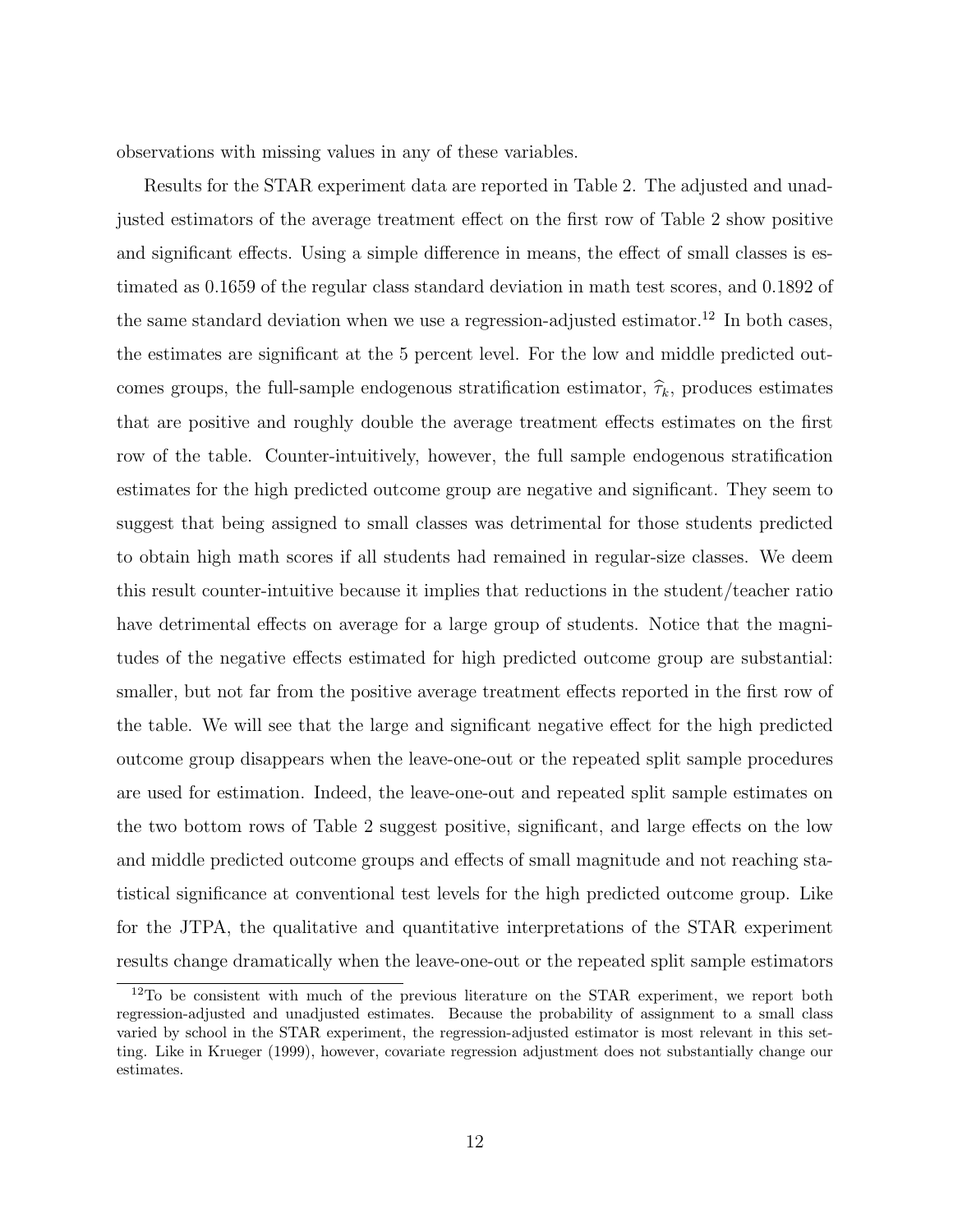are used instead of the full-sample endogenous stratification estimator.

In this section, we have used data from two well-known and influential experimental studies to investigate the magnitude of the distortion that over-fitting may induce on endogenous stratification estimators. In the next section, we use Monte Carlo simulations to assess the magnitude of the biases of the different estimators considered Section 2. To keep the exercise as realistic as possible, in two of our simulations we choose data generating processes that mimic the features of the JTPA and STAR data sets.

# 4. Simulation Evidence on the Behavior of Endogenous Stratification Estimators

This section reports simulation evidence on the finite sample behavior of endogenous stratification estimators. We run Monte Carlo simulations in three different settings. In the first two Monte Carlo simulations, we make use of the JTPA and STAR data sets to assess the magnitudes of biases and other distortions to inference in realistic scenarios. The third and fourth Monte Carlo simulations use computer-generated data to investigate how the bias of endogenous stratification estimators changes when the sample size or the number of covariates changes.

In the JTPA-based simulation, we first use the JTPA control units to estimate a twopart model for the distribution of earnings conditional on the covariates of the adjusted estimates in Table 1. The two-part model consists of a Logit specification for the probability of zero earnings and a Box-Cox model for positive earnings.<sup>13</sup> In each Monte Carlo iteration we draw 2530 observations, that is, the same number of observations as in the JTPA sample, from the empirical distribution of the covariates in the JTPA sample. Next, we use the estimated two-part model to generate earnings data for each observation in the Monte Carlo sample. Then, we randomly assign 1681 observations to the treatment group and 849 observations to the control group, to match the numbers of treated and control units in the original JTPA sample. Finally, in each Monte Carlo iteration, we compute the fullsample, leave-one-out, and repeated split sample endogenous stratification estimates. We

<sup>13</sup>Additional details about the simulation models can be found in Appendix 2.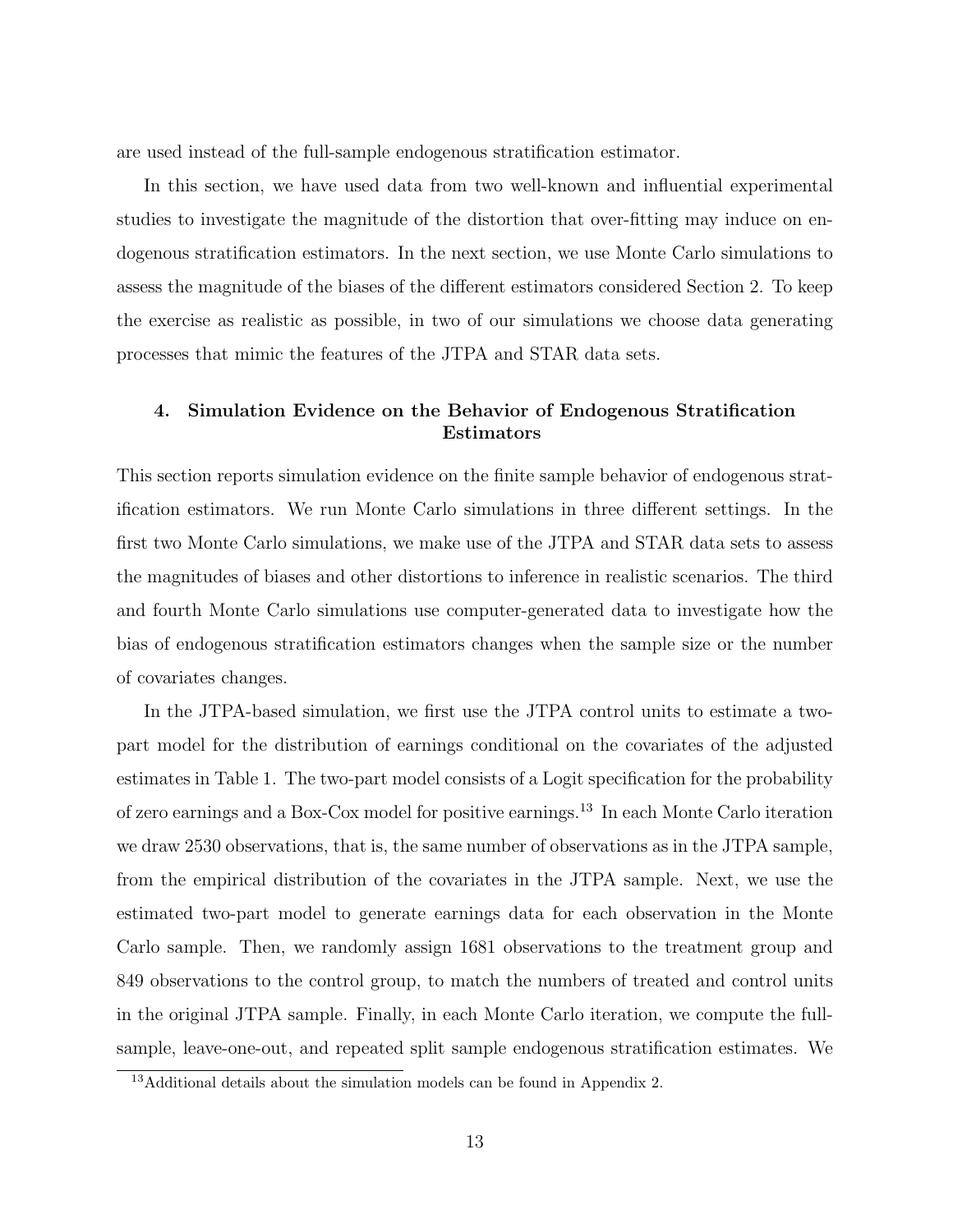also compute the value of the unfeasible estimator,  $\hat{\tau}_k^{UNF}$ , obtained by stratification on the population regression function (which can be calculated from the estimated parameters of the two-part model by simulation). We conduct a total of 10000 Monte Carlo iterations.

Figure 1 reports the Monte Carlo distributions of the endogenous stratification estimators that divide the experimental sample into three categories of predicted earnings of roughly equal size (bottom third, middle third, and top third). To economize space this figure shows only the distribution of the unadjusted estimators.<sup>14</sup> Because assignment to the treatment and control groups is randomized in our simulation and because the process that generates earnings data is the same for treated and controls, it follows that the average effect of the treatment in the simulations is equal to zero unconditionally as well as conditional on the covariates. As a result, unbiased estimators should generate Monte Carlo distributions centered around zero. The first plot of Figure 1 shows the Monte Carlo distribution of the full-sample endogenous stratification estimator of average treatment effects conditional on predicted earnings group. The pattern of the distribution of the average treatment effect estimator for the bottom, middle, and top third predicted earnings groups matches the directions of the biases discussed in Section 2. That is,  $\hat{\tau}_k$  is biased upwards for the low predicted earnings group and downwards for the high predicted earnings group. The remaining three plots of Figure 1 do not provide evidence of substantial biases for the leave-one-out, repeated split sample, or unfeasible estimators. These three estimators produce Monte Carlo distributions that are centered around zero for each predicted earnings category.

Table 3 reports biases, coverage rates for nominal 0.05 confidence intervals based on the Normal approximation, and root mean square error (root-MSE) values for endogenous stratification estimators in the JTPA-based Monte Carlo simulation. In addition to the estimators considered in Figure 1, we compute a single split sample estimator,  $\hat{\tau}_k^{SSS}$ , which is defined like the repeated split sample estimator but with  $M = 1$ . The full-sample endogenous stratification estimator is subject to substantial distortions for the low and

<sup>&</sup>lt;sup>14</sup>Simulation results for unadjusted and adjusted estimators are very similar, as reflected in Tables 3 to 6 below.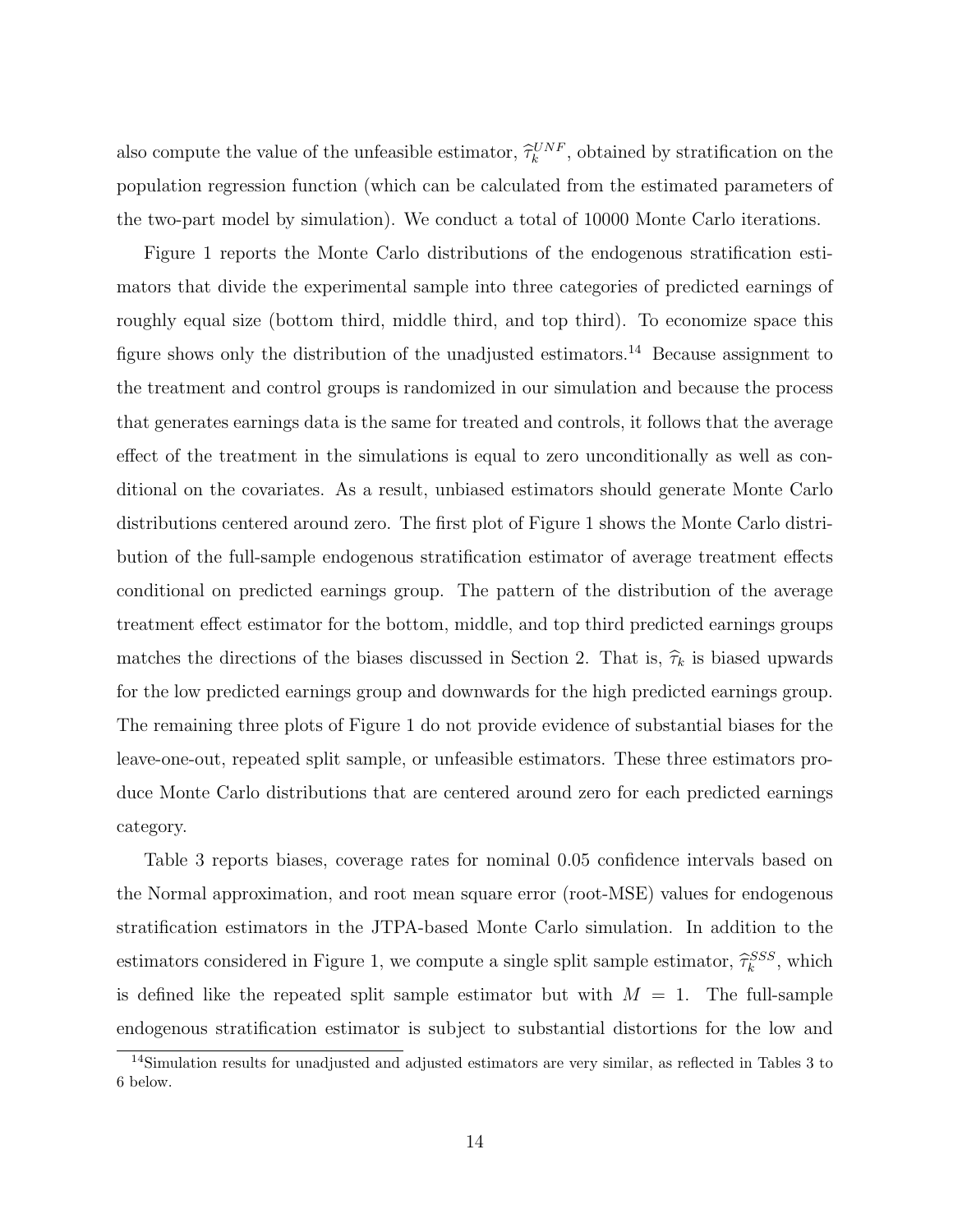high predicted earnings group. The magnitude of the bias in each these two groups is more than \$1000, which is substantial compared to the \$1516 and \$1207 unadjusted and adjusted average effect estimates in the JTPA data. As reflected in Figure 1, the bias is positive for the low predicted earnings group and negative for the high predicted earnings group. Biases are uniformly small for the leave-one-out, repeated split sample, and unfeasible estimators, but the leave-one-out estimator has higher biases than the repeated split sample and the unfeasible estimator. Similar results emerge for coverage rates and mean square errors. The full-sample endogenous stratification estimator produces substantially higher than nominal coverage rates and substantially higher root-MSE than the leave-one-out and repeated split sample estimators for the low and high predicted income categories. The repeated split sample estimator dominates in terms of root-MSE. The single split sample estimators produce small biases and close to nominal coverage rates, but have root-MSE values consistently higher than the full-sample endogenous stratification estimator.

Figure 2 and Table 4 report simulation results for the STAR-based Monte Carlo simulation. For this simulation, the data generating process is based on a linear model with Normal errors. The model is estimated using data for STAR students in regular size classes. The results are qualitatively identical to those obtained in the JTPA-based simulation. The biases of  $\hat{\tau}_k$  are around 0.05 and -0.05 for the low and medium predicted test score groups, respectively. These are sizable magnitudes, compared to the STAR effect estimates in Table 2. Also, like in the JTPA-based simulation, for the low and high predicted outcome groups coverage rates of the full-sample endogenous stratification estimator are heavily distorted and root-MSE values are larger than for the leave-one-out and the repeated split sample estimators. The repeated split sample estimator has the lowest root-MSE, and single sample splits produce root-MSE values larger than any other estimator with the exception of the full-sample endogenous stratification estimator.

The analysis of how average treatment effects co-vary with predicted outcomes without the treatment can also be based on a regression equation with interaction terms, such as:

$$
y_i = \alpha_0 + (\boldsymbol{x}_i'\boldsymbol{\beta})\alpha_1 + w_i\alpha_2 + w_i(\boldsymbol{x}_i'\boldsymbol{\beta})\alpha_3 + u_i,
$$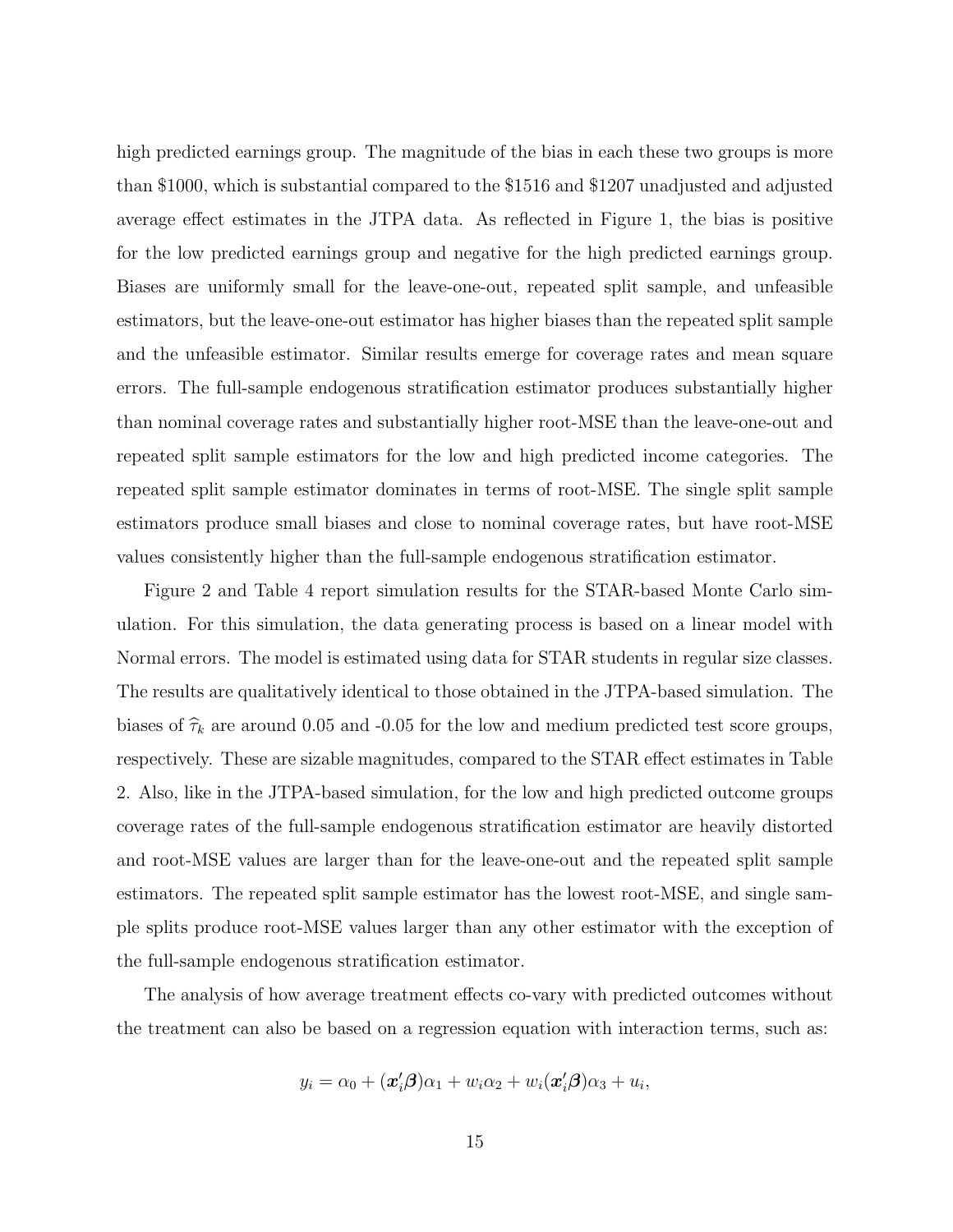where  $u_i$  is a regression error orthogonal to the included regressors. A negative sign of  $\alpha_3$ would indicate average treatment effects inversely related to  $x'\beta$ . Under the data generating processes employed in our simulations  $\alpha_3$  is equal to zero. Figure 3 reports Monte Carlo distributions of estimators of  $\alpha_3$  for the JTPA-based and STAR-based simulations. The full sample and leave-one-out estimators use  $\beta$  and  $\beta_{(-i)}$ , respectively, instead of  $\beta$ , and estimate the regression equation by ordinary least squares. The unfeasible estimator uses the true value,  $\beta$ . For  $m = 1, ..., M$ , the repeated split sample estimator uses  $\beta_m$  and average the resulting estimates of  $\alpha_3$  over the M repetitions. Finally, we also report the distribution of the estimator of  $\alpha_3$  given by one-step nonlinear least squares estimation of the regression equation above. The one-step nature of the nonlinear least squares estimator implies that predicted outcomes are fitted to all experimental units, and not only to the units in the control group.<sup>15</sup> The results in Figure 3 are consistent with our previous evidence on the performance of estimators that stratify on subgroups of predicted values. The Monte Carlo distributions of the leave-one-out, repeated split sample, nonlinear least squares and unfeasible estimators are all centered around zero. In contrast, the full-sample endogenous stratification estimator of  $\alpha_3$  is negatively biased.

The third and fourth Monte Carlo simulations use computer generated data only. The purpose of these simulations is to demonstrate how the bias of endogenous stratification estimators changes with changes in the sample size and in the number of covariates. The data generating model for the third simulation is

$$
y_i = 1 + \sum_{l=1}^{40} z_{li} + v_i
$$

for  $i = 1, \ldots, N$ , where the variables  $z_{li}$  have independent Standard Normal distributions, and the variable  $v_i$  has a independent Normal distribution with variance equal to 60. As a result, the unconditional variance of  $y_i$  is equal to 100. In each Monte Carlo simulation the sample is divided at random into two equally-sized treated and control groups. Predicted

<sup>15</sup>We thank Gary Chamberlain for suggesting this estimator. Nonlinear least squares estimation of the regression equation above uses the normalization  $\alpha_0 = 0$  and  $\alpha_1 = 1$  to ensure that the regression parameters are properly defined.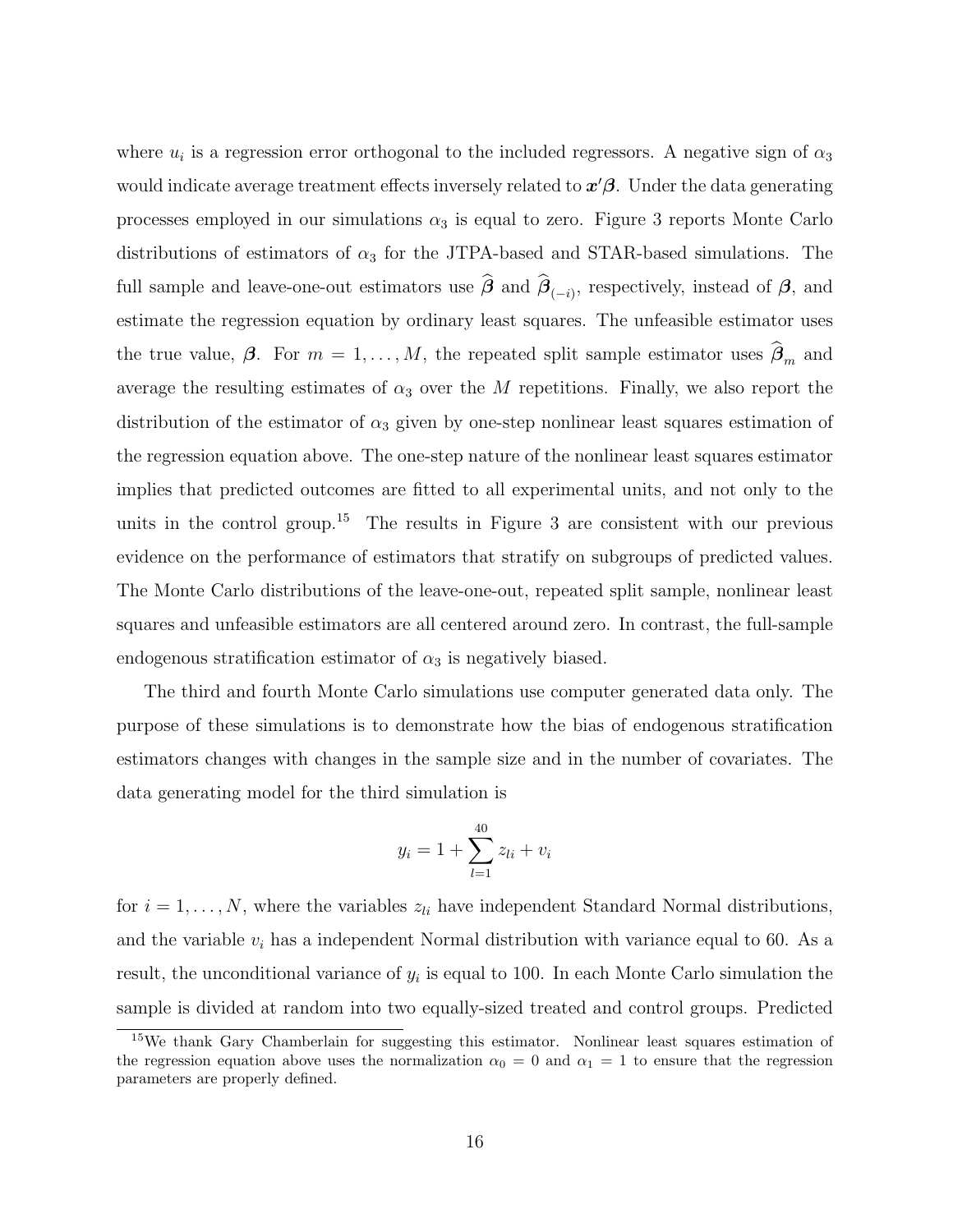outcomes are computed using data for the control group to estimate

$$
y_i = \alpha + \boldsymbol{x}'_{Ki} \boldsymbol{\beta}_K + u_{Ki}
$$

by least squares, where  $\mathbf{x}_{Ki}$  is the  $(K \times 1)$ -vector  $(z_{1i},...,z_{Ki})'$ , for  $K \leq 40$ . That is,  $\mathbf{x}_{Ki}$ contains the values of the first K regressors in  $z_{1i}, \ldots, z_{40i}$ . The data generating process implies that  $\alpha$  is equal to one,  $\beta_K$  is a  $(K \times 1)$ -vector of ones,  $u_{Ki} = z_{Ki+1i} + \cdots + z_{40i} + v_i$ if  $K < 40$  and  $u_{40i} = v_i$ . We run Monte Carlo simulations for samples sizes  $N = 200$ ,  $N = 1000$ , and  $N = 5000$ , and numbers of included regressors  $K = 10$ ,  $K = 20$ , and  $K = 40.$ 

The results are reported in Table 5. To economize space, we omit results on the single split sample estimator and report bias results only. Coverage rate and root-MSE results are available upon request. The magnitude of the biases in the Table 5 are easily understood when compared to the standard deviation of the outcome, which is equal to 10. As expected, the bias of the full-sample endogenous stratification estimator is particularly severe when the sample size is small or when the number of included regressors is large, because in both cases significant over-fitting may occur. The increase in bias resulting from increasing the number of regressors is particularly severe when the sample size is small,  $N = 200$ . The biases of the leave-one-out, repeated split sample, and unfeasible estimators are negligible in most cases and consistently smaller than the bias of the full-sample endogenous stratification estimators, although the leave-one-out estimator tends to produce larger biases than the repeated split sample and unfeasible estimators.

The bias of the full-sample endogenous stratification estimator increases with  $K$  in spite of the fact that, as  $K$  increases, each additional included regressor has the same explanatory power as each of the regressors included in simulations with smaller K. Our final simulation studies a setting where each additional included regressor has lower explanatory power than the previously included ones. Consider:

$$
y_i = 1 + \sum_{l=1}^{40} \rho^{l-1} z_{li} + \tilde{v}_i,
$$

where the variables  $z_{li}$  have independent Standard Normal distributions as before, and the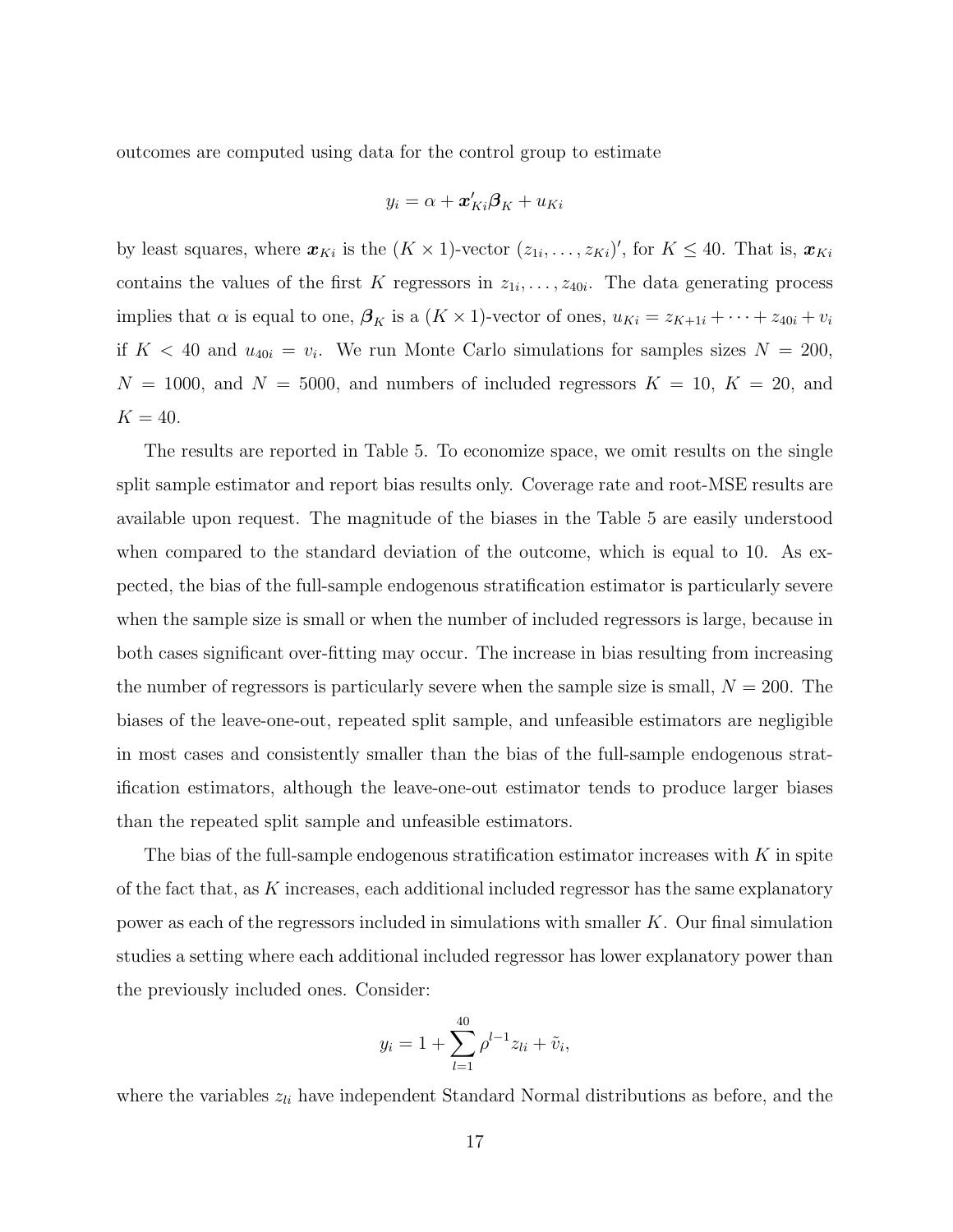variable  $\tilde{v}_i$  has a independent Normal distribution with a variance such that the variance of  $y_i$  is equal to 100. Table 6 reports the biases of the endogenous stratification estimators across Monte Carlo simulations under the new data generating process (with  $\rho = 0.80$ ). The biases of the endogenous stratification estimator are larger than in the previous simulation. Their magnitudes increase faster than in the previous simulation when the number of included covariates increases, and decrease slower than in the previous simulation when the number of observations increases. The biases of the leave-one-out, repeated split sample, and unfeasible estimators are smaller and less sensitive to changes in the number of included covariates and sample size.

Overall, among the estimators that address the over-fitting problem of full-sample endogenous stratification, the repeated split sample estimator out-performs leave-one-out in the simulations. Moreover, the leave-one-out estimator can behave erratically in settings where the regressors take on only a few values and the variance of  $e_i$  is large.<sup>16</sup> The single split sample estimator has low bias and produces close-to-nominal coverage rates, but also large dispersion induced by the reduction in sample size. The increased variance of the single split sample estimator can make root-MSE of this estimator larger than the root-MSE of the full-sample endogenous stratification estimator (Table 3). All in all, the repeated split sample estimator displays the best performance in our simulations. It has low bias, accurate coverage rates, and out-performs alternative estimators in terms of root-MSE.

<sup>&</sup>lt;sup>16</sup>This is the case, for example, in the Tennessee STAR experiment if school indicators are excluded from the vector  $x_i$ . In that case,  $x_i$  only includes three indicator variables for race, gender, and eligibility for a free lunch program. As a result,  $x_i' \hat{\beta}$  takes on only eight different values. In this setting, over-fitting is not an issue and the full-sample endogenous stratification estimator produces small biases in simulations. However, the leave-one-out estimator generates large biases. The reason is that, in this setting, choosing  $c_1$  and  $c_2$  to be the quantiles  $1/3$  and  $2/3$  of the distribution of the predicted outcomes results in a large number of observations being located exactly at the boundaries of the values of  $x_i' \hat{\beta}$  that define the predicted outcome groups. To be concrete, consider the untreated observations with  $x_i' \hat{\beta} = c_1$ . These observations are classified by the full-sample endogenous stratification estimator as members of the low predicted outcome group. However, it is easy to see that if  $x_i' \hat{\beta} = c_1$ , then  $x_i' \hat{\beta}_{(-i)} > c_1$  if  $y_i < c_1$  and  $x_i' \hat{\beta}_{(-i)} \le c_1$  if  $y_i \ge c_1$ , which induces biases in the leave-one-out estimator.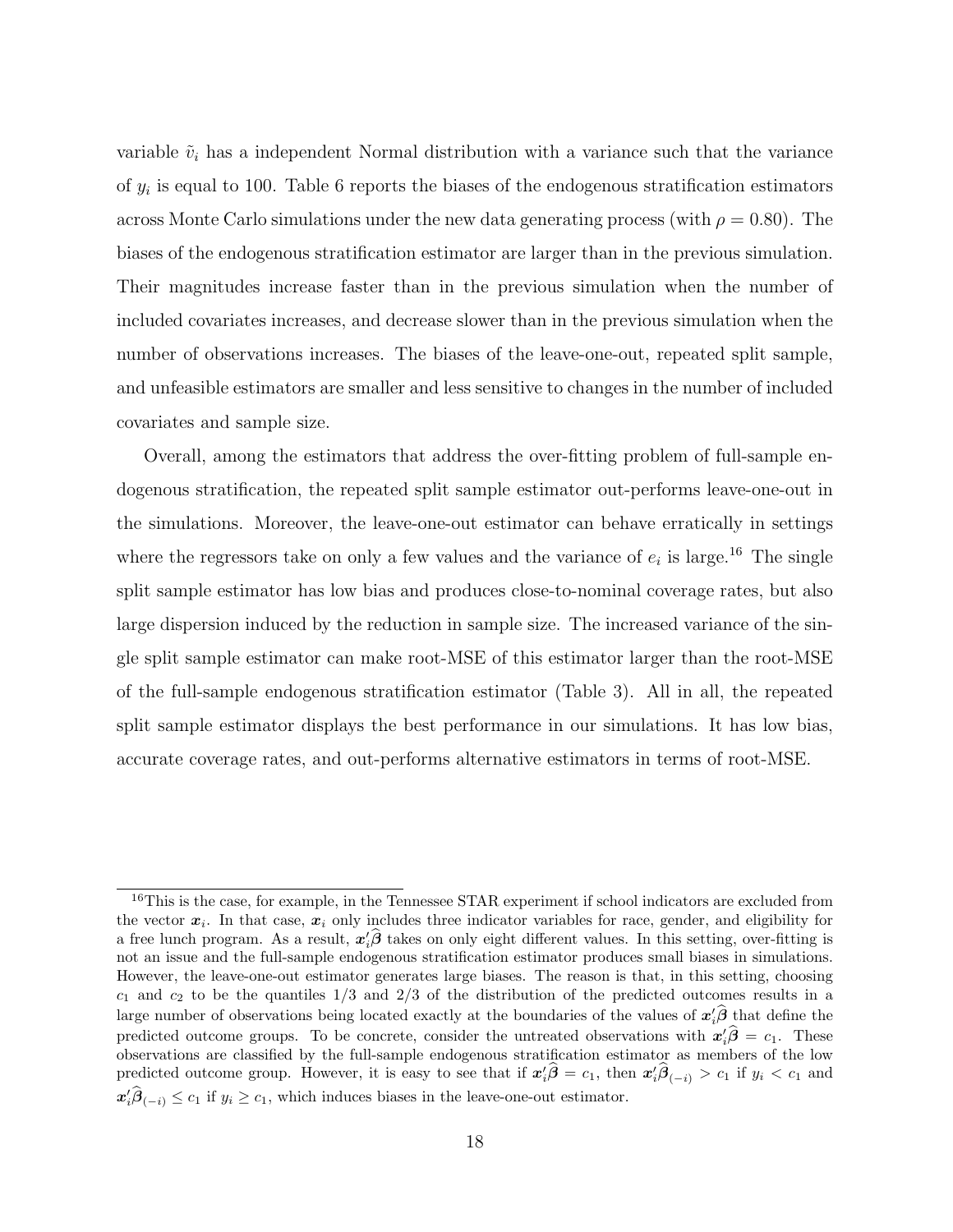#### 5. Conclusions

In this paper, we have argued that the increasingly popular practice of stratifying experimental units on the basis of a prediction of the outcome without treatment estimated using full sample data from the control group leads to substantially biased estimates of treatment effects. We illustrate the magnitude of this bias using data from two well-known social experiments: the National JTPA Study and the Tennessee STAR Class Size Experiment. The full-sample endogenous stratification approach is most problematic in studies with small sample sizes and many regressors, where the predictor of the outcome without treatment may be severely over-fitted in the control sample. We demonstrate that alternative endogenous stratification estimators based on leave-one-out and repeated split sample techniques display substantially improved small sample behavior in our simulations relative to the full-sample endogenous stratification estimator.

Some questions remain open to future research. First, the methods described in this article do not exhaust the possible approaches to the bias of the full-sample endogenous stratification estimator. Bootstrap/jackknife bias corrections on  $\hat{\tau}_k$  and shrinkage estimation of  $\beta$  are potentially fruitful approaches that we are starting to explore. In addition, a question of interest is whether the good small-sample behavior of the repeated split sample estimator generalizes to other settings, like the two-step generalized method of moments setting analyzed by Altonji and Segal (1996).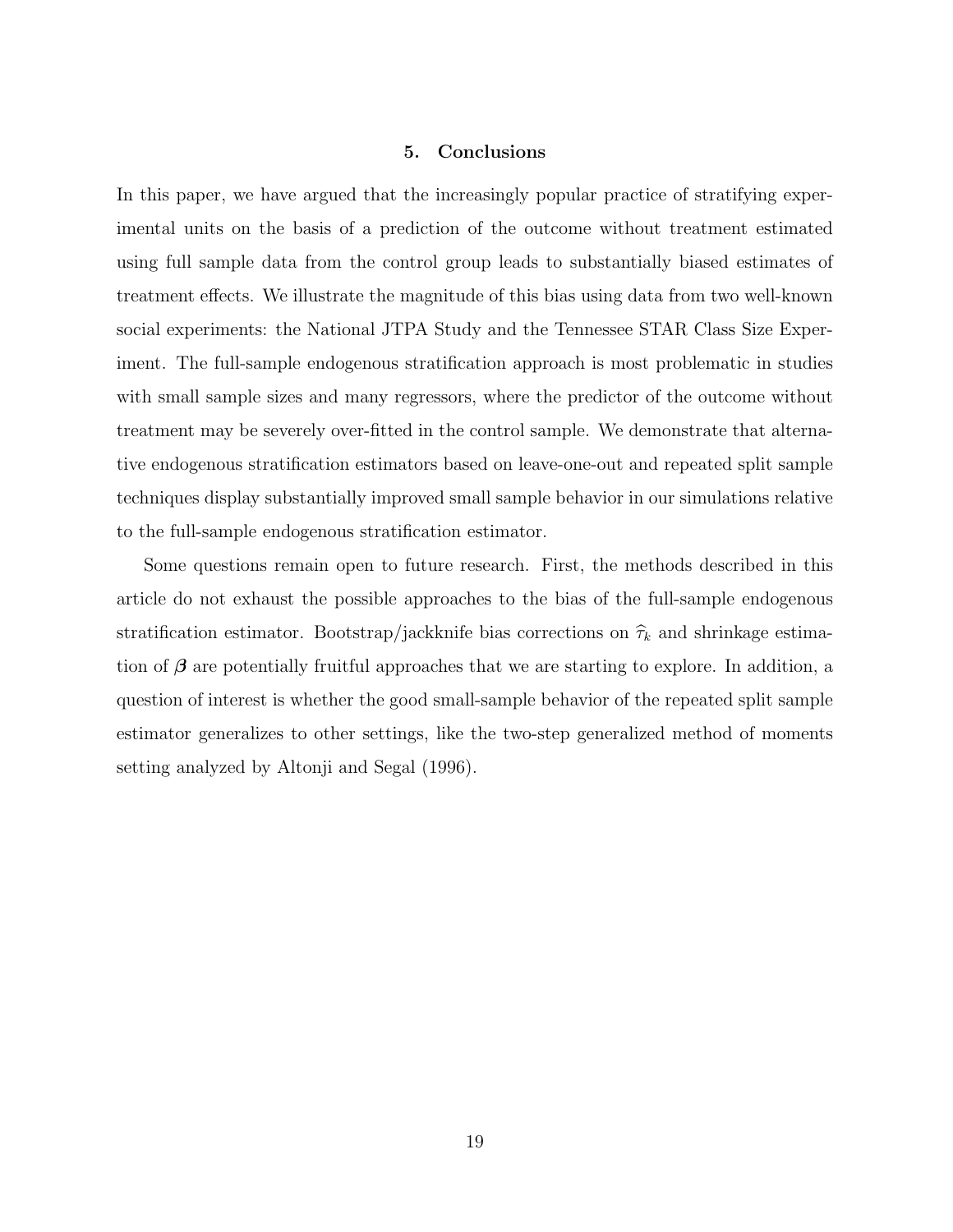### Appendix 1: Proofs

Suppose that we have data from an experiment where a fraction  $p$  of experimental units are assigned to a treatment group and a fraction  $1 - p$  to a control group, with  $0 < p < 1$ . Let N<sub>1</sub> be the number of units assigned to the treatment group and  $N_0$  the number of units assigned to the control group, with  $N = N_0 + N_1$ . We will derive the limit distributions of endogenous stratification estimators as  $N \to \infty$ . For each experimental unit, i, we observe the triple  $u_{Ni} =$  $(y_{Ni}, w_{Ni}, \mathbf{x}_{Ni})$ , where  $w_{Ni}$  is a binary indicator that takes value one if observation i is in the treatment group, and value zero otherwise,  $y_{Ni}$  is the outcome of interest for observation i, and  $x_{Ni}$  is a vector of baseline characteristics for observation i. We conduct our analysis assuming that the experimental units are sampled at random from some large population of interest, so the values of  $(y_{Ni}, x_{Ni})$  for the treated and the non-treated can be regarded as independent i.i.d. samples of sizes  $N_1$  and  $N_0$  from some distributions  $P_1$  and  $P_0$ , respectively. Probability statements about  $u = (y, w, x)$  are understood to refer to the distribution induced by first sampling w at random from a Bernoulli with parameter p and then sampling  $(y, x)$  from  $P_1$  with probability p and from  $P_0$  with probability  $1 - p$ . Because w is randomized, the marginal distribution of x is the same under  $P_1$  and  $P_0$ . Let

$$
\boldsymbol{\beta} = (E[\boldsymbol{x}\boldsymbol{x}'|w=0])^{-1}E[\boldsymbol{x}y|w=0].
$$

That is,  $x'\beta$  is the linear least-squares predictor of  $E[y|x, w = 0]$ . Let c be a known constant such that  $Pr(\mathbf{x}'\boldsymbol{\beta} \leq c) > 0$ . We aim to estimate:

$$
\tau = E[y|w = 1, \mathbf{x}'\boldsymbol{\beta} \le c] - E[y|w = 0, \mathbf{x}'\boldsymbol{\beta} \le c].
$$

This is the average effect of the treatment for individuals with  $x' \beta \leq c$ . Consider the full-sample endogenous stratification estimator:

$$
\widehat{\tau}(\widehat{\boldsymbol{\beta}}) = \frac{\sum_{i=1}^{N} y_{Ni} I_{[w_{Ni}=1, \mathbf{x}'_{Ni} \widehat{\boldsymbol{\beta}} \leq c]}}{\sum_{i=1}^{N} I_{[w_{Ni}=1, \mathbf{x}'_{Ni} \widehat{\boldsymbol{\beta}} \leq c]}} - \frac{\sum_{i=1}^{N} y_{Ni} I_{[w_{Ni}=0, \mathbf{x}'_{Ni} \widehat{\boldsymbol{\beta}} \leq c]}}{\sum_{i=1}^{N} I_{[w_{Ni}=0, \mathbf{x}'_{Ni} \widehat{\boldsymbol{\beta}} \leq c]}},
$$

where  $\widehat{\boldsymbol{\beta}}$  is a first-step estimator of the linear regression parameters that uses the untreated sample only:

$$
\widehat{\boldsymbol{\beta}} = \left(\sum_{i=1}^N \boldsymbol{x}_{Ni}(1 - w_{Ni})\boldsymbol{x}'_{Ni}\right)^{-1} \sum_{i=1}^N \boldsymbol{x}_{Ni}(1 - w_{Ni})y_{Ni}.
$$

Notice that, because  $w_{Ni}$  is randomized, the entire sample could be used to estimate  $E[\mathbf{x} \mathbf{x}'|w = 0]$ . To our knowledge, this is not done in empirical research, so we do not follow that route in the derivations. However, all our large sample results would remain unchanged if we used both treated and untreated observations to estimate  $E[\mathbf{x} \mathbf{x}' | w = 0]$ . We will assume that x has bounded support and that  $E[y^2] < 0$ . Under these assumptions,  $\hat{\beta} \stackrel{p}{\rightarrow} \beta$ , and

$$
\sqrt{N}(\widehat{\boldsymbol{\beta}} - \boldsymbol{\beta}) = (E[\boldsymbol{x}(1-w)\boldsymbol{x}'])^{-1} \frac{1}{\sqrt{N}} \sum_{i=1}^{N} \boldsymbol{x}_{Ni}(1-w_{Ni})(y_{Ni} - \boldsymbol{x}'_{Ni}\boldsymbol{\beta}) + o_p(1)
$$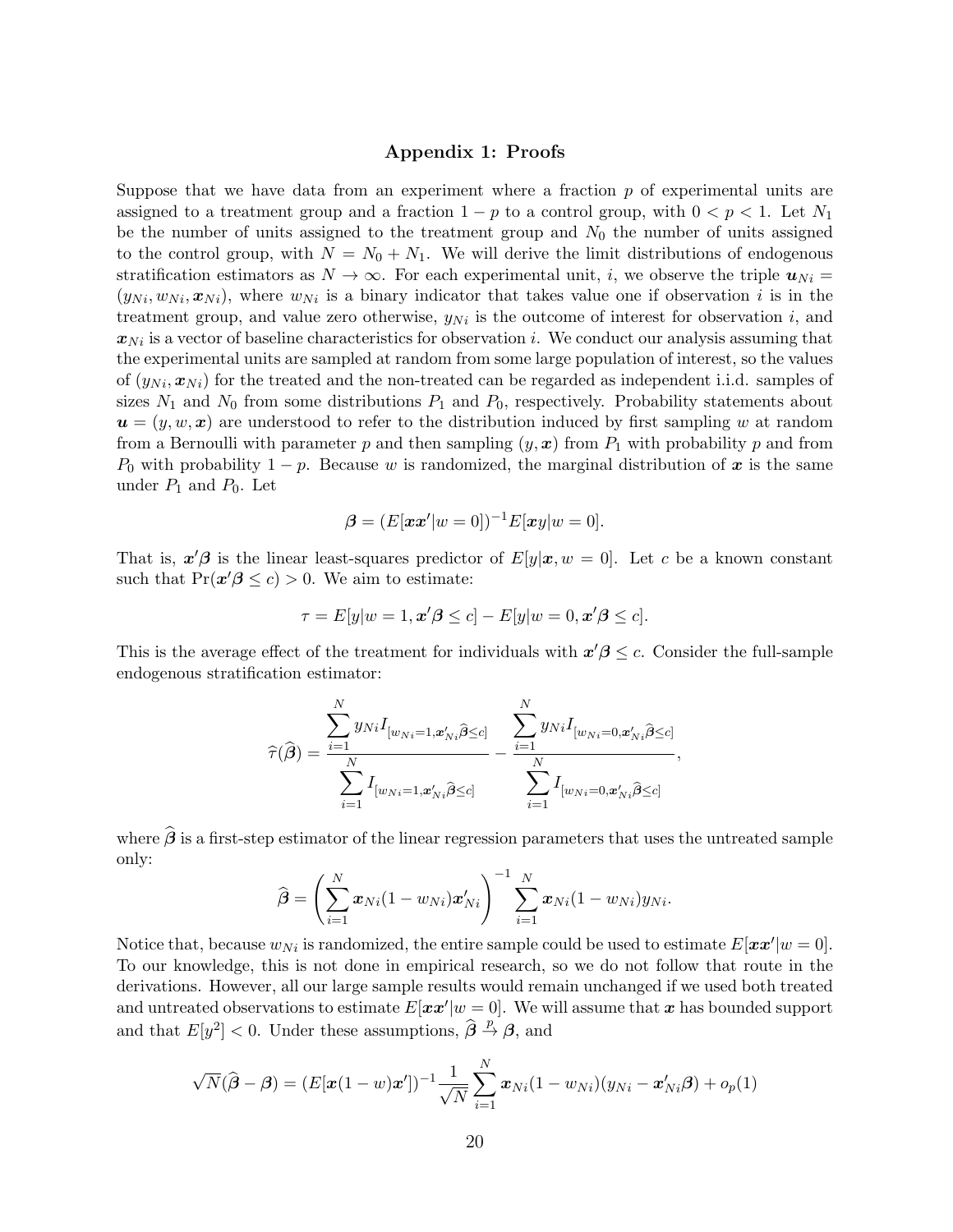$$
=O_p(1).
$$

For  $j = 0, 1$  and any l, let

$$
\mu_{jl} = E[I_{\lbrack \mathbf{z}'\mathbf{\beta}\leq c]}y^{l}|w=j].
$$

Notice that  $\mu_{10} = \mu_{00} = \Pr(\mathbf{x}'\boldsymbol{\beta} \le c) > 0$ . Let  $\widehat{\mu}_{jl}(\widehat{\boldsymbol{\beta}})$  be

$$
\widehat{\mu}_{0l}(\widehat{\boldsymbol{\beta}}) = \frac{1}{N_0} \sum_{i=1}^{N} (1 - w_{Ni}) I_{[\mathbf{x}'_{Ni}\widehat{\boldsymbol{\beta}} \le c]} y_{Ni}^{l}
$$

$$
= \frac{1}{N} \sum_{i=1}^{N} \frac{(1 - w_{Ni})}{(1 - p)} I_{[\mathbf{x}'_{Ni}\widehat{\boldsymbol{\beta}} \le c]} y_{Ni}^{l},
$$

for  $j = 0$ , and

$$
\widehat{\mu}_{1l}(\widehat{\boldsymbol{\beta}}) = \frac{1}{N_1} \sum_{i=1}^{N} w_{Ni} I_{[\mathbf{x}'_{Ni}\widehat{\boldsymbol{\beta}} \le c]} y_{Ni}^{l}
$$

$$
= \frac{1}{N} \sum_{i=1}^{N} \frac{w_{Ni}}{p} I_{[\mathbf{x}'_{Ni}\widehat{\boldsymbol{\beta}} \le c]} y_{Ni}^{l},
$$

for  $j = 1$ . Then,

$$
\widehat{\tau}(\widehat{\boldsymbol{\beta}}) = \frac{\widehat{\mu}_{11}(\widehat{\boldsymbol{\beta}})}{\widehat{\mu}_{10}(\widehat{\boldsymbol{\beta}})} - \frac{\widehat{\mu}_{01}(\widehat{\boldsymbol{\beta}})}{\widehat{\mu}_{00}(\widehat{\boldsymbol{\beta}})}.
$$

Notice that

$$
\sqrt{N}(\widehat{\mu}_{0l} - \mu_{0l}(\boldsymbol{\beta})) = \frac{1}{\sqrt{N}} \sum_{i=1}^{N} \frac{(1 - w_{Ni})}{(1 - p)} \Big( I_{\left[\boldsymbol{x}'_{Ni}\boldsymbol{\beta} \le c\right]} y_{Ni}^{l} - \mu_{0l}(\boldsymbol{\beta}) \Big) + \frac{1}{\sqrt{N}} \sum_{i=1}^{N} \frac{(1 - w_{Ni})}{(1 - p)} \Big[ \Big( I_{\left[\boldsymbol{x}'_{Ni}\boldsymbol{\beta} \le c\right]} y_{Ni}^{l} - \mu_{0l}(\boldsymbol{\beta}) \Big) - \Big( I_{\left[\boldsymbol{x}'_{Ni}\boldsymbol{\beta} \le c\right]} y_{Ni}^{l} - \mu_{0l}(\boldsymbol{\beta}) \Big) \Big] + \sqrt{N} \Big( \mu_{0l}(\widehat{\boldsymbol{\beta}}) - \mu_{0l}(\boldsymbol{\beta}) \Big).
$$

Consider now  $\mathcal{M}_1 = \{yI_{[\mathbf{x'}\mathbf{b}\leq c]} : \mathbf{b} \in \Theta\}$  and  $\mathcal{M}_0 = \{I_{[\mathbf{x'}\mathbf{b}\leq c]} : \mathbf{b} \in \Theta\}$ . If follows from Andrews (1994, Theorems 2 and 3) that  $\mathcal{M}_1$  satisfies Pollard's entropy condition with envelope max $\{1, y\}$ , while  $\mathcal{M}_0$  satisfies Pollard's entropy condition with envelope 1. By Andrews (1994, Theorem 1), if  $E[|y|^{2+\delta}] < \infty$  for some  $\delta > 0$ , we obtain that the second term on the right hand side of last equation converges in probability to zero. As a result:

$$
\sqrt{N}(\widehat{\mu}_{0l} - \mu_{0l}(\boldsymbol{\beta})) = \frac{1}{\sqrt{N}} \sum_{i=1}^{N} \frac{(1 - w_{Ni})}{(1 - p)} \Big( I_{[\mathbf{x}'_{Ni}, \boldsymbol{\beta} \le c]} y_{Ni}^{l} - \mu_{0l}(\boldsymbol{\beta}) \Big) + \sqrt{N} \Big( \mu_{0l}(\widehat{\boldsymbol{\beta}}) - \mu_{0l}(\boldsymbol{\beta}) \Big) + o_p(1).
$$

For  $j, l = 0, 1$ , we will assume that  $\mu_{jl}(\boldsymbol{b})$  is differentiable at  $\boldsymbol{\beta}$  (Kim and Pollard 1990 section 5 provides high-level sufficient conditions). Then,

$$
\mu_{jl}(\boldsymbol{\beta}+\boldsymbol{h})-\mu_{jl}(\boldsymbol{\beta})-\boldsymbol{r}_{jl}(\boldsymbol{\beta})\boldsymbol{h}=o(\|\boldsymbol{h}\|)
$$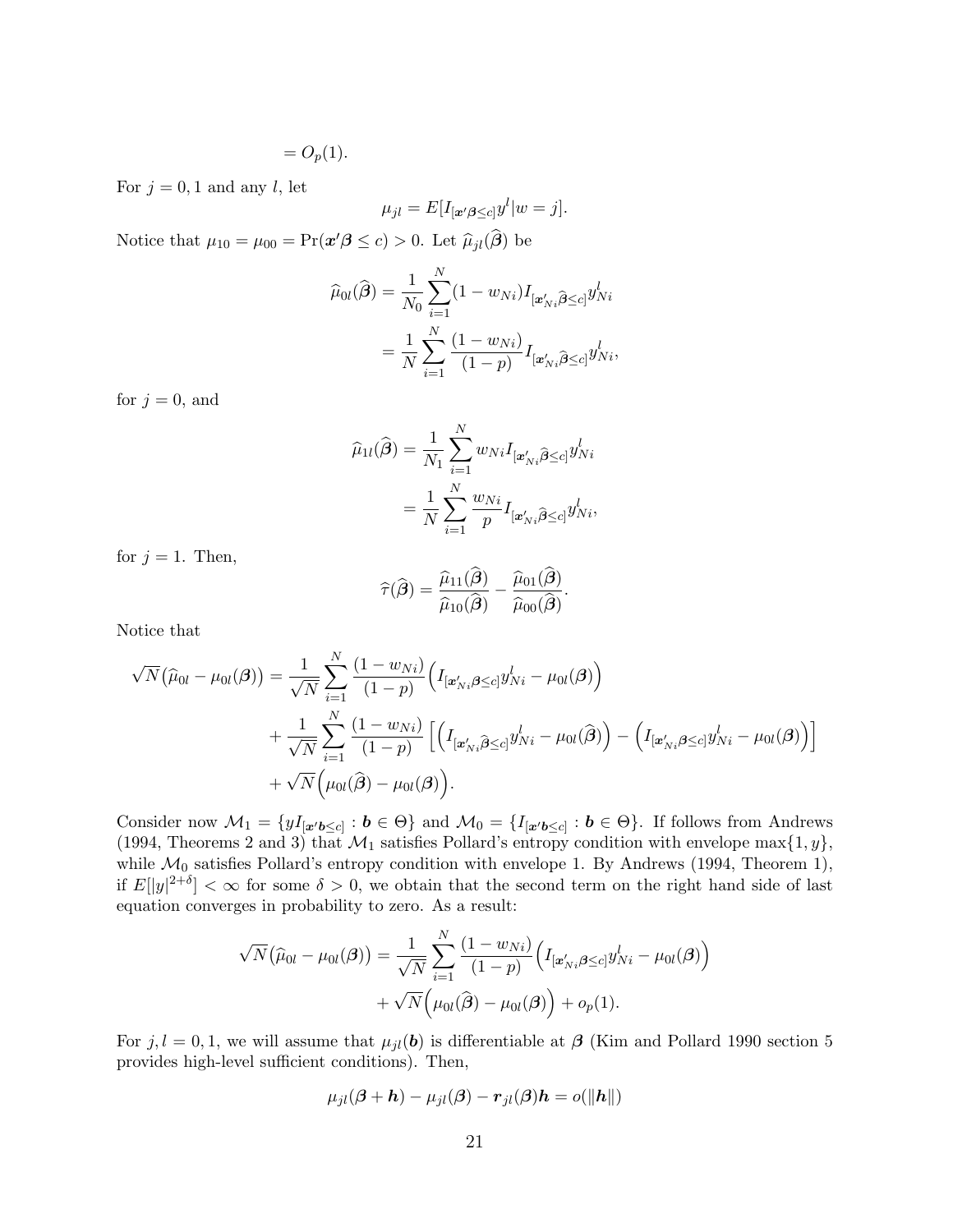where

$$
\boldsymbol{r}_{jl}(\boldsymbol{\beta})=\frac{\partial \mu_{jl}(\boldsymbol{b})}{\partial \boldsymbol{b}'}(\boldsymbol{\beta}).
$$

As a result (see, e.g., Lemma 2.12 in van der Vaart, 1998),

$$
\mu_{jl}(\widehat{\boldsymbol{\beta}})-\mu_{jl}(\boldsymbol{\beta})-\boldsymbol{r}_{jl}(\boldsymbol{\beta})(\widehat{\boldsymbol{\beta}}-\boldsymbol{\beta})=o_p(\|\widehat{\boldsymbol{\beta}}-\boldsymbol{\beta}\|).
$$

Therefore, because  $\sqrt{N} \|\hat{\boldsymbol{\beta}} - \boldsymbol{\beta}\| = O_p(1)$ , we obtain

$$
\sqrt{N}\Big(\mu_{0l}(\widehat{\boldsymbol{\beta}}) - \mu_{0l}(\boldsymbol{\beta})\Big) = \sqrt{N}\boldsymbol{r}_{0l}(\boldsymbol{\beta})'(\widehat{\boldsymbol{\beta}} - \boldsymbol{\beta}) + o_p(1)
$$
  
=  $\boldsymbol{r}_{0l}(\boldsymbol{\beta})'\boldsymbol{Q}^{-1}\frac{1}{\sqrt{N}}\sum_{i=1}^N \boldsymbol{x}_{Ni}(1 - w_{Ni})e_{Ni} + o_p(1),$ 

where  $\mathbf{Q} = E[\mathbf{x}(1-w)\mathbf{x}']$ . Then,

$$
\sqrt{N}(\widehat{\mu}_{0l} - \mu_{0l}(\boldsymbol{\beta})) = \frac{1}{\sqrt{N}} \sum_{i=1}^{N} \frac{(1 - w_{Ni})}{(1 - p)} \Big( I_{[\mathbf{x}'_{Ni}\boldsymbol{\beta} \le c]} y_{Ni}^{l} - \mu_{0l}(\boldsymbol{\beta}) \Big) + r_{0l}(\boldsymbol{\beta})' \mathbf{Q}^{-1} \frac{1}{\sqrt{N}} \sum_{i=1}^{N} \mathbf{x}_{Ni} (1 - w_{Ni}) e_{Ni} + o_{p}(1).
$$

Similarly,

$$
\sqrt{N}(\widehat{\mu}_{1l} - \mu_{1l}(\boldsymbol{\beta})) = \frac{1}{\sqrt{N}} \sum_{i=1}^{N} \frac{w_{Ni}}{p} \Big( I_{[\mathbf{x}'_{Ni}\boldsymbol{\beta} \le c]} y_i^l - \mu_{1l}(\boldsymbol{\beta}) \Big) + r_{1l}(\boldsymbol{\beta})' \mathbf{Q}^{-1} \frac{1}{\sqrt{N}} \sum_{i=1}^{N} \mathbf{x}_{Ni} (1 - w_{Ni}) e_{Ni} + o_p(1).
$$

Consider now,

$$
\xi_{jl,Ni} = \frac{1}{\sqrt{N}} \Biggl[ \Biggl( \frac{1-w_{Ni}}{1-p} \Biggr)^{1-j} \Biggl( \frac{w_{Ni}}{p} \Biggr)^j \Biggl( I_{\left[ \mathbf{z}_{Ni}' \boldsymbol{\beta} \leq c \right]} y_{Ni}^l - \mu_{jl}(\boldsymbol{\beta}) \Biggr) + \mathbf{r}_{jl}(\boldsymbol{\beta})' \mathbf{Q}^{-1} \mathbf{x}_{Ni} (1-w_{Ni}) e_{Ni} \Biggr],
$$

and let

$$
\boldsymbol{\xi}_{Ni} = \left(\begin{array}{c} \xi_{11,Ni} \\ \xi_{10,Ni} \\ \xi_{01,Ni} \\ \xi_{00,Ni} \end{array}\right).
$$

For any  $a \in \mathbb{R}^4$ , the terms  $a'\xi_{Ni}$  are martingale differences with respect to the filtration  $\mathcal{F}_{Ni}$ spanned by  $(y_{N1}, w_{N1}, x_{N1}), \ldots, (y_{Ni}, w_{Ni}, x_{Ni})$ . For  $j, l = 0, 1$  and  $j', l' = 0, 1$ , let,

$$
s_{jlj'l'} = E\left[ \left( \frac{1 - w_{Ni}}{1 - p} \right)^{(2 - j - j')} \left( \frac{w_{Ni}}{p} \right)^{j + j'} (I_{[\mathbf{x}_i' \beta \le c, w_i = j]} y_i^l - \mu_{jl}) (I_{[\mathbf{x}_i' \beta \le c, w_i = j']} y_i^{l'} - \mu_{j'l'}) \right]
$$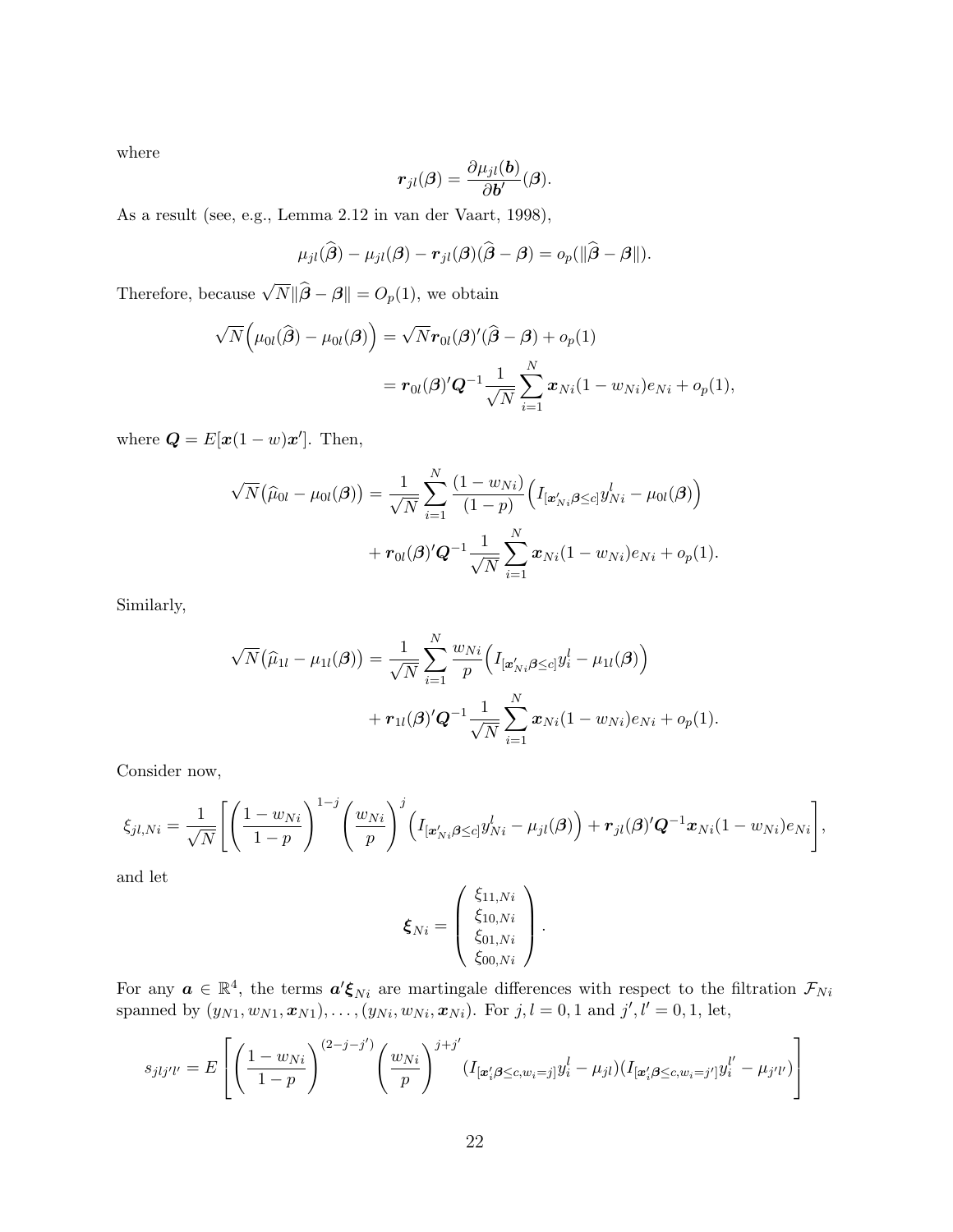and let S be a  $(4 \times 4)$  matrix with element  $(2(1-j)+(2-l),2(1-j')+(2-l'))$  equal to  $s_{jlj'l'}$ . Then,

$$
\mathbf{S} = \left( \begin{array}{cccc} (\mu_{12} - \mu_{11}^2)/p & \mu_{11}(1 - \mu_{10})/p & 0 & 0 \\ \mu_{11}(1 - \mu_{10})/p & \mu_{10}(1 - \mu_{10})/p & 0 & 0 \\ 0 & 0 & (\mu_{02} - \mu_{01}^2)/(1 - p) & \mu_{01}(1 - \mu_{00})/(1 - p) \\ 0 & 0 & \mu_{01}(1 - \mu_{00})/(1 - p) & \mu_{00}(1 - \mu_{00})/(1 - p) \end{array} \right).
$$

Let

$$
D = \left(\frac{1}{\mu_{10}}, \frac{-\mu_{11}}{\mu_{10}^2}, -\frac{1}{\mu_{00}}, \frac{\mu_{01}}{\mu_{00}^2}\right)'.
$$

The asymptotic distribution of the unfeasible estimator that employs the treated and control units with  $x_i'\boldsymbol{\beta} \leq c$  is

$$
\sqrt{N}\left(\widehat{\tau}_{k}^{UNF}-\tau_{k}\right)\stackrel{d}{\rightarrow} N(0,\boldsymbol{D}'\boldsymbol{S}\boldsymbol{D}),
$$

where

$$
D'SD = \frac{1}{\mu_{10}p} \left[ \frac{\mu_{12}}{\mu_{10}} - \left( \frac{\mu_{11}}{\mu_{10}} \right)^2 \right] + \frac{1}{\mu_{00}(1-p)} \left[ \frac{\mu_{02}}{\mu_{00}} - \left( \frac{\mu_{01}}{\mu_{00}} \right)^2 \right].
$$

Let

$$
\mathbf{C} = E\left[\begin{pmatrix} 0 \\ 0 \\ I_{\left[\mathbf{x}'\boldsymbol{\beta} \leq c\right]} y(y - \mathbf{x}'\boldsymbol{\beta})(1 - w)/(1 - p) \\ I_{\left[\mathbf{x}'\boldsymbol{\beta} \leq c\right]} (y - \mathbf{x}'\boldsymbol{\beta})(1 - w)/(1 - p) \end{pmatrix} \mathbf{x}'\right] \mathbf{Q}^{-1}\mathbf{r}',
$$
  

$$
\mathbf{\Sigma} = E[(1 - w_i)\mathbf{x}_i e_i^2 \mathbf{x}'_i],
$$

and

$$
\boldsymbol{V} = \boldsymbol{S} + \boldsymbol{r} \boldsymbol{Q}^{-1} \boldsymbol{\Sigma} \boldsymbol{Q}^{-1} \boldsymbol{r}^\prime + \boldsymbol{C} + \boldsymbol{C}^\prime.
$$

We obtain that the asymptotic distribution of the full-sample endogenous stratification estimator is √

$$
\sqrt{N}(\widehat{\tau}_k-\tau_k)\overset{d}{\to} N(0,\boldsymbol{D}'\boldsymbol{V}\boldsymbol{D}).
$$

Notice that estimation of the derivative vector  $r$  can be accomplished using numerical methods (see, e.g., Newey and McFadden 1994, Theorem 7.4).

Similar derivations can be used to find the large sample distribution of  $\hat{\tau}_k^{RSS}$ . Let  $p_s$  be the fraction of untracted observations that are essigned to the estimation group. We present the fraction of untreated observations that are assigned to the estimation group. We present the result next, omitting details. Consider the matrix partition

$$
\boldsymbol{S}=\left(\begin{array}{cc}\boldsymbol{S}_{11} & \boldsymbol{S}_{12}\\ \boldsymbol{S}_{21} & \boldsymbol{S}_{22}\end{array}\right),
$$

where each of the sub-matrices is  $(2 \times 2)$ . Let

$$
\bm{S}^* = \left( \begin{array}{cc} \bm{S}_{11} & \bm{S}_{12} \\ \bm{S}_{21} & \bm{S}_{22}^* \end{array} \right),
$$

where

$$
\bm{S}_{22}^{*} = \left[1 + \frac{1}{M} \left(\frac{1 - p_s}{p_s}\right)\right] \bm{S}_{22}.
$$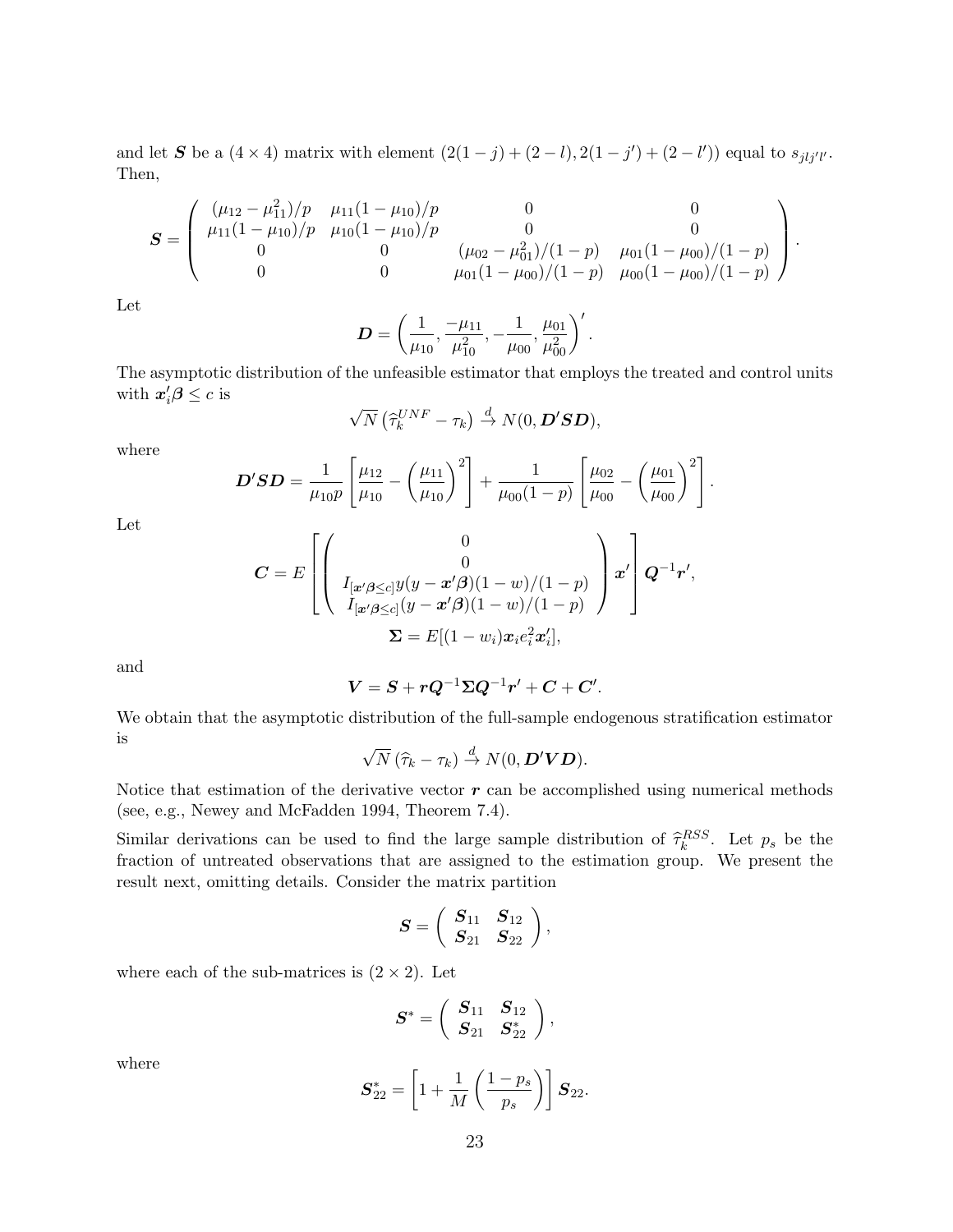Let

$$
\boldsymbol{V}^* = \boldsymbol{S}^* + \left[1 + \frac{1}{M} \left(\frac{p_s}{1-p_s}\right)\right] \boldsymbol{r} \boldsymbol{Q}^{-1} \boldsymbol{\Sigma} \boldsymbol{Q}^{-1} \boldsymbol{r}' + \left[1 - \frac{1}{M}\right] (\boldsymbol{C} + \boldsymbol{C}').
$$

The asymptotic distribution of the repeated split sample estimator is:

$$
\sqrt{N} \left( \widehat{\tau}_k^{RSS} - \tau_k \right) \stackrel{d}{\rightarrow} N(0, \boldsymbol{D}' \boldsymbol{V}^* \boldsymbol{D}).
$$

The following intermediate lemma will be useful to derive the properties of the leave-one-out estimator.

LEMMA A.1: Let  $x_N$  be a sequence of random variables,  $a_N$  a sequence of real numbers, and  $I_{A_N}$ be the indicator function for the event  $A_N$ . Suppose that  $a_N \Pr(I_{A_N} = 0) \to 0$  and  $a_N \Pr(I_{A_N} x_N > \varepsilon)$  $\rightarrow 0$  for some  $\varepsilon > 0$ . Then,  $a_N \Pr(x_N > \varepsilon) \rightarrow 0$ .

Proof:

$$
a_N \Pr(x_N > \varepsilon) = a_N \Pr(x_N > \varepsilon, I_{A_N} = 1) + a_N \Pr(x_N > \varepsilon, I_{A_N} = 0)
$$
  
=  $a_N \Pr(I_{A_N} x_N > \varepsilon, I_{A_N} = 1) + a_N \Pr(x_N > \varepsilon, I_{A_N} = 0)$   
 $\le a_N \Pr(I_{A_N} x_N > \varepsilon) + a_N \Pr(I_{A_N} = 0) \to 0.$ 

 $\Box$ 

Next, we prove that the leave-one-out estimator has the same large sample distribution as the full-sample estimator. For simplicity and because it does not play any role in the calculations below, we omit the subscript  $N$  from the notation for sample units. Consider the leave-one-out estimator:

$$
\hat{\tau}^{LOO} = \frac{\frac{1}{N} \sum_{i=1}^{N} y_i I_{[w_i=1, \mathbf{x}_i' \hat{\boldsymbol{\beta}}_{(-i)} \leq c]}}{\frac{1}{N} \sum_{i=1}^{N} I_{[w_i=1, \mathbf{x}_i' \hat{\boldsymbol{\beta}}_{(-i)} \leq c]}} - \frac{\frac{1}{N} \sum_{i=1}^{N} y_i I_{[w_i=0, \mathbf{x}_i' \hat{\boldsymbol{\beta}}_{(-i)} \leq c]}}{\frac{1}{N} \sum_{i=1}^{N} I_{[w_i=0, \mathbf{x}_i' \hat{\boldsymbol{\beta}}_{(-i)} \leq c]}} \n= \frac{\frac{1}{N} \sum_{i=1}^{N} y_i I_{[w_i=1, \mathbf{x}_i' \hat{\boldsymbol{\beta}} \leq c]}}{\frac{1}{N} \sum_{i=1}^{N} y_i I_{[w_i=0, \mathbf{x}_i' \hat{\boldsymbol{\beta}}_{(-i)} \leq c]}} - \frac{\frac{1}{N} \sum_{i=1}^{N} y_i I_{[w_i=0, \mathbf{x}_i' \hat{\boldsymbol{\beta}}_{(-i)} \leq c]}}{\frac{1}{N} \sum_{i=1}^{N} I_{[w_i=0, \mathbf{x}_i' \hat{\boldsymbol{\beta}}_{(-i)} \leq c]}}.
$$

Therefore,

$$
\sqrt{N}\left(\widehat{\tau}(\widehat{\boldsymbol{\beta}})-\widehat{\tau}^{LOO}\right)=\sqrt{N}\left(\frac{\frac{1}{N}\sum_{i=1}^{N}y_{i}I_{[w_{i}=0,\boldsymbol{x}_{i}^{\prime}\widehat{\boldsymbol{\beta}}_{(-i)}\leq c]}}{\frac{1}{N}\sum_{i=1}^{N}I_{[w_{i}=0,\boldsymbol{x}_{i}^{\prime}\widehat{\boldsymbol{\beta}}_{(-i)}\leq c]}}-\frac{\frac{1}{N}\sum_{i=1}^{N}y_{i}I_{[w_{i}=0,\boldsymbol{x}_{i}^{\prime}\widehat{\boldsymbol{\beta}}\leq c]}}{\frac{1}{N}\sum_{i=1}^{N}I_{[w_{i}=0,\boldsymbol{x}_{i}^{\prime}\widehat{\boldsymbol{\beta}}\leq c]}}\right)
$$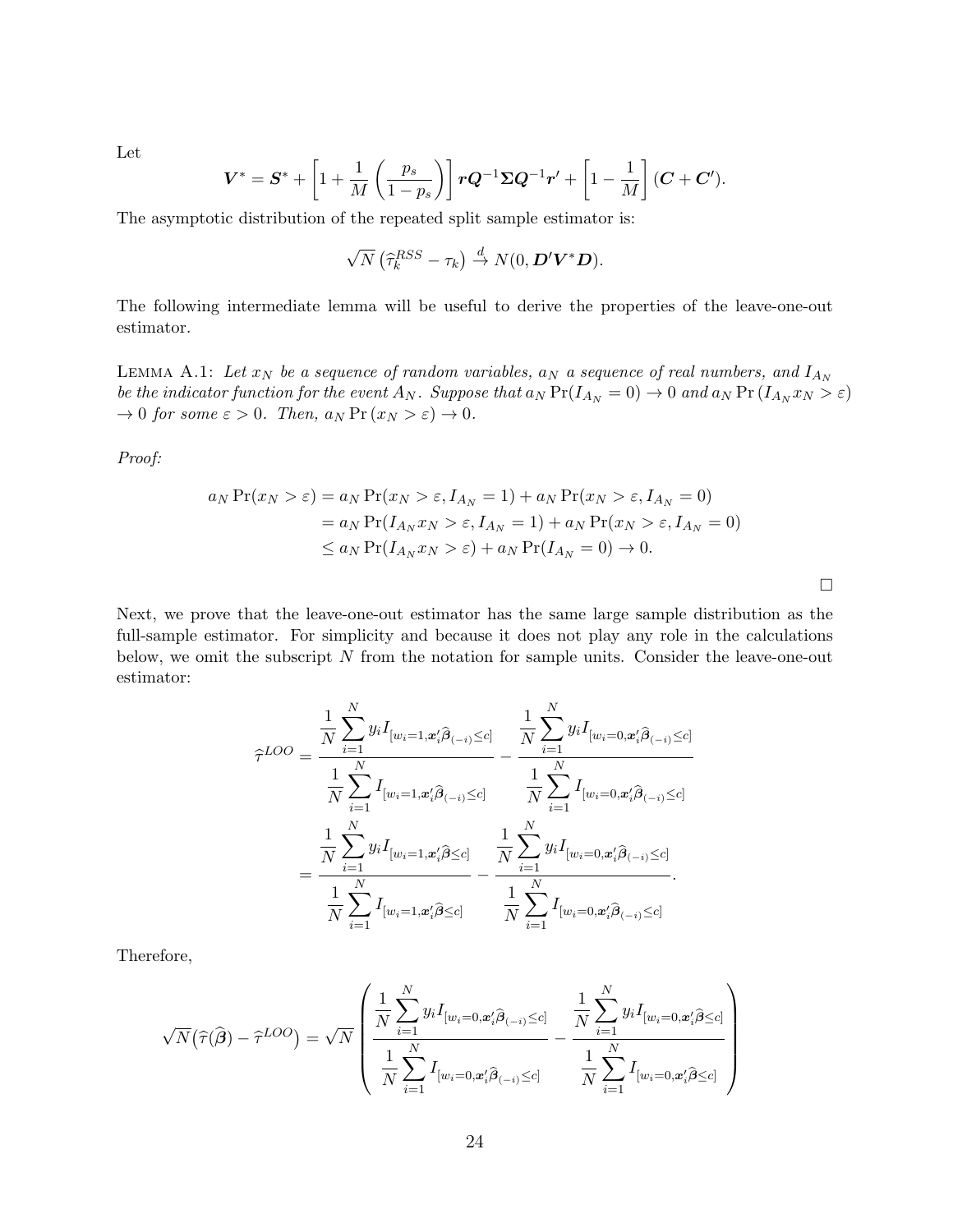$$
=\frac{\frac{1}{\sqrt{N}}\sum\limits_{i=1}^{N}y_i\Big(I_{[w_i=0,\mathbf{x}_i'\widehat{\boldsymbol{\beta}}_{(-i)}\leq c]} - I_{[w_i=0,\mathbf{x}_i'\widehat{\boldsymbol{\beta}}\leq c]}\Big)}{\frac{1}{N}\sum\limits_{i=1}^{N}I_{[w_i=0,\mathbf{x}_i'\widehat{\boldsymbol{\beta}}_{(-i)}\leq c]}} - \frac{\frac{1}{\sqrt{N}}\sum\limits_{i=1}^{N}\Big(I_{[w_i=0,\mathbf{x}_i'\widehat{\boldsymbol{\beta}}_{(-i)}\leq c]} - I_{[w_i=0,\mathbf{x}_i'\widehat{\boldsymbol{\beta}}\leq c]}\Big)}{\frac{1}{N}\sum\limits_{i=1}^{N}I_{[w_i=0,\mathbf{x}_i'\widehat{\boldsymbol{\beta}}\leq c]}\frac{1}{N}\sum\limits_{i=1}^{N}I_{[w_i=0,\mathbf{x}_i'\widehat{\boldsymbol{\beta}}_{(-i)}\leq c]}}\frac{1}{N}\sum\limits_{i=1}^{N}y_iI_{[w_i=0,\mathbf{x}_i'\widehat{\boldsymbol{\beta}}\leq c]}.
$$

.

We will show that  $\sqrt{N}(\hat{\tau}(\hat{\beta}) - \hat{\tau}^{LOO}) \stackrel{p}{\to} 0$ . Suppose that the r-th moment of |y| exists, where  $r > 1$  (later we will strengthen this requirement to  $r > 2$  and eventually to  $r > 3$ ). Then, by Holder's Inequality:

$$
\frac{1}{\sqrt{N}}\sum_{i=1}^N|y_i|\Big|I_{[\mathbf{x}_i'\widehat{\boldsymbol{\beta}}\leq c]}-I_{[\mathbf{x}_i'\widehat{\boldsymbol{\beta}}_{(-i)}\leq c]}\Big|\leq N^{1/2}\left(\frac{1}{N}\sum_{i=1}^N|y_i|^r\right)^{1/r}\left(\frac{1}{N}\sum_{i=1}^N\Big|I_{[\mathbf{x}_i'\widehat{\boldsymbol{\beta}}\leq c]}-I_{[\mathbf{x}_i'\widehat{\boldsymbol{\beta}}_{(-i)}\leq c]}\Big|\right)^{(r-1)/r}
$$

The first sample average on the right hand side of last equation is bounded in probability. Now we need to show that the second sample average on the right hand side of last equation goes to zero fast enough to beat  $N^{1/2}$  after taking the  $(r-1)/r$  power. Because the distribution of  $(x'_i\widehat{\beta}, x'_i\widehat{\beta}_{(-i)})$  does not depend on *i*, we obtain:

$$
E\left[\frac{1}{N}\sum_{i=1}^N \left|I_{[\boldsymbol{x}_i'\widehat{\boldsymbol{\beta}}\leq c]} - I_{[\boldsymbol{x}_i'\widehat{\boldsymbol{\beta}}_{(-i)}\leq c]}\right|\right] = E\left[\frac{1}{N}\sum_{i=1}^N I_{[\boldsymbol{x}_i'\widehat{\boldsymbol{\beta}}\leq c<\boldsymbol{x}_i'\widehat{\boldsymbol{\beta}}_{(-i)}\cup\boldsymbol{x}_i'\widehat{\boldsymbol{\beta}}_{(-i)}\leq c<\boldsymbol{x}_i'\widehat{\boldsymbol{\beta}}\right]\right]
$$
  
=  $\Pr\left(\boldsymbol{x}_i'\widehat{\boldsymbol{\beta}}\leq c<\boldsymbol{x}_i'\widehat{\boldsymbol{\beta}}_{(-i)}\cup\boldsymbol{x}_i'\widehat{\boldsymbol{\beta}}_{(-i)}\leq c<\boldsymbol{x}_i'\widehat{\boldsymbol{\beta}}\right).$ 

Therefore, by Markov's inequality, it is enough to show that:

$$
N^{\frac{r}{2(r-1)}} \Pr \left( \boldsymbol{x}_i' \boldsymbol{\hat{\beta}} \leq c < \boldsymbol{x}_i' \boldsymbol{\hat{\beta}}_{(-i)} \cup \boldsymbol{x}_i' \boldsymbol{\hat{\beta}}_{(-i)} \leq c < \boldsymbol{x}_i' \boldsymbol{\hat{\beta}} \right) \stackrel{p}{\rightarrow} 0.
$$

Let  $\zeta_N = N^{\alpha}$ , where  $\alpha > r/(2(r-1))$ . Notice that,

$$
\begin{aligned} \Pr\Big(\bm{x}_i'\widehat{\bm{\beta}} &\leq c < \bm{x}_i'\widehat{\bm{\beta}}_{(-i)} \cup \bm{x}_i'\widehat{\bm{\beta}}_{(-i)} \leq c < \bm{x}_i'\widehat{\bm{\beta}} \Big) \\ &\leq \Pr\Big(\bm{x}_i'\widehat{\bm{\beta}} \leq c < \bm{x}_i'\widehat{\bm{\beta}}_{(-i)} \cup \bm{x}_i'\widehat{\bm{\beta}}_{(-i)} \leq c < \bm{x}_i'\widehat{\bm{\beta}}, |\bm{x}_i'\widehat{\bm{\beta}} - c| > 1/\zeta_N\Big) \\ &+ \Pr\Big(|\bm{x}_i'\widehat{\bm{\beta}} - c| \leq 1/\zeta_N\Big) \\ &\leq \Pr\Big(|\bm{x}_i'\widehat{\bm{\beta}} - \widehat{\bm{\beta}}_{(-i)})| > 1/\zeta_N\Big) + \Pr\Big(|\bm{x}_i'\widehat{\bm{\beta}} - c| \leq 1/\zeta_N\Big). \end{aligned}
$$

Suppose that there exists  $\epsilon > 0$  such that for  $\mathbf{b} \in B(\beta, \epsilon)$ , the distribution of  $\mathbf{x}'\mathbf{b}$  is absolutely continuous with density bounded (uniformly) by a constant C. Assume that  $r > 2$ . Consider a sequence  $\epsilon_N = N^{-\gamma}$ , where  $0 < \gamma < (r-2)/4(r-1)$ . Then, for large enough N (so  $\epsilon_N < \epsilon$ )

$$
\Pr\left(|\mathbf{x}_{i}'\widehat{\boldsymbol{\beta}}-c|\leq 1/\zeta_{N}\right)\leq \Pr\left(|\mathbf{x}_{i}'\widehat{\boldsymbol{\beta}}-c|\leq 1/\zeta_{N},\widehat{\boldsymbol{\beta}}\in B(\boldsymbol{\beta},\epsilon_{N})\right)+\Pr\left(\widehat{\boldsymbol{\beta}}\not\in B(\boldsymbol{\beta},\epsilon_{N})\right)
$$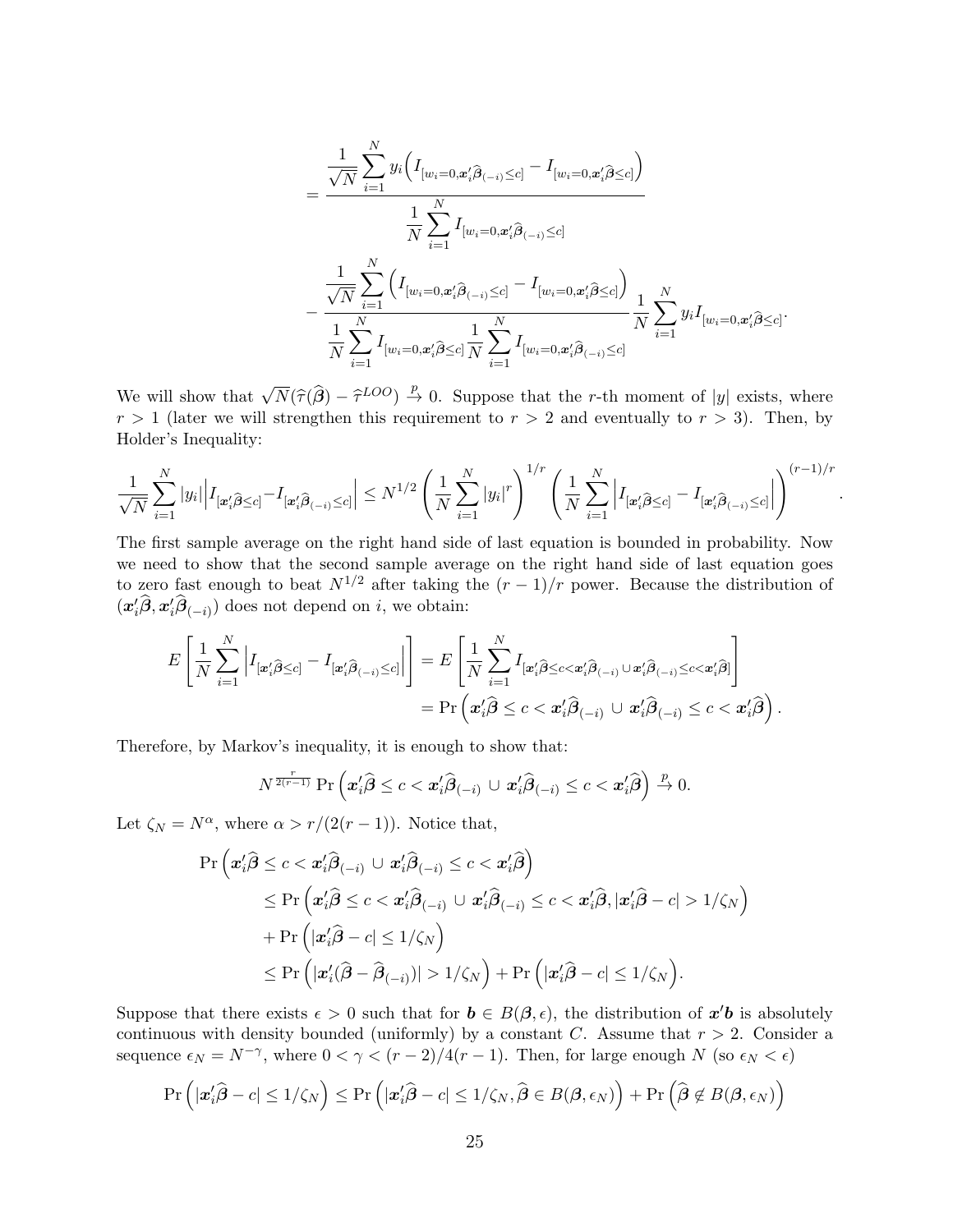$$
\leq \sup_{\boldsymbol{b}\in B(\boldsymbol{\beta},\epsilon_N)} \Pr\left(|\boldsymbol{x}_i'\boldsymbol{b}-c|\leq 1/\zeta_N\right)+\Pr\left(\|\widehat{\boldsymbol{\beta}}-\boldsymbol{\beta}\|>\epsilon_N\right) \leq \frac{2C}{\zeta_N}+\Pr\left(N^{\gamma}\|\widehat{\boldsymbol{\beta}}-\boldsymbol{\beta}\|>1\right).
$$

The first term on the right hand side of last equation multiplied by  $N^{r/(2(r-1))}$  converges to zero because  $N^{r/(2(r-1))/\zeta_N} \to 0$ . For any arbitrary real square matrix **A**, let  $\lambda_{\min}(A)$  and  $\lambda_{\max}(A)$ be the minimum and maximum eigenvalue of A, respectively. Assume  $\lambda_{\min}(Q) > 0$ . Because  $\|\boldsymbol{x}_i\|$  is bounded by some constant, C, it follows that

$$
\lambda_{\max}\left(\frac{1}{N}\boldsymbol{x}_i(1-w_i)\boldsymbol{x}_i'\right)=\max_{\|\boldsymbol{v}\|=1}\boldsymbol{v}'\boldsymbol{x}_i(1-w_i)\boldsymbol{x}_i'\boldsymbol{v}/N\leq\frac{C^2}{N}.
$$

Let

$$
\mathbf{Q}_N = \frac{1}{N} \sum_{i=1}^N \mathbf{x}_i (1 - w_i) \mathbf{x}'_i.
$$

Now, Corollary 5.2 in Tropp (2012) implies

$$
\Pr\left(\lambda_{\min}\left(\boldsymbol{Q}_{N}\right) \leq t\lambda_{\min}(\boldsymbol{Q})\right) \leq K \, e^{-\frac{N(1-t)^{2}\lambda_{\min}(\boldsymbol{Q})}{2C^{2}}},\tag{A.1}
$$

where K is the length of  $x_i$  and  $t \in [0,1]$ . Define the event

$$
A_N = \{ \lambda_{\min}(\mathbf{Q}_N) \ge C_{\lambda} \},
$$

for some  $0 < C_{\lambda} < \lambda_{\min}(\mathbf{Q})$ , and let  $I_{A_N}$  be the indicator function for the event  $A_N$ . The concentration inequality in (A.1) implies

$$
N^{\frac{r}{2(r-1)}} \Pr(I_{A_N} = 0) \to 0. \tag{A.2}
$$

Let  $e_i = y_i - \boldsymbol{x}_i' \boldsymbol{\beta}$ . Notice that,

$$
I_{A_N}N\|\widehat{\boldsymbol{\beta}}-\boldsymbol{\beta}\|^2 = I_{A_N}N(\widehat{\boldsymbol{\beta}}-\boldsymbol{\beta})'(\widehat{\boldsymbol{\beta}}-\boldsymbol{\beta})
$$
  
\n
$$
= I_{A_N}\left(\frac{1}{\sqrt{N}}\sum_{i=1}^N e_i(1-w_i)\boldsymbol{x}_i'\right)\left(\frac{1}{N}\sum_{i=1}^N\boldsymbol{x}_i(1-w_i)\boldsymbol{x}_i'\right)^{-2}\left(\frac{1}{\sqrt{N}}\sum_{i=1}^N\boldsymbol{x}_i(1-w_i)e_i\right)
$$
  
\n
$$
\leq I_{A_N}\lambda_{\min}^{-2}(\boldsymbol{Q}_N)\left(\frac{1}{\sqrt{N}}\sum_{i=1}^N e_i(1-w_i)\boldsymbol{x}_i'\right)\left(\frac{1}{\sqrt{N}}\sum_{i=1}^N\boldsymbol{x}_i(1-w_i)e_i\right)
$$
  
\n
$$
\leq C_{\lambda}^{-2}\left(\frac{1}{\sqrt{N}}\sum_{i=1}^N e_i(1-w_i)\boldsymbol{x}_i'\right)\left(\frac{1}{\sqrt{N}}\sum_{i=1}^N\boldsymbol{x}_i(1-w_i)e_i\right).
$$

Given that x is bounded,  $E[e_i^2] < \infty$  (which follows from  $r > 2$ ), and given that  $E[e_i(1$  $w_i) x_i' x_j (1 - w_j) e_j] = E[e_i(1 - w_i)x_i'] E[x_j(1 - w_j)e_j] = 0$  for any  $1 \le i < j \le N$ , we obtain

$$
\limsup_{N \to \infty} E[I_{A_N} N \|\hat{\boldsymbol{\beta}} - \boldsymbol{\beta}\|^2] < \infty. \tag{A.3}
$$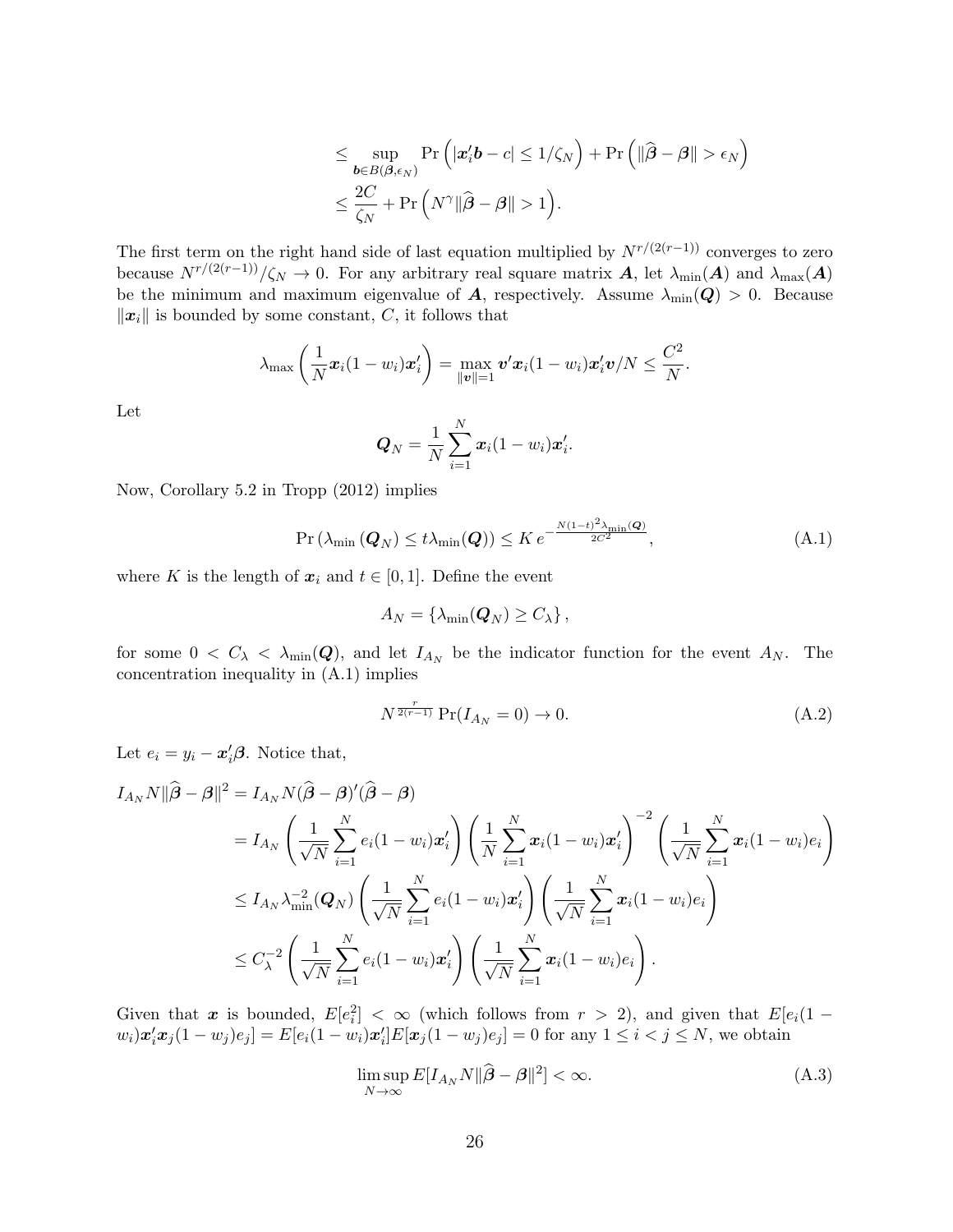By Markov's inequality, equation (A.3), and because  $\gamma < (r-2)/4(r-1)$ 

$$
N^{\frac{r}{2(r-1)}} \Pr\left(I_{A_N} N^{\gamma} \| \widehat{\boldsymbol{\beta}} - \boldsymbol{\beta} \| > 1\right) \le N^{2\gamma - 1 + \frac{r}{2(r-1)}} E[I_{A_N} N \| \widehat{\boldsymbol{\beta}} - \boldsymbol{\beta} \|^2] \to 0. \tag{A.4}
$$

From equations (A.2), (A.4), and Lemma A.1, it follows that

$$
N^{\frac{r}{2(r-1)}} \Pr \left( N^{\gamma} \| \widehat{\boldsymbol{\beta}} - \boldsymbol{\beta} \| > 1 \right) \rightarrow 0.
$$

Therefore,

$$
N^{\frac{r}{2(r-1)}} \Pr \left( \left| \boldsymbol{x}_i' \widehat{\boldsymbol{\beta}} - c \right| \leq 1/\zeta_N \right) \to 0.
$$

Next, we will prove  $N^{\frac{r}{2(r-1)}} \Pr(|x_i'(\hat{\beta} - \hat{\beta}_{(-i)})| > 1/\zeta_N) \to 0$ . Notice that (see Hansen, 2012 sections 4.12 and 4.13)

$$
|\mathbf{x}'_i(\widehat{\boldsymbol{\beta}} - \widehat{\boldsymbol{\beta}}_{(-i)})| = \frac{h_{Ni}}{1 - h_{Ni}} |y_i - \mathbf{x}'_i\widehat{\boldsymbol{\beta}}|
$$
  

$$
\leq \left(\frac{\max_{i=1,\dots,N} h_{Ni}}{1 - \max_{i=1,\dots,N} h_{Ni}}\right) |y_i - \mathbf{x}'_i\widehat{\boldsymbol{\beta}}|,
$$

where the leverage values  $h_{Ni}$  are

$$
h_{Ni} = (1 - w_i)x_i' \left(\sum_{i=1}^{N} x_i(1 - w_i)x_i'\right)^{-1} x_i.
$$
 (A.5)

Therefore,

$$
\max_{1 \le i \le N} h_{Ni} \le \lambda_{\min}^{-1} (Q_N) \frac{C^2}{N}.
$$

Notice also that,

$$
I_{A_N} \|\hat{\boldsymbol{\beta}} - \boldsymbol{\beta}\|^{r} \leq I_{A_N} \left( \left( \frac{1}{N} \sum_{i=1}^{N} (1 - w_i) e_i \boldsymbol{x}_i' \right) \left( \frac{1}{N} \sum_{i=1}^{N} \boldsymbol{x}_i (1 - w_i) \boldsymbol{x}_i' \right)^{-2} \left( \frac{1}{N} \sum_{i=1}^{N} \boldsymbol{x}_i e_i (1 - w_i) \right) \right)^{r/2} \n\leq I_{A_N} \lambda_{\min}^{-r} (\boldsymbol{Q}_N) \left( \left( \frac{1}{N} \sum_{i=1}^{N} (1 - w_i) e_i \boldsymbol{x}_i' \right) \left( \frac{1}{N} \sum_{i=1}^{N} \boldsymbol{x}_i e_i (1 - w_i) \right) \right)^{r/2} \n\leq C_{\lambda}^{-r} \left( \left( \frac{1}{N} \sum_{i=1}^{N} (1 - w_i) e_i \boldsymbol{x}_i' \right) \left( \frac{1}{N} \sum_{i=1}^{N} \boldsymbol{x}_i e_i (1 - w_i) \right) \right)^{r/2} \n= C_{\lambda}^{-r} C^{r} \left( \frac{1}{N^2} \sum_{i=1}^{N} \sum_{j=1}^{N} |e_i e_j| \right)^{r/2}.
$$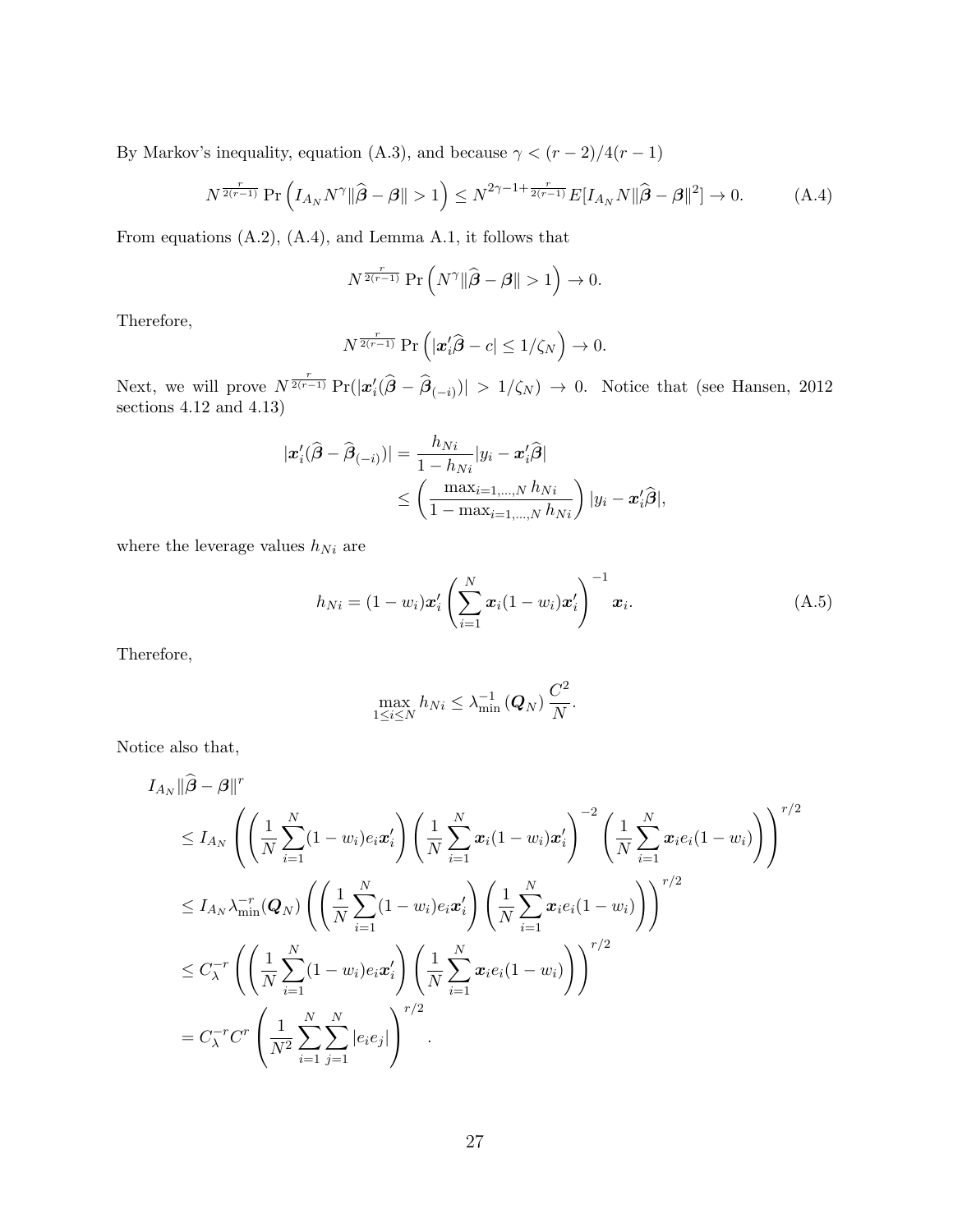If  $r \geq 2$ , by Minkowski's and Cauchy-Schwartz's inequalities:

$$
\left(E\left[\left(\frac{1}{N^2}\sum_{i=1}^N\sum_{j=1}^N|e_ie_j|\right)^{r/2}\right]\right)^{2/r} \leq \frac{1}{N^2}\sum_{i=1}^N\sum_{j=1}^N\left(E\left[|e_ie_j|^{r/2}\right]\right)^{2/r}
$$

$$
\leq \frac{1}{N^2}\sum_{i=1}^N\sum_{j=1}^N\left(E\left[|e_1|^r\right]\right)^{2/r}.
$$

Because  $E[|e_i|^r] = E[|y_i - x'_i\beta|^r], E[|y_i|^r] < \infty$  and  $||x_i||$  is bounded, we obtain

$$
\limsup_{N\to\infty} E[I_{A_N}\|\widehat{\boldsymbol{\beta}}-\boldsymbol{\beta}\|^{r}] < \infty,
$$

which, by Minkowski's inequality, implies

$$
\limsup_{N \to \infty} E[I_{A_N}|y_i - \mathbf{x}_i'\widehat{\boldsymbol{\beta}}]^r] < \infty. \tag{A.6}
$$

By Markov's inequality:

$$
N^{\frac{r}{2(r-1)}} \Pr \left( I_{A_N} |\mathbf{x}'_i(\widehat{\boldsymbol{\beta}} - \widehat{\boldsymbol{\beta}}_{(-i)})| > 1/\zeta_N \right) \leq N^{\frac{r}{2(r-1)} + r\alpha} E \left[ I_{A_N} |\mathbf{x}'_i(\widehat{\boldsymbol{\beta}} - \widehat{\boldsymbol{\beta}}_{(-i)})|^r \right].
$$

The condition  $\alpha < (2r-3)/(2(r-1))$  implies  $r/(2(r-1)) + r\alpha < r$ . So, under that condition, it is left to be proven that for any  $\vartheta > 0$ 

$$
N^{r-\vartheta}E\left[I_{A_N}|\mathbf{x}'_i(\widehat{\boldsymbol{\beta}}-\widehat{\boldsymbol{\beta}}_{(-i)})|^r\right] \to 0. \tag{A.7}
$$

Consider N large enough so that there is a positive constant  $C_d$ , such that  $1/(1-C_{\lambda}^{-1}C^2/N) < C_d$ . Then,

$$
I_{A_N}|\boldsymbol{x}'_i(\widehat{\boldsymbol{\beta}}-\widehat{\boldsymbol{\beta}}_{(-i)})| \leq C_d C_{\lambda}^{-1} \frac{C^2}{N} |y_i - \boldsymbol{x}'_i\widehat{\boldsymbol{\beta}}|.
$$

This result, along with equation (A.6) implies:

$$
\limsup_{N\to\infty} E[I_{A_N}N^r|\mathbf{x}'_i(\widehat{\boldsymbol{\beta}}-\widehat{\boldsymbol{\beta}}_{(-i)})|^r] < \infty,
$$

so equation (A.7) holds. Notice that for the condition

$$
\frac{r}{2(r-1)}<\alpha<\frac{2r-3}{2(r-1)}
$$

to hold we need  $r > 3$ .

#### Appendix 2: Estimation and Simulation Details

Leave-one-out predictions can be efficiently calculated using:

$$
\boldsymbol{x}_i'\widehat{\boldsymbol{\beta}}_{(-i)} = \boldsymbol{x}_i'\widehat{\boldsymbol{\beta}} - \frac{h_{Ni}}{1-h_{Ni}}(y_i-\boldsymbol{x}_i'\widehat{\boldsymbol{\beta}}),
$$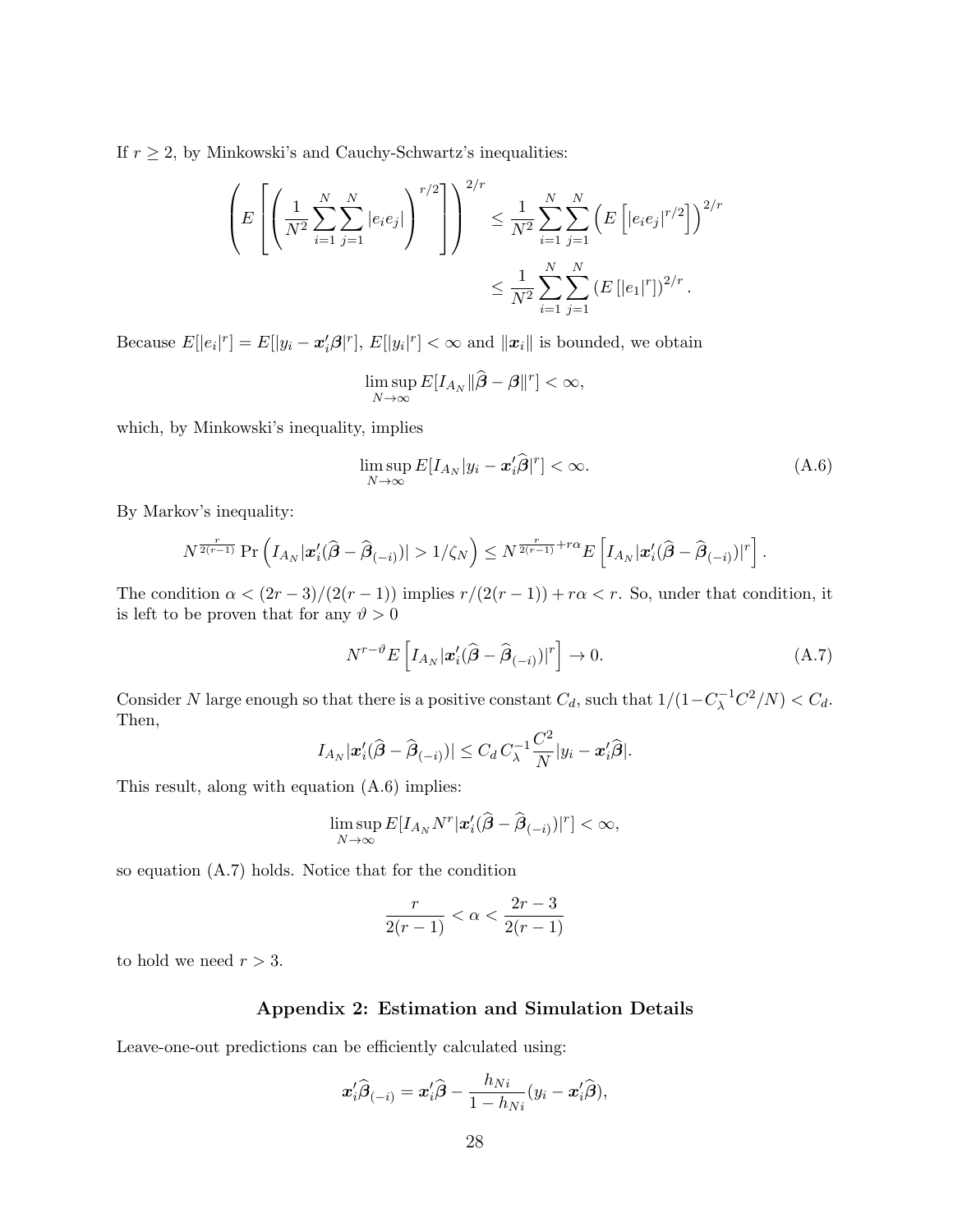where  $h_{Ni}$  is the leverage value defined in equation (A.5). Let  $\hat{y}_i$  be generic notation for a predicted outcome without treatment. The prediction,  $\hat{y}_i$ , may come from full-sample, leave-one-<br>out, or gulit cample orderspous stratification, stratification on previous campions in the JTDA out, or split sample endogenous stratification, stratification on previous earnings in the JTPA example of Section 3, or stratification on the true regression value in the simulations of Section 4. We group observations on the basis of predicted outcomes,  $\hat{y}_i$ , in the following way. First we sort the observations based on predicted outcomes:  $\hat{y}_{(1)} \leq \hat{y}_{(2)} \leq \cdots \leq \hat{y}_{(N)}$ . We then define  $t_1$ and  $t_2$  as  $N/3$  and  $2N/3$  rounded to the nearest integer, respectively. We classify unit i in the low, medium, and high predicted outcome groups if  $\hat{y}_i \leq \hat{y}_{(t_1)}$ ,  $\hat{y}_{(t_1)} < \hat{y}_i \leq \hat{y}_{(t_2)}$ , and  $\hat{y}_{(t_2)} < \hat{y}_i$ , respectively.

For the repeated split sample estimator estimation is as follows. For the JTPA data we randomly select 425 control observations and use them to estimate  $\beta$ . We use the remaining 424 observations and all the treated JTPA units for the second step estimation of  $\tau_k$ . For the STAR data, we use 1009 untreated observations to estimate  $\beta$  and the remaining 1008 and all the treated observations in the second step. We average the split sample estimators over 100 repetitions to obtain  $\hat{\tau}_k^{RSS}$ .

As explained in Section 3, the JTPA sample consists of male applicants assigned to on the job training/job search assistance. We discard three of the sixteen SDAs, Jersey City (21 observations), Butte (15 observations), and Oakland (5 observations) because of small sample sizes. The STAR sample consists of use 3764 students who entered the study in kindergarten, were assigned to small classes or to regular-size classes without a teacher's aide, and for whom there is complete information on all the variables used in our analysis.

Standard errors in Tables 1 and 2 are calculated using the nonparametric bootstrap (conditioning on the number of treated and untreated observations in the original samples).

In the JTPA-based simulation we first estimate a Logit model,  $p(x, \gamma) = e^{x' \gamma}/(1 + e^{x' \gamma})$ , for the probability of employment, measured as positive labor market earnings, using the sample of experimental controls. Next, using only the experimental control with positive earnings, we estimate a Box-Cox regression model

$$
\frac{y^{\lambda}-1}{\lambda} = \boldsymbol{x}'\boldsymbol{\theta} + \sigma u,
$$

where u has a Standard Normal distribution. We will use  $\gamma^*$  to refer to the estimate of  $\gamma$ , and analogous notation for the estimated parameters of the Box-Cox model. We create each simulated data set in the following manner. We first resample 2530 observations from the empirical distribution of  $x$  among all the JTPA sample units. We assign zero earnings with probability  $1 - p(\boldsymbol{x}, \boldsymbol{\gamma}^*)$ . With probability  $p(\boldsymbol{x}, \boldsymbol{\gamma}^*)$  we assign earnings using

$$
y = \left(\max\{1 + \lambda^*(\mathbf{x}'\boldsymbol{\theta}^* + \sigma^*u), 0\}\right)^{1/\lambda^*},
$$

where  $u$  has a Standard Normal distribution. We randomly label 1681 observations as treated and 849 as untreated. As a result, all treatment effects are equal to zero by construction. The coefficients of the regression function of y on  $x$  under this data generating process, which are needed to compute  $\hat{\tau}_k^{UNF}$ , are calculated by simulation.

For the STAR-based simulations, we estimate the linear model

$$
y = x'\beta + \sigma u,
$$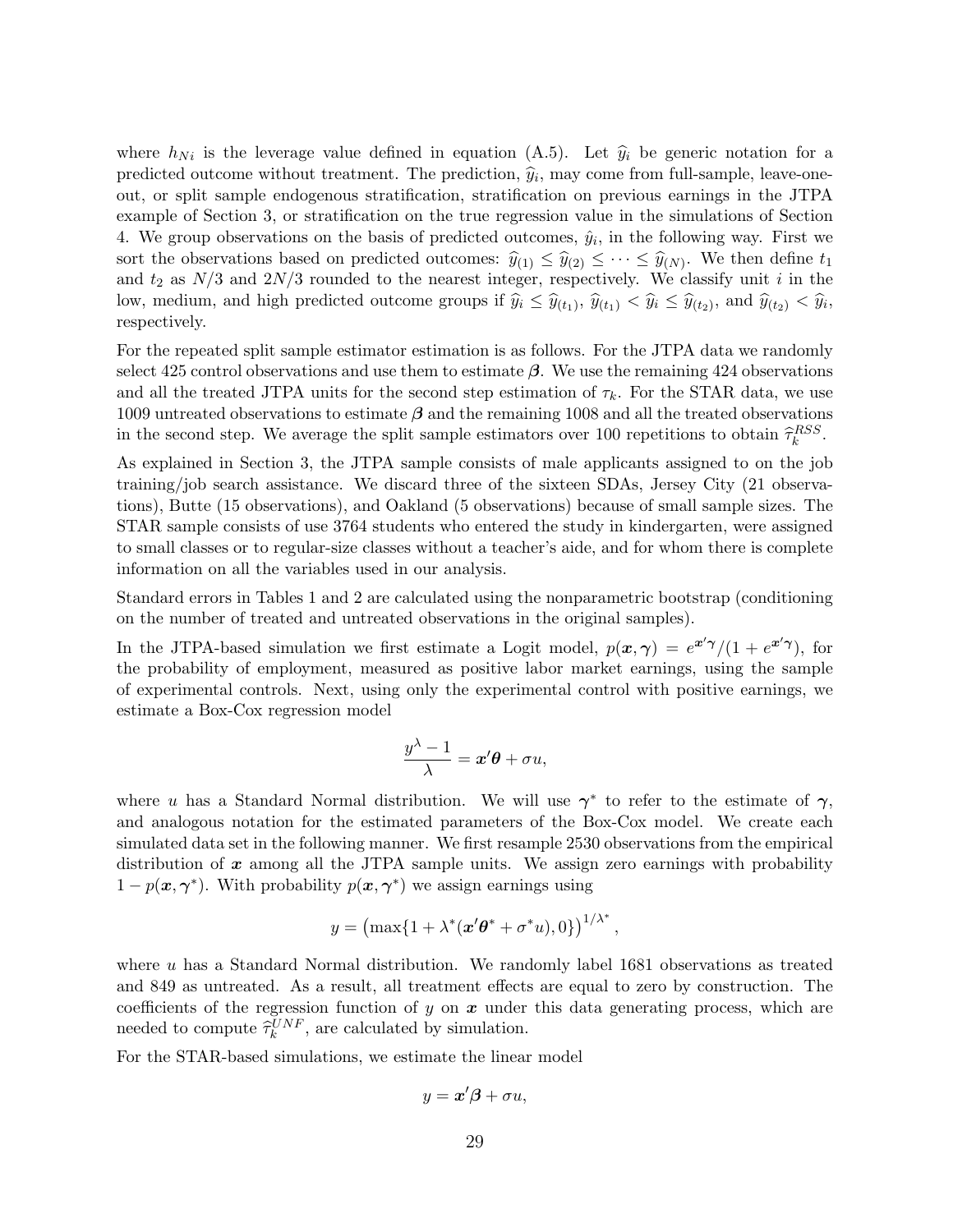where  $u$  has a Standard Normal distribution, using the sample of experimental controls. We use least squares to estimate  $\beta$  and the variance of the regression residuals corrected for degrees of freedom to estimate  $\sigma$ . To construct each simulated sample, we first randomly resample 3764 observations from the empirical distribution of  $x$  in the STAR sample. We simulate math scores using

$$
y = \boldsymbol{x}'\boldsymbol{\beta}^* + \sigma^* u,
$$

where u has a Standard Normal distribution, and  $\beta^*$  and  $\sigma^*$  are the estimates of  $\beta$  and  $\sigma$ .

Section 4 contains detailed information on data generating processes for the simulations of Tables 5 and 6.

Bias, coverage rates, and root-MSE are calculated as follows. Because the simulations impose zero treatments effects, the bias and the MSE are calculated as the mean of the estimates and the mean of the square of the estimates, respectively, across all simulation repetitions. We calculate t-ratios dividing the estimates from each simulation repetition by the standard deviation of the estimates across repetitions. Coverage rates are the frequencies of the t-ratios falling outside the [−1.96, 1.96] interval across repetitions. Root-MSE is the square-root of the MSE.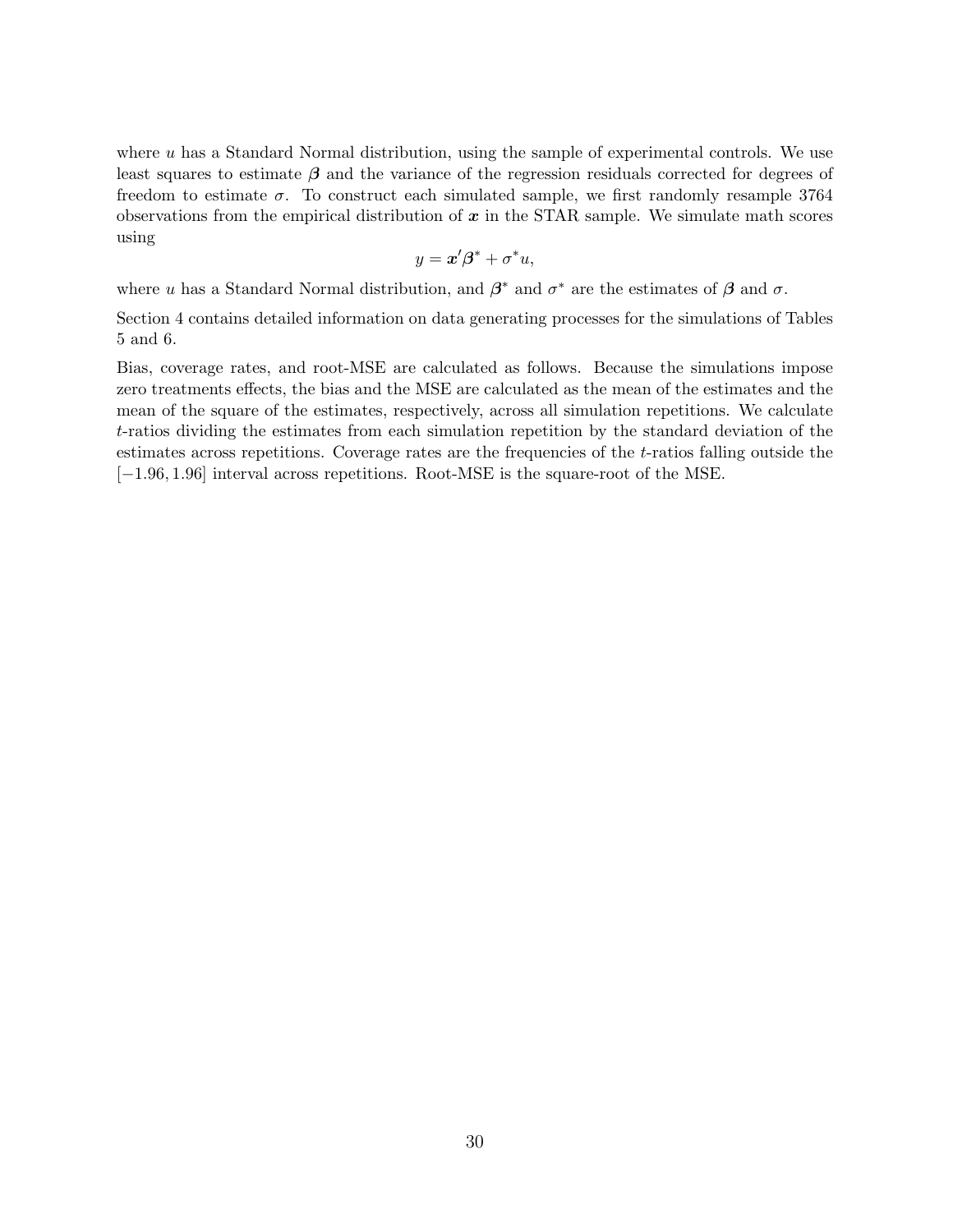## References

- Abadie, Alberto, Joshua D. Angrist and Guido W. Imbens. 2002. "Instrumental Variables Estimates of the Effect of Subsidized Training on the Quantiles of Trainee Earnings." Econometrica 70(1): 91-117.
- Altonji, Joseph G. and Lewis M. Segal. 1996. "Small-Sample Bias in GMM Estimation of Covariance Structures." Journal of Business and Economic Statistics 14(3): 353-366.
- Andrews, Donald W. K. 1994. "Empirical Process Methods in Econometrics." In R.F. Engle and D.L. McFadden (Eds.), *Handbook of Econometrics, Vol. IV.* Amsterdam: Elsevier Science.
- Angrist, Joshua D. and Victor Lavy. 2009. "The Effects of High Stakes High School Achievement Awards: Evidence from a Randomized Trial." American Economic Review 99(4): 1384- 1414.
- Angrist, Joshua D. and Jorn-Steffen Pischke. 2010. "The Credibility Revolution in Empirical Economics: How Better Research Design Is Taking the Con out of Econometrics." Journal of Economic Perspectives 24(2): 3-30.
- Billingsley, Patrick. 1995. Probability and Measure, third edition. New York: Wiley.
- Bloom, Howard S., Larry L. Orr, Stephen H. Bell, George Cave, Fred Doolittle, Winston Lin and Johannes M. Bos. 1997. "The Benefits and Costs of JTPA Title II-A Programs." The Journal of Human Resources, 32(3): 549-576.
- Dynarski, Susan, Joshua M. Hyman and Diane Schanzenbach. 2011. "Experimental Evidence on the Effect of Childhood Investments on Post-secondary Attainment and Degree Completion." National Bureau of Economic Research Working Paper No. 17533.
- Dynarski, Susan, Joshua M. Hyman and Diane Schanzenbach. 2013. "Experimental Evidence on the Effect of Childhood Investments on Postsecondary Attainment and Degree Completion." Journal of Policy Analysis and Management 32(4): 692-717.
- Giné, Xavier, Jessica Goldberg and Dean Yang. 2012. "Credit Market Consequences of Improved Personal Identification." American Economic Review 102(6): 2923-54.
- Goldrick-Rab, Sara, Douglas N. Harris, James Benson and Robert Kelchen. 2011. "Conditional cash transfers and college persistence: Evidence from a randomized need-based grant program." Institute for Research on Poverty Discussion Paper No. 1393-11.
- Goldrick-Rab, Sara, Douglas N. Harris, James Benson and Robert Kelchen. 2012. "Need-based financial aid and college persistence: Experimental evidence from Wisconsin." Available at SSRN 1887826.
- Hansen, Ben B. 2008. "The Prognostic Analogue of the Propensity Score." *Biometrika* 95(2): 481-488.
- Hansen, Bruce E. 2012. *Econometrics*. Available at: http://www.ssc.wisc.edu/~bhansen/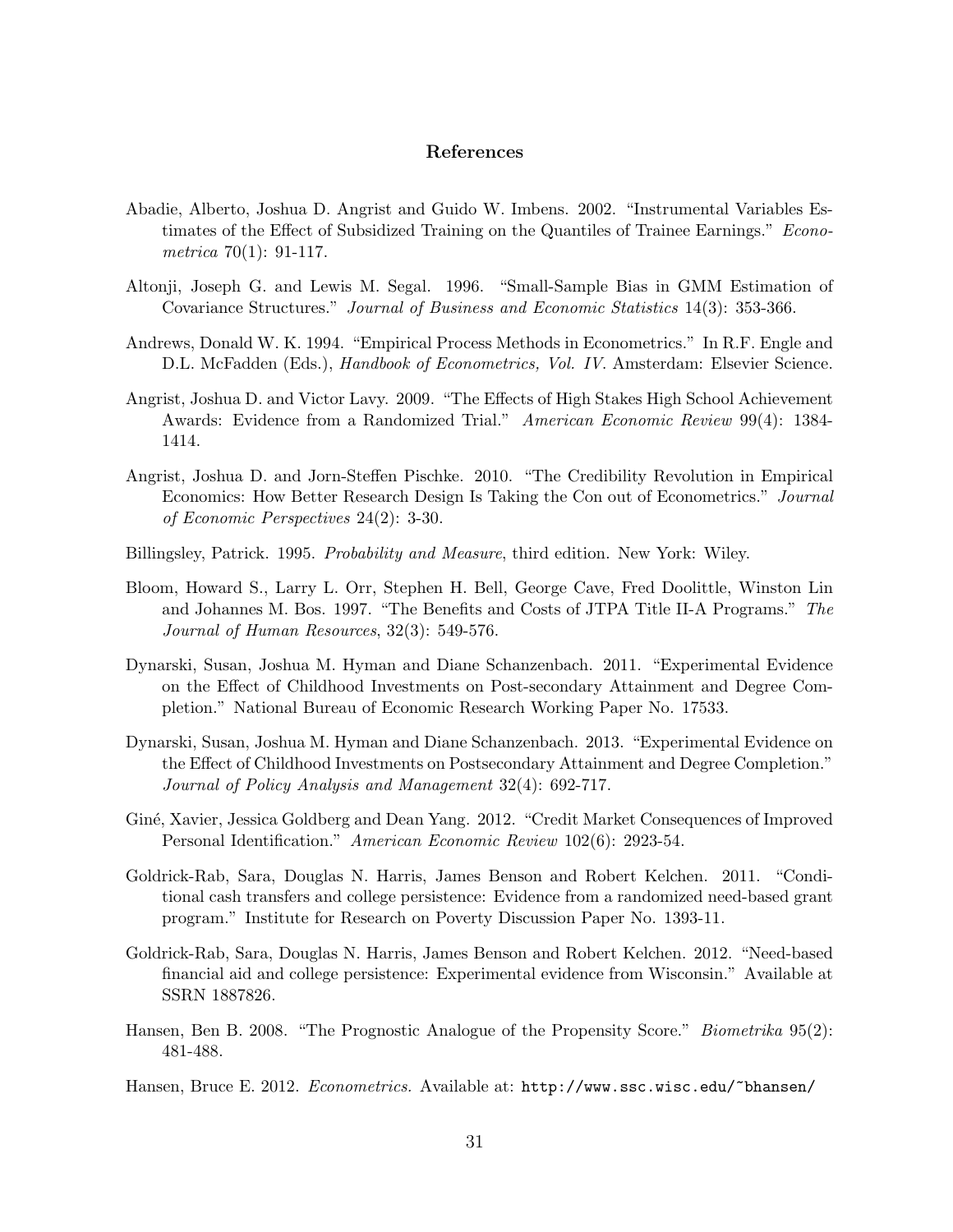- Harris, Douglas N. and Sara Goldrick-Rab. 2012. "Improving the Productivity of Education Experiments: Lessons from a Randomized Study of Need-Based Financial Aid." Education Finance and Policy  $7(2)$ : 143-169.
- Harvill, Eleanor L., Laura R. Peck and Stephen H. Bell. 2013. "On Overfitting in Analysis of Symmetrically Predicted Endogenous Subgroups From Randomized Experimental Samples: Part Three of a Method Note in Three Parts." American Journal of Evaluation 34(4): 545-566.
- Hausman, Jerry A., and David A. Wise. 1977. "Social Experimentation, Truncated Distributions, and Efficient Estimation." Econometrica 45(4): 919-938.
- Hausman, Jerry A., and David A. Wise. 1981. "Stratification on Endogenous Variables and Estimation: The Gary Income Maintenance Experiment." In: Manski, C.F., McFadden, D.L. (Eds.), Structural Analysis of Discrete Data with Econometric Applications. Cambridge: MIT Press.
- Heckman, James J., Jeffrey Smith and Nancy Clements. 1997. "Making the Most Out of Programme Evaluations and Social Experiments: Accounting for Heterogeneity in Programme Impacts." Review of Economic Studies 64(4): 487-535.
- Hemelt, Steven W., Kimberly B. Roth and William W. Eaton. 2012. "Childhood Educational Interventions: Experimental Evidence on Post-secondary Outcomes." Paper presented at the Association for Education Finance and Policy Conference, Boston, MA.
- Kent, David M. and Rodney A. Hayward. 2007. "Limitations of Applying Summary Results of Clinical Trials to Individual Patients: The Need for Risk Stratification." Journal of the American Medical Association 298(10): 1209-12.
- Kim, Jeankyung and David Pollard. 1990. "Cube Root Asymptotics." The Annals of Statistics 18(1): 191-219.
- Krueger, Alan B. 1999. "Experimental Estimates of Education Production Functions." Quarterly Journal of Economics 114(2): 497-532.
- Murnane, Richard J. and John B. Willett. 2011. Methods Matter: Improving Causal Inference in Educational and Social Science Research. Oxford: Oxford University Press.
- Newey, Whitney K. and Daniel McFadden. 1994. "Large Sample Estimation and Hypothesis Testing." In: Engle, R.F., McFadden, D.L. (Eds.), *Handbook of Econometrics, Vol. IV.* Amsterdam: Elsevier Science.
- Orr, Larry L., Howard S. Bloom, Stephen H. Bell, Fred Doolittle, Winston Lin and George Cave. 1996. Does Training for the Disadvantaged Work? Washington, DC: The Urban Institute.
- Pane, John F., Beth Ann Griffin, Daniel F. McCaffrey and Rita Karam. 2013. "Effectiveness of Cognitive Tutor Algebra I at Scale." Educational Evaluation and Policy Analysis, Online-First: http://epa.sagepub.com/content/early/2013/11/08/0162373713507480.
- Peck, Laura R. 2003. "Subgroup Analysis in Social Experiments: Measuring Program Impacts Based on Post-Treatment Choice." American Journal of Evaluation 24(2): 157-187.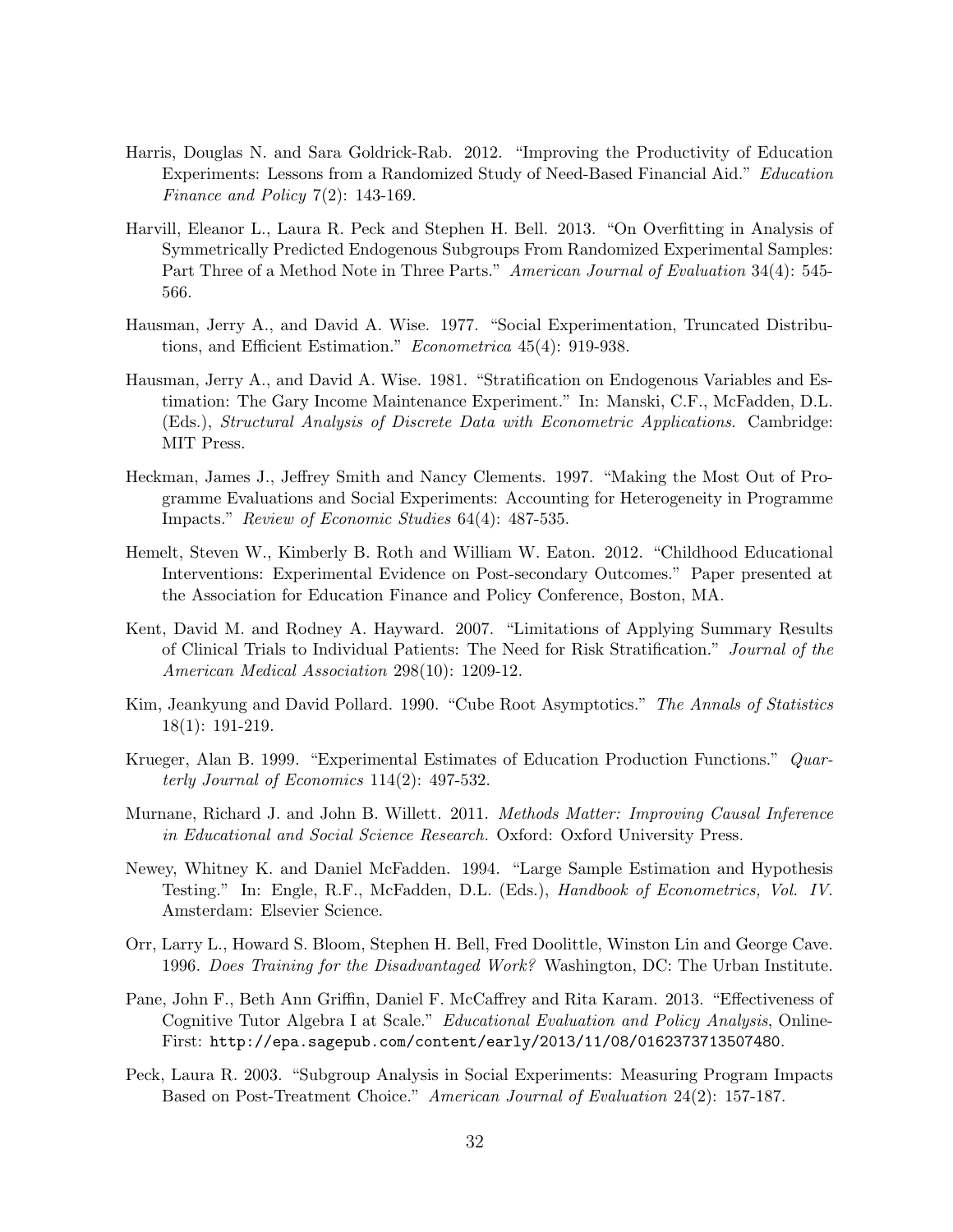- Rodriguez-Planas, Nuria. 2012. "Schools and Drugs: Closing the Gap. Evidence from a Randomized Trial in the US." IZA Discussion Paper No. 6770.
- Sanbonmatsu, Lisa, Jeffrey R. Kling, Greg J. Duncan and Jeanne Brooks-Gunn. 2006. "Neighborhoods and Academic Achievement: Results from the Moving to Opportunity Experiment." Journal of Human Resources 41(4): 649-691.
- Tropp, Joel A. 2012. "User-Friendly Tail Bounds for Sums of Random Matrices." Foundations of Computational Mathematics 12: 389-434.

van der Vaart, Aad W. 1998. Asymptotic Statistics. New York: Cambridge University Press.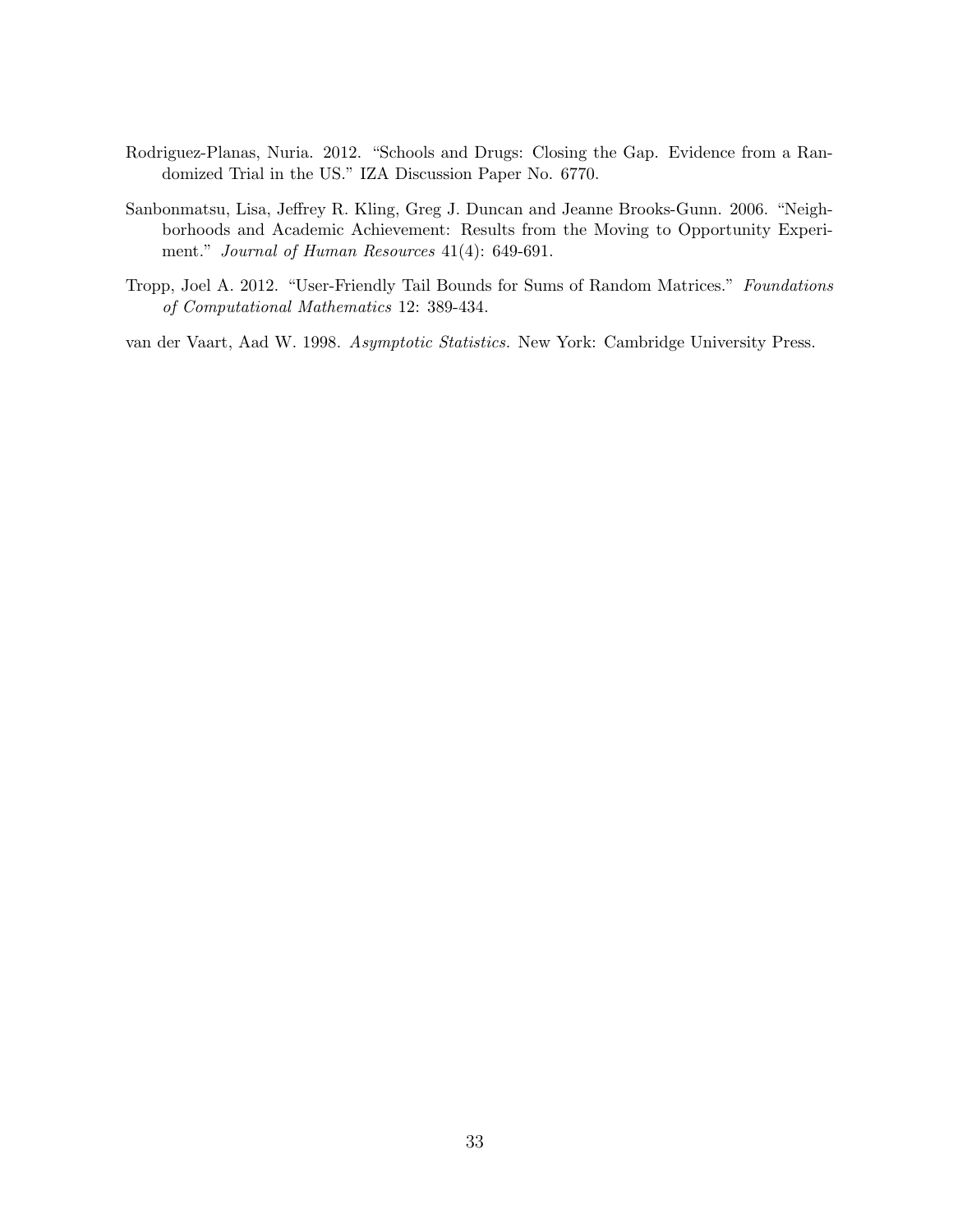

Figure 1 Distributions of the Estimators in the JTPA Simulation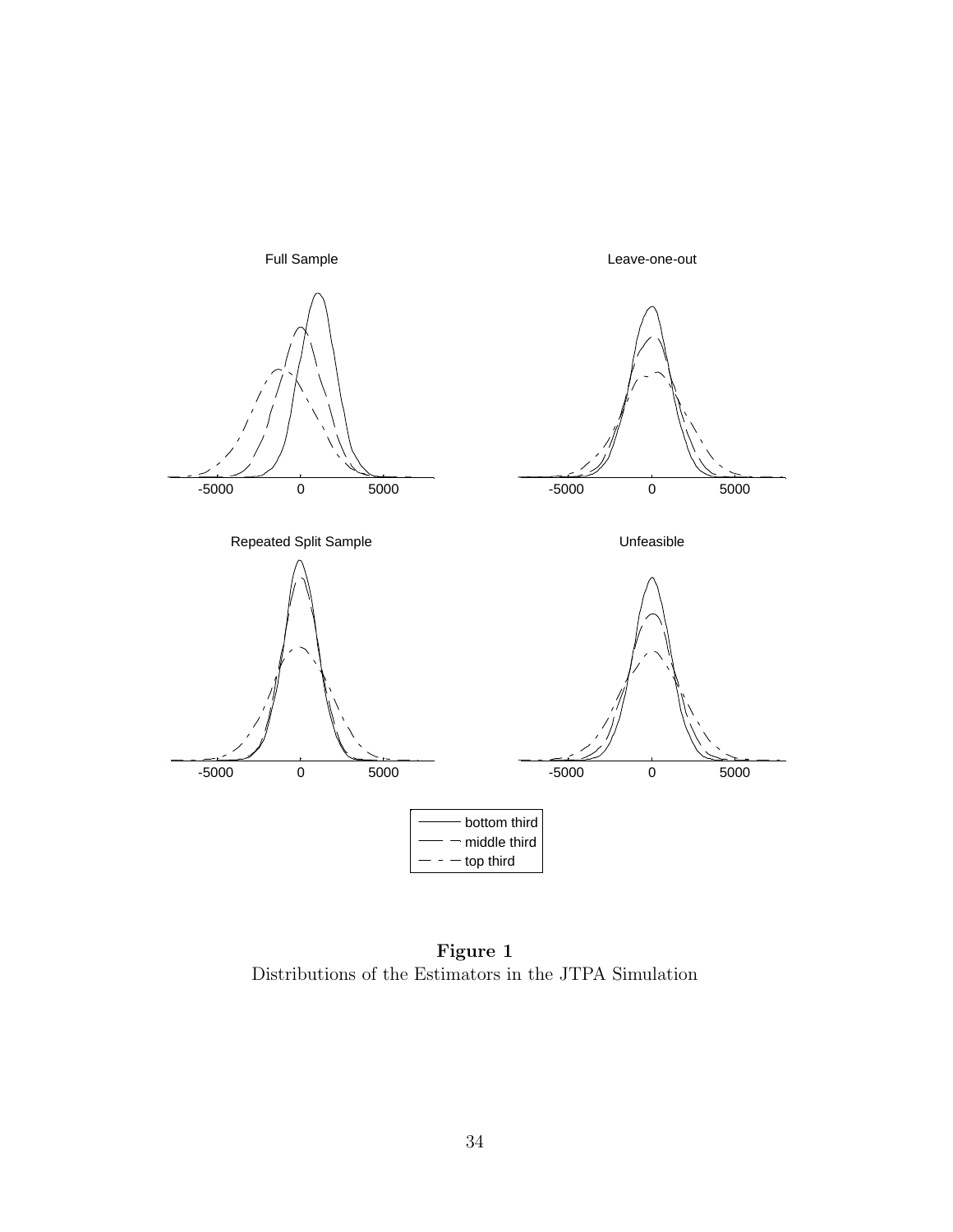

Figure 2 Distributions of the Estimators in the STAR Simulation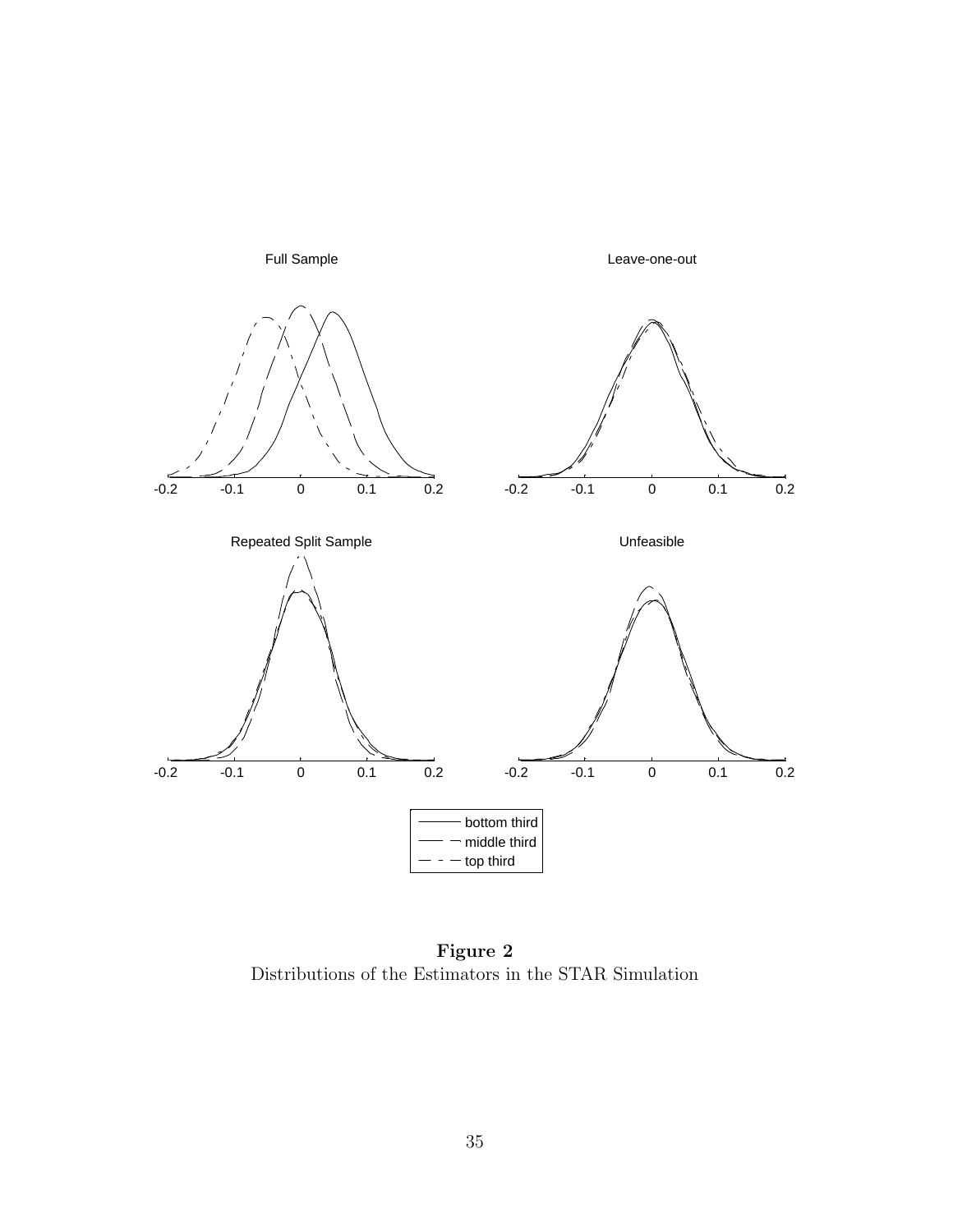

Figure 3 Distribution of the Regression Interaction Estimator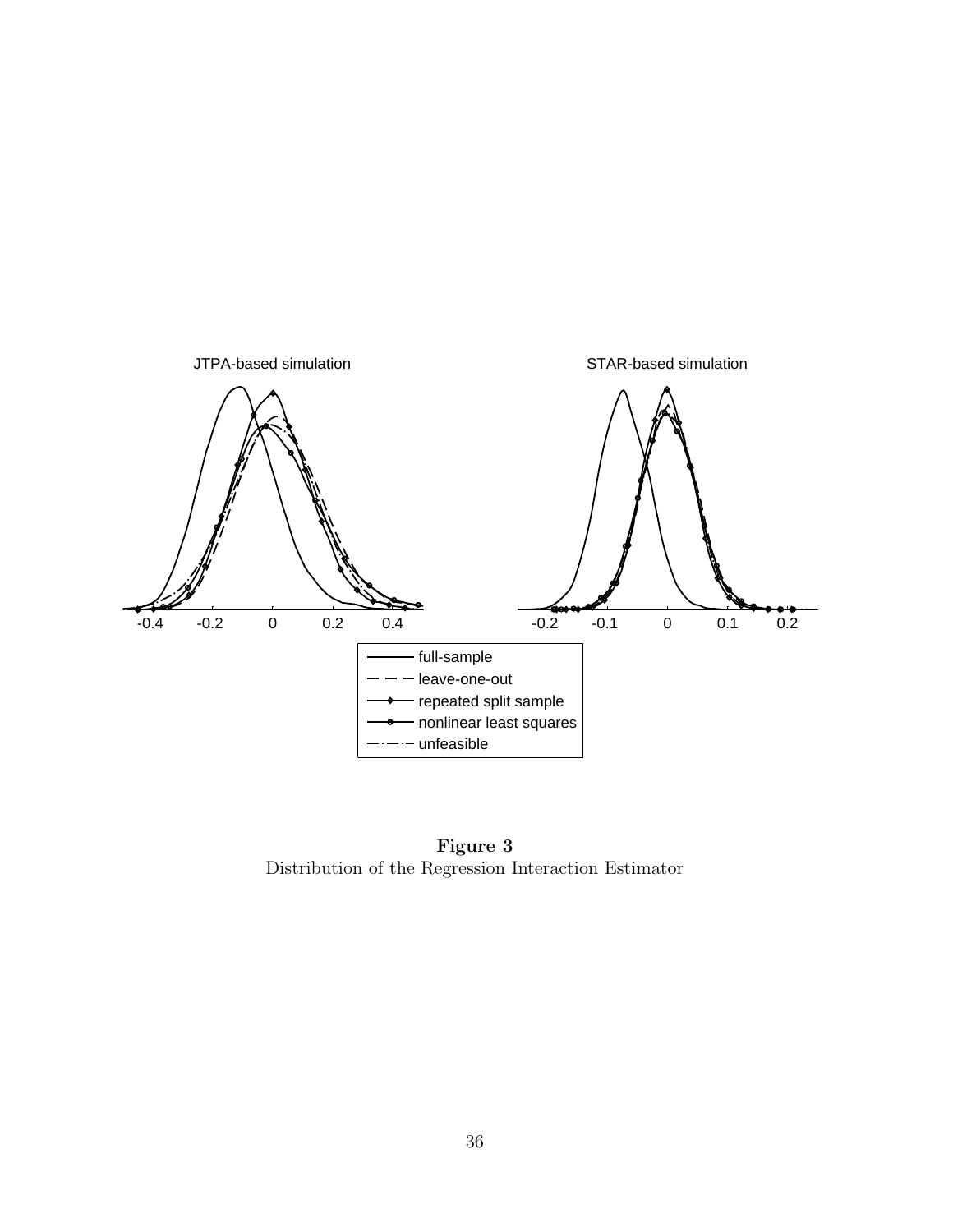| <u>JELA ESTIMATIVII RESURS</u> |                                          |          |  |  |  |  |  |  |  |  |
|--------------------------------|------------------------------------------|----------|--|--|--|--|--|--|--|--|
|                                | <i>Panel A:</i> Average treatment effect |          |  |  |  |  |  |  |  |  |
|                                | unadjusted                               | adjusted |  |  |  |  |  |  |  |  |
| $\widehat{\tau}$               | $1516.49*$                               | 1207.22  |  |  |  |  |  |  |  |  |
|                                | (807.27)                                 | (763.54) |  |  |  |  |  |  |  |  |

Table 1 JTPA Estimation Results

Panel B: Average treatment effect by predicted outcome group

|                            |           | unadjusted |              | adjusted   |           |             |  |  |  |  |  |  |
|----------------------------|-----------|------------|--------------|------------|-----------|-------------|--|--|--|--|--|--|
|                            | low       | medium     | high         | low        | medium    | high        |  |  |  |  |  |  |
| $\widehat{\tau}_k$         | 2379.65** | $-719.38$  | 2397.26      | $2011.70*$ | $-554.65$ | 1769.03     |  |  |  |  |  |  |
|                            | (1151.07) | (1474.81)  | (1672.62)    | (1150.68)  | (1482.32) | (1639.06)   |  |  |  |  |  |  |
| $\hat{\tau}_{k}^{LOO}$     | 573.74    | 35.31      | $3646.53**$  | 173.45     | 172.28    | $3118.17*$  |  |  |  |  |  |  |
|                            | (1201.33) | (1509.30)  | (1727.08)    | (1213.25)  | (1513.70) | (1679.62)   |  |  |  |  |  |  |
| $\widehat{\tau}_{k}^{RSS}$ | 788.75    | 254.25     | $3569.41***$ | 412.01     | 181.81    | $2942.69**$ |  |  |  |  |  |  |
|                            | (1027.47) | (1092.85)  | (1496.73)    | (1042.17)  | (1087.51) | (1454.16)   |  |  |  |  |  |  |
| $\hat{\tau}_{k}^{PREV}$    | 1278.88   | $-67.95$   | $3972.21**$  | 822.05     | $-150.89$ | $3146.85**$ |  |  |  |  |  |  |
|                            | (1221.96) | (1284.77)  | (1497.47)    | (1235.13)  | (1274.45) | (1430.37)   |  |  |  |  |  |  |

Note: The JTPA sample includes 1681 treated observations and 849 untreated observations, for a total of 2530 observations. Bootstrap standard errors, based on 1000 bootstrap repetitions, are reported in parentheses. The repeated split sample estimator,  $\hat{\tau}_k^{RSS}$ , uses 100 repetitions.<br>Regh repetition reproduced the order of the untreated ebecaustions. Then, the first 425 Each repetition randomly permutes the order of the untreated observations. Then, the first 425 untreated observations after re-ordering are used to estimate  $\beta$ . The remaining 424 untreated observations and the 1681 treated observations are used in the second step estimation of  $\tau_k$ . The "unadjusted" estimates are differences in mean outcomes between treated and non-treated. The "adjusted" estimates are regression coefficients on the treatment variable in a linear regression that includes the list of covariates detailed in Section 3.

∗ indicates statistical significance at the 0.10 level.

∗∗ indicates statistical significance at the 0.05 level.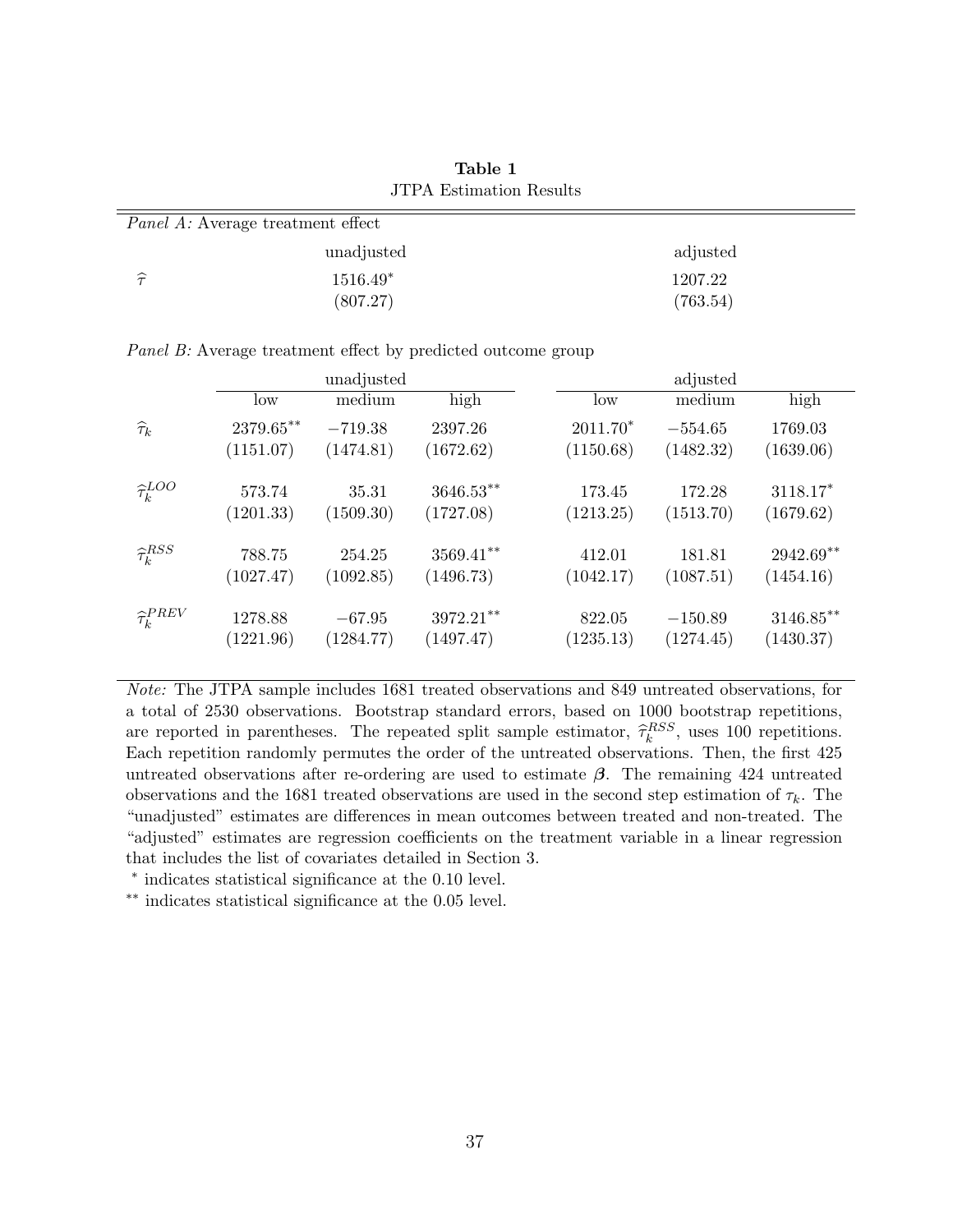| Table 2                        |  |
|--------------------------------|--|
| <b>STAR Estimation Results</b> |  |

| <i>Panel A:</i> Average treatment effect |            |            |  |  |  |  |  |  |
|------------------------------------------|------------|------------|--|--|--|--|--|--|
|                                          | unadjusted | adjusted   |  |  |  |  |  |  |
| $\widehat{\pi}$                          | $0.1659**$ | $0.1892**$ |  |  |  |  |  |  |
|                                          | (0.0329)   | (0.0294)   |  |  |  |  |  |  |

Panel B: Average treatment effect by predicted outcome group

|                            |             | unadjusted |             | adjusted   |             |             |  |  |  |  |  |
|----------------------------|-------------|------------|-------------|------------|-------------|-------------|--|--|--|--|--|
|                            | low         | medium     | high        | low        | medium      | high        |  |  |  |  |  |
| $\widehat{\tau}_{k}$       | $0.3705***$ | $0.2688**$ | $-0.1330**$ | $0.3908**$ | $0.3023**$  | $-0.1242**$ |  |  |  |  |  |
|                            | (0.0521)    | (0.0655)   | (0.0636)    | (0.0509)   | (0.0678)    | (0.0614)    |  |  |  |  |  |
| $\hat{\tau}_{k}^{LOO}$     | $0.3277**$  | $0.2499**$ | $-0.0486$   | $0.3440**$ | $0.2730**$  | $-0.0660$   |  |  |  |  |  |
|                            | (0.0547)    | (0.0670)   | (0.0654)    | (0.0519)   | (0.0696)    | (0.0634)    |  |  |  |  |  |
| $\widehat{\tau}_{k}^{RSS}$ | $0.3152**$  | $0.2617**$ | $-0.0520$   | $0.3130**$ | $0.3005***$ | $-0.0374$   |  |  |  |  |  |
|                            | (0.0467)    | (0.0505)   | (0.0567)    | (0.0459)   | (0.0526)    | (0.0552)    |  |  |  |  |  |

Note: The STAR sample includes 1747 treated observations and 2017 untreated observations, for a total of 3764 observations. Bootstrap standard errors, based on 1000 bootstrap repetitions, are reported in parentheses. The repeated split sample estimator,  $\hat{\tau}_k^{RSS}$ , uses 100 repetitions.<br>Resh repetition randomly permutes the order of the untreated ebecaustions. Then, the first 1000 Each repetition randomly permutes the order of the untreated observations. Then, the first 1009 untreated observations after re-ordering are used to estimate  $\beta$ . The remaining 1008 untreated observations and the 1747 treated observations are used in the second step estimation of  $\tau_k$ . The "unadjusted" estimates are differences in mean outcomes between treated and non-treated. The "adjusted" estimates are regression coefficients on the treatment variable in a linear regression that includes the list of covariates detailed in Section 3.

∗ indicates statistical significance at the 0.10 level.

∗∗ indicates statistical significance at the 0.05 level.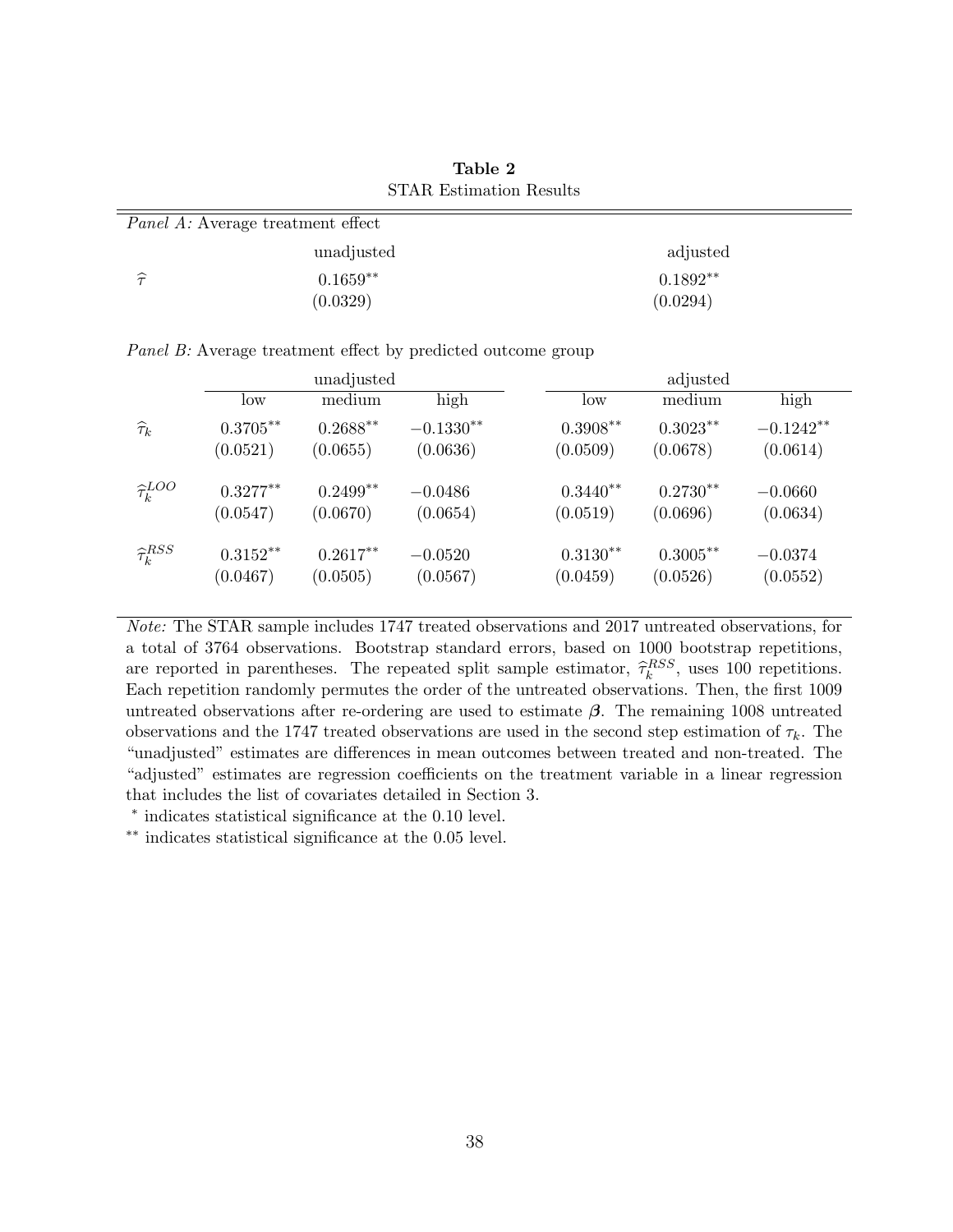| <i>Panel A:</i> Bias                                                                                                                            |          |            |            |          |          |            |  |  |  |  |
|-------------------------------------------------------------------------------------------------------------------------------------------------|----------|------------|------------|----------|----------|------------|--|--|--|--|
|                                                                                                                                                 |          | unadjusted |            | adjusted |          |            |  |  |  |  |
|                                                                                                                                                 | low      | medium     | high       | low      | medium   | high       |  |  |  |  |
| $\widehat{\tau}_{k}$                                                                                                                            | 1017.51  | $-4.81$    | $-1082.42$ | 1017.60  | $-0.98$  | $-1062.39$ |  |  |  |  |
|                                                                                                                                                 | $-88.23$ | $-23.28$   | 96.57      | $-59.08$ | $-54.01$ | 42.86      |  |  |  |  |
|                                                                                                                                                 | $-2.74$  | $-2.34$    | $-20.75$   | $-3.30$  | $-5.96$  | $-17.56$   |  |  |  |  |
|                                                                                                                                                 | 5.62     | $-9.88$    | 6.62       | 1.34     | $-11.24$ | 1.39       |  |  |  |  |
| $\begin{array}{l} \hat{\tau}^{LOO}_{k} \ \hat{\tau}^{RSS}_{k} \ \hat{\tau}^{ESS}_{k} \ \hat{\tau}^{SSS}_{k} \ \hat{\tau}^{UNF}_{k} \end{array}$ | $-1.50$  | $-8.56$    | $-16.85$   | $-2.50$  | $-9.04$  | $-11.67$   |  |  |  |  |
|                                                                                                                                                 |          |            |            |          |          |            |  |  |  |  |

Table 3 JTPA Simulation Results

Panel B: Coverage rates for nominal 0.05 C.I.

|                                                                                                                                                         |       | unadjusted |       | adjusted |        |       |  |  |  |  |
|---------------------------------------------------------------------------------------------------------------------------------------------------------|-------|------------|-------|----------|--------|-------|--|--|--|--|
|                                                                                                                                                         | low   | medium     | high  | low      | medium | high  |  |  |  |  |
| $\begin{array}{l} \widehat{\tau}_k \\ \widehat{\tau}_k^{LOO} \\ \widehat{\tau}_k^{RSS} \\ \widehat{\tau}_k^{SSS} \\ \widehat{\tau}_k^{UNF} \end{array}$ | 0.152 | 0.049      | 0.089 | 0.154    | 0.050  | 0.089 |  |  |  |  |
|                                                                                                                                                         | 0.051 | 0.048      | 0.050 | 0.051    | 0.049  | 0.051 |  |  |  |  |
|                                                                                                                                                         | 0.051 | 0.048      | 0.049 | 0.052    | 0.048  | 0.050 |  |  |  |  |
|                                                                                                                                                         | 0.050 | 0.048      | 0.051 | 0.052    | 0.049  | 0.050 |  |  |  |  |
|                                                                                                                                                         | 0.053 | 0.050      | 0.050 | 0.053    | 0.051  | 0.051 |  |  |  |  |

# Panel C: Root-MSE

|                                                                                                                                              |         | unadjusted |         | adjusted |         |         |  |  |  |
|----------------------------------------------------------------------------------------------------------------------------------------------|---------|------------|---------|----------|---------|---------|--|--|--|
|                                                                                                                                              | low     | medium     | high    | low      | medium  | high    |  |  |  |
| $\widehat{\tau}_{k}$                                                                                                                         | 1492.26 | 1364.27    | 2145.78 | 1489.89  | 1375.04 | 2065.87 |  |  |  |
| $\begin{array}{l} \hat{\tau}^{LOO}_{k}\ \hat{\tau}^{RSS}_{k}\ \hat{\tau}^{SSS}_{k}\ \hat{\tau}^{SSS}_{k}\ \hat{\tau}^{UNF}_{k}\ \end{array}$ | 1192.35 | 1399.74    | 1895.93 | 1180.13  | 1398.76 | 1800.86 |  |  |  |
|                                                                                                                                              | 1031.61 | 1101.14    | 1751.43 | 1022.53  | 1103.53 | 1660.50 |  |  |  |
|                                                                                                                                              | 1500.97 | 1797.74    | 2383.17 | 1493.40  | 1792.14 | 2271.90 |  |  |  |
|                                                                                                                                              | 1119.34 | 1372.67    | 1867.51 | 1118.52  | 1383.76 | 1792.25 |  |  |  |

Note: Averages over 10000 simulations. See Section 4 and Appendix 2 for details.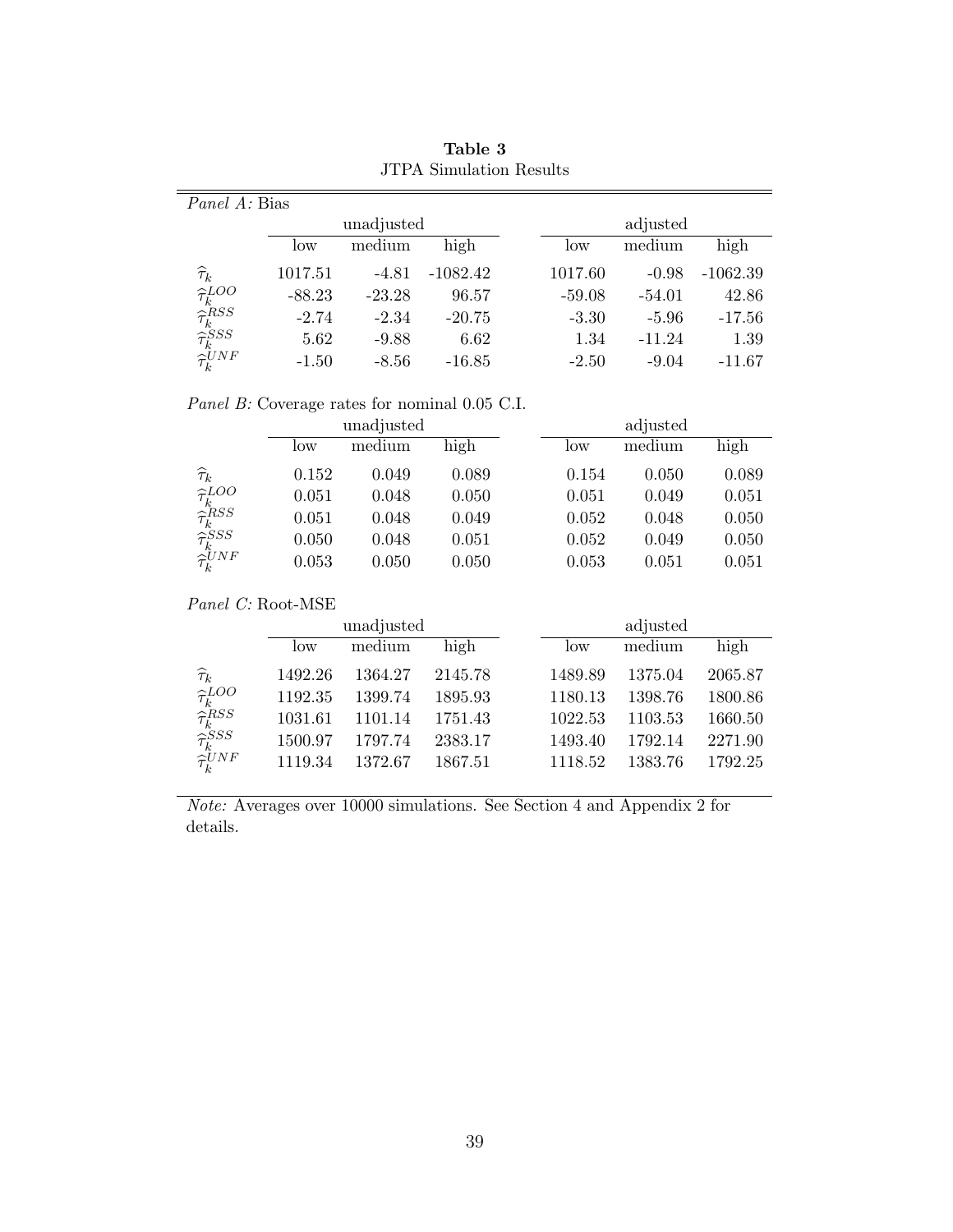| <i>Panel A:</i> Bias                                                                                                                                                  |           |            |           |           |           |           |  |  |  |  |
|-----------------------------------------------------------------------------------------------------------------------------------------------------------------------|-----------|------------|-----------|-----------|-----------|-----------|--|--|--|--|
|                                                                                                                                                                       |           | unadjusted |           | adjusted  |           |           |  |  |  |  |
|                                                                                                                                                                       | low       | medium     | high      | low       | medium    | high      |  |  |  |  |
| $\widehat{\tau}_{k}$                                                                                                                                                  | 0.0483    | 0.0006     | $-0.0511$ | 0.0487    | 0.0010    | $-0.0506$ |  |  |  |  |
|                                                                                                                                                                       | $-0.0025$ | 0.0005     | 0.0046    | 0.0028    | $-0.0025$ | $-0.0075$ |  |  |  |  |
|                                                                                                                                                                       | 0.0001    | $-0.0000$  | $-0.0012$ | 0.0002    | 0.0001    | $-0.0010$ |  |  |  |  |
|                                                                                                                                                                       | $-0.0005$ | 0.0004     | $-0.0017$ | $-0.0002$ | 0.0003    | $-0.0015$ |  |  |  |  |
| $\begin{array}{l} \widetilde{\tau}^{LOO}_{k} \ \widehat{\tau}^{RSS}_{k} \ \widehat{\tau}^{SSS}_{k} \ \widehat{\tau}^{SSS}_{k} \ \widehat{\tau}^{UNF}_{k} \end{array}$ | 0.0004    | $-0.0003$  | $-0.0009$ | 0.0002    | $-0.0002$ | $-0.0006$ |  |  |  |  |

Table 4 STAR Simulation Results

Panel B: Coverage rates for nominal 0.05 C.I.

|                                                                                                                                                         |       | unadjusted |       | adjusted |        |       |  |  |  |  |
|---------------------------------------------------------------------------------------------------------------------------------------------------------|-------|------------|-------|----------|--------|-------|--|--|--|--|
|                                                                                                                                                         | low   | medium     | high  | low      | medium | high  |  |  |  |  |
| $\begin{array}{l} \widehat{\tau}_k \\ \widehat{\tau}_k^{LOO} \\ \widehat{\tau}_k^{RSS} \\ \widehat{\tau}_k^{SSS} \\ \widehat{\tau}_k^{UNF} \end{array}$ | 0.161 | 0.051      | 0.178 | 0.178    | 0.049  | 0.191 |  |  |  |  |
|                                                                                                                                                         | 0.048 | 0.050      | 0.051 | 0.050    | 0.049  | 0.056 |  |  |  |  |
|                                                                                                                                                         | 0.053 | 0.051      | 0.048 | 0.052    | 0.051  | 0.049 |  |  |  |  |
|                                                                                                                                                         | 0.051 | 0.050      | 0.052 | 0.052    | 0.052  | 0.050 |  |  |  |  |
|                                                                                                                                                         | 0.051 | 0.052      | 0.049 | 0.051    | 0.050  | 0.050 |  |  |  |  |

Panel C: Root-MSE

|                                                                                                                                                 |        | unadjusted |        |        | adjusted |        |
|-------------------------------------------------------------------------------------------------------------------------------------------------|--------|------------|--------|--------|----------|--------|
|                                                                                                                                                 | low    | medium     | high   | low    | medium   | high   |
| $\widehat{\tau}_{k}$                                                                                                                            | 0.0695 | 0.0472     | 0.0716 | 0.0677 | 0.0471   | 0.0691 |
|                                                                                                                                                 | 0.0526 | 0.0509     | 0.0530 | 0.0492 | 0.0507   | 0.0494 |
| $\begin{array}{l} \hat{\tau}^{LOO}_{k} \ \hat{\tau}^{RSS}_{k} \ \hat{\tau}^{SSS}_{k} \ \hat{\tau}^{SSS}_{k} \ \hat{\tau}^{UNF}_{k} \end{array}$ | 0.0473 | 0.0402     | 0.0470 | 0.0444 | 0.0399   | 0.0439 |
|                                                                                                                                                 | 0.0617 | 0.0589     | 0.0615 | 0.0577 | 0.0583   | 0.0571 |
|                                                                                                                                                 | 0.0501 | 0.0469     | 0.0503 | 0.0480 | 0.0475   | 0.0476 |

Note: Averages over 10000 simulations. See Section 4 and Appendix 2 for details.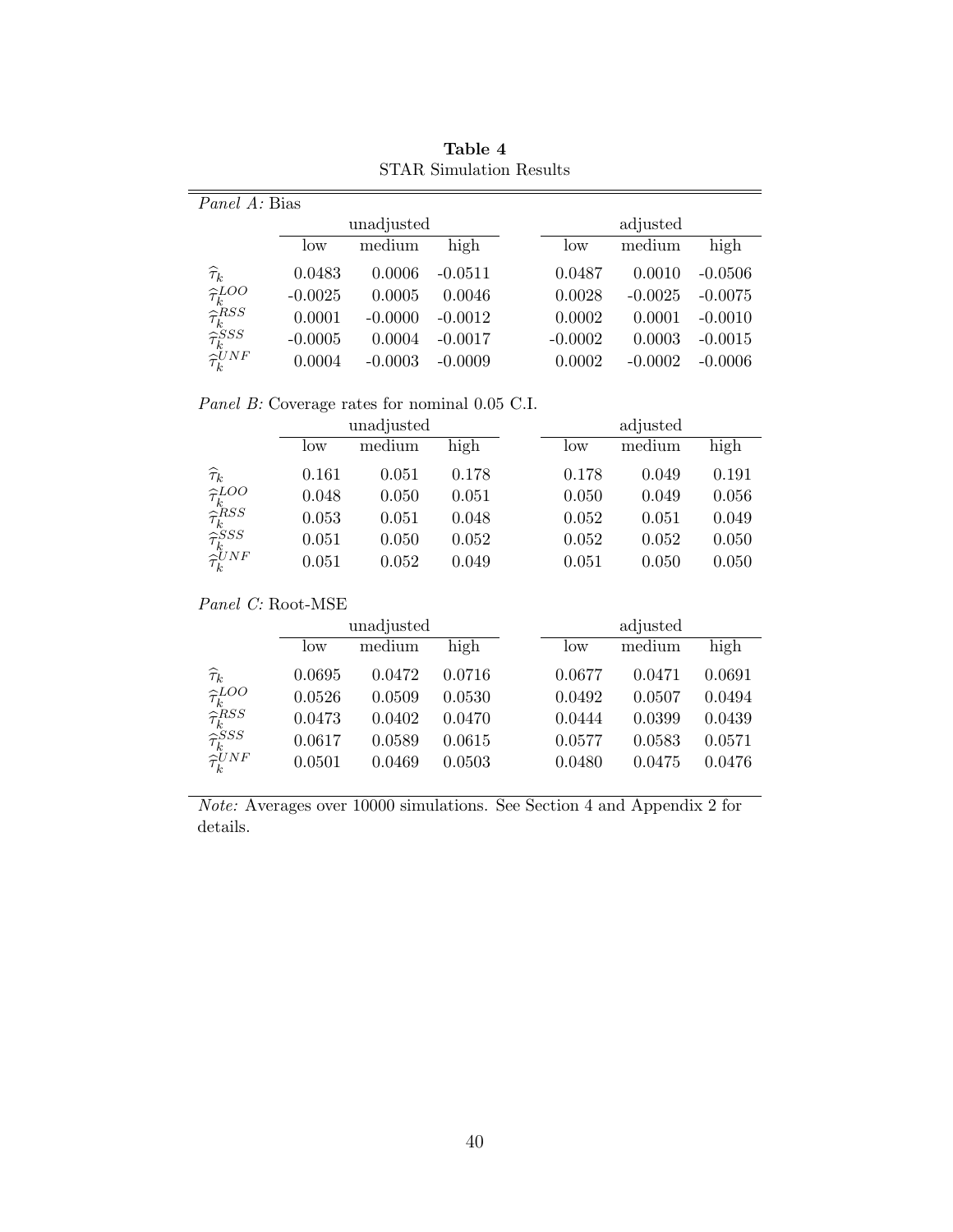|                                                                                            |          |                                                     | high                    |                            | $3.88$<br>$-0.83$<br>$-0.01$<br>$0.04$  |                                                                                                                                                                 |            |                                                             |                                       | $-0.82$<br>$-0.01$<br>$-0.01$<br>$-0.01$                    |                                                                           |          |                                                             | $-0.16$<br>0.01<br>0.00<br>0.00                                                     |                          |                                                                   |
|--------------------------------------------------------------------------------------------|----------|-----------------------------------------------------|-------------------------|----------------------------|-----------------------------------------|-----------------------------------------------------------------------------------------------------------------------------------------------------------------|------------|-------------------------------------------------------------|---------------------------------------|-------------------------------------------------------------|---------------------------------------------------------------------------|----------|-------------------------------------------------------------|-------------------------------------------------------------------------------------|--------------------------|-------------------------------------------------------------------|
|                                                                                            |          | adjusted                                            | med.                    |                            | $0.04$<br>$0.02$<br>$0.05$<br>$0.05$    |                                                                                                                                                                 |            |                                                             |                                       | $\begin{array}{c} 0.01 \\ 0.01 \\ 0.00 \\ 0.01 \end{array}$ |                                                                           |          |                                                             |                                                                                     |                          |                                                                   |
|                                                                                            |          | $\overline{\text{low}}$                             |                         | $3.89$<br>$0.30$<br>$0.01$ |                                         |                                                                                                                                                                 |            |                                                             | $0.81$<br>$0.001$<br>$0.01$<br>$0.01$ |                                                             |                                                                           |          | $\begin{array}{l} 0.16 \\ 0.01 \\ 0.00 \\ 0.00 \end{array}$ |                                                                                     |                          |                                                                   |
|                                                                                            | $K = 40$ |                                                     | high                    |                            | $-4.06$<br>0.13<br>0.00<br>0.01         |                                                                                                                                                                 |            |                                                             |                                       | $0.82$<br>$0.01$<br>$0.01$<br>$0.01$<br>$0.01$              |                                                                           |          |                                                             | $0.16$<br>$0.01$<br>$0.00$<br>$0.00$                                                |                          |                                                                   |
|                                                                                            |          | $\mathop{\rm unadjusted}\nolimits$                  | med.                    |                            | $0.02$<br>$0.01$<br>$0.00$              |                                                                                                                                                                 |            |                                                             |                                       | $\begin{array}{c} 0.01 \\ 0.00 \\ 0.00 \end{array}$         |                                                                           |          |                                                             |                                                                                     |                          |                                                                   |
|                                                                                            |          |                                                     | $\log$                  |                            | $4.09$<br>$-0.03$<br>$-0.02$            |                                                                                                                                                                 |            | $\begin{array}{c} 0.82 \\ 0.01 \\ 0.01 \\ 0.01 \end{array}$ |                                       |                                                             |                                                                           |          |                                                             | $0.16$<br>$0.01$<br>$0.00$<br>$0.00$                                                |                          |                                                                   |
|                                                                                            |          |                                                     | high                    |                            | $3.36$<br>$9.35$<br>$0.03$              |                                                                                                                                                                 |            | $0.70$<br>$0.05$<br>$0.01$<br>$0.00$                        |                                       |                                                             |                                                                           |          |                                                             | $-0.00$<br>0.00<br>0.00<br>0.00                                                     |                          | of included regressors. See Section 4 and Appendix 2 for details. |
|                                                                                            |          | adjusted                                            | med.                    |                            |                                         |                                                                                                                                                                 |            |                                                             |                                       |                                                             |                                                                           |          |                                                             |                                                                                     |                          |                                                                   |
|                                                                                            | $\Omega$ |                                                     | $\overline{\text{low}}$ |                            | $3.12$<br>$0.30$<br>$0.03$<br>$0.02$    |                                                                                                                                                                 |            |                                                             |                                       | $0.70$<br>$-0.05$<br>$-0.01$<br>$-0.00$                     |                                                                           |          |                                                             | $\begin{array}{c} 0.15 \\ 0.00 \\ 0.01 \\ 0.01 \end{array}$                         |                          |                                                                   |
| Bias in Simulations Using Artificial Data<br>(constant regression coefficients)<br>Table 5 | $K =$    |                                                     | high                    |                            | $-3.13$<br>$-0.17$<br>$-0.01$<br>$0.00$ |                                                                                                                                                                 |            | $\begin{array}{c} 0.71 \\ 0.05 \\ 0.01 \end{array}$         |                                       |                                                             | $-0.01$                                                                   |          |                                                             | $-0.16$<br>0.00<br>0.01                                                             | $-0.01$                  |                                                                   |
|                                                                                            |          | $\bm{{\rm unadjusted}}$                             | med.                    |                            |                                         |                                                                                                                                                                 |            |                                                             |                                       | $-0.01$<br>$-0.01$<br>$-0.01$<br>$-0.01$                    |                                                                           |          |                                                             |                                                                                     |                          |                                                                   |
|                                                                                            |          |                                                     | 10W                     |                            | $3.15$<br>0.18<br>0.01<br>0.03          |                                                                                                                                                                 |            |                                                             |                                       | $-0.05$<br>$-0.01$<br>$-0.01$<br>$-0.00$                    |                                                                           |          |                                                             | $\begin{array}{c} 0.15 \\ -0.01 \\ 0.00 \\ 0.01 \end{array}$                        |                          |                                                                   |
|                                                                                            |          |                                                     | high                    |                            | $-2.27$<br>$-0.05$<br>$-0.05$           |                                                                                                                                                                 |            | $0.54$<br>$0.06$<br>$0.06$<br>$0.06$                        |                                       |                                                             |                                                                           |          |                                                             | $0.12$<br>$0.01$<br>$0.01$<br>$0.01$                                                |                          |                                                                   |
|                                                                                            |          | adjusted                                            | med.                    |                            | $-0.06$<br>$-0.04$<br>$-0.03$           |                                                                                                                                                                 |            | $\begin{array}{c} 0.01 \\ 0.01 \\ 0.01 \\ 0.01 \end{array}$ |                                       |                                                             |                                                                           |          |                                                             | $-0.00$<br>$-0.00$                                                                  | $-0.00$                  |                                                                   |
|                                                                                            |          |                                                     | $\overline{\text{low}}$ |                            | $2.23$<br>$0.07$<br>$0.02$<br>$0.02$    |                                                                                                                                                                 |            | $0.55$<br>$0.05$<br>$0.02$<br>$0.00$                        |                                       |                                                             |                                                                           |          |                                                             | $\begin{array}{c} 0.12 \\ 0.01 \\ 0.01 \end{array}$                                 | 0.01                     |                                                                   |
|                                                                                            | $K=10$   |                                                     | high                    |                            | $2.28$<br>$0.25$<br>$0.04$<br>$0.03$    |                                                                                                                                                                 |            | $-0.54$<br>0.07<br>0.00<br>0.00                             |                                       |                                                             |                                                                           |          |                                                             | $-0.12$<br>$0.01$<br>$-0.01$                                                        | $-0.01$                  |                                                                   |
|                                                                                            |          | $\mathop{\mathrm{unad}}\nolimits_{\mathrm{justed}}$ | med.                    |                            | $0.05$<br>$0.03$<br>$0.04$<br>$0.04$    |                                                                                                                                                                 |            |                                                             |                                       | $0.01$<br>$0.00$<br>$0.01$                                  |                                                                           |          |                                                             |                                                                                     |                          |                                                                   |
|                                                                                            |          |                                                     | $\overline{\text{C}}$   |                            | $2.24$<br>$-0.32$<br>$-0.03$            |                                                                                                                                                                 |            |                                                             |                                       | $0.55$<br>$-0.05$<br>$0.02$<br>$0.01$                       |                                                                           |          |                                                             | $\begin{array}{c} 0.12 \\ 0.01 \\ 0.01 \end{array}$                                 | 0.01                     |                                                                   |
|                                                                                            |          |                                                     | $N=200$                 | $\widehat{\tau}^k$         |                                         | $\begin{array}{l} {\displaystyle \widehat{\tau_{k}^{RSS}}} \\ {\displaystyle \widehat{\tau_{k}^{RSS}}} \\ {\displaystyle \widehat{\tau_{k}^{UNF}}} \end{array}$ | $N = 1000$ | $\widehat{\tau}^k$                                          | $\widehat{\tau}_{k}^{LOO}$            |                                                             | $\begin{array}{l}\hat{\tau}_{k}^{RSS}\\ \hat{\tau}_{k}^{UNF} \end{array}$ | $N=5000$ | $\widehat{\tau}_{k}$                                        | $\begin{array}{l} \widehat{\tau}^{LOO}_{k} \\ \widehat{\tau}^{RSS}_{k} \end{array}$ | $\widehat{\tau}_k^{UNF}$ | Note: Averages over 10000 simulations. K is the number            |

41